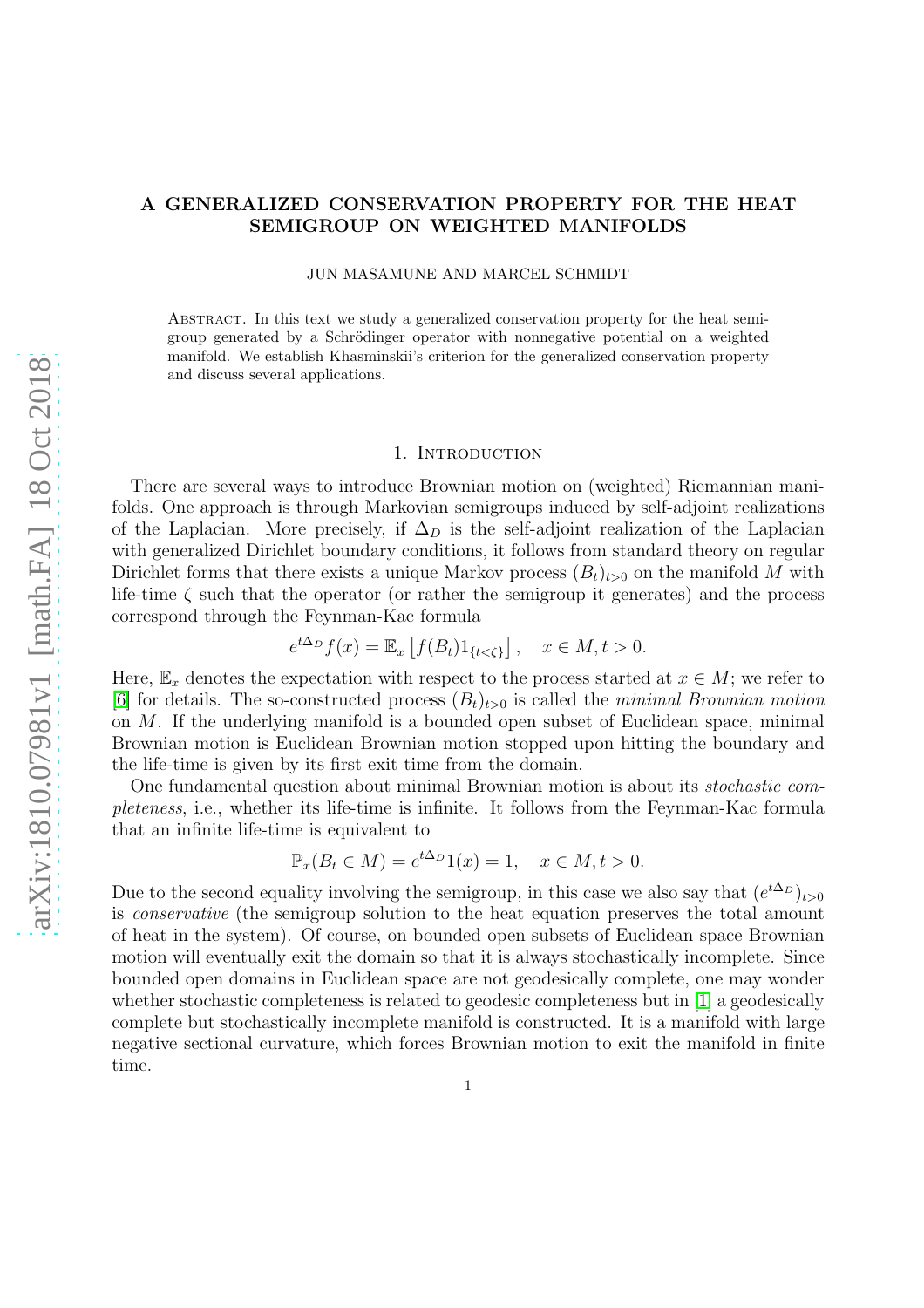This example brought up the need to investigate the interplay between the geometry of the manifold and stochastic completeness. Here we mention the pioneering works [\[7,](#page-32-2) [14,](#page-33-0) [28\]](#page-33-1) that culminated in [\[8\]](#page-32-3) with the insight that on a geodesically complete manifold stochastic completeness is related to the volume growth of balls. More precisely, geodesically complete manifolds whose volume of balls does not grow too fast are stochastically complete, see also [\[3,](#page-32-4) [9,](#page-32-5) [27\]](#page-33-2) for related material. Since the discussed construction of Brownian motion through the Feynman-Kac formula uses the abstract machinery of Dirichlet forms, it does not come as a surprise that an optimal volume growth criterion for stochastic completeness was later also obtained for diffusion processes induced by strongly local regular Dirichlet forms on more general state spaces than manifolds, see [\[26\]](#page-33-3), and for jump processes on discrete spaces, see [\[5,](#page-32-6) [15\]](#page-33-4).

All proofs for the optimal volume growth test for stochastic completeness have in common that they are based on an analytic criterion of Khasminskii [\[14\]](#page-33-0). It says that stochastic completeness holds if and only if all bounded smooth solutions to the initial value problem for the heat equation

$$
\begin{cases} \partial_t u = \Delta u \\ u_0 = 0 \end{cases}
$$

equal zero.

From the PDE viewpoint it is also natural to study this uniqueness property of the heat equation with the Laplacian replaced by the Schrödinger operator  $H = \Delta - V$ . Moreover, if V is nonnegative, the self-adjoint realization  $H_D = \Delta_D - V$  with generalized Dirichlet boundary conditions generates a Markovian semigroup  $(e^{tH_D})_{t>0}$  and hence corresponds to a Markov process through the Feynman-Kac formula. Locally this process behaves like Brownian motion, but certain paths are stopped earlier as the nonnegative potential drains heat from inside the system.

One may wonder whether in this case also conservativeness of the semigroup generated by  $H_D$  is related to uniqueness of bounded smooth solutions to the heat equation with respect to H. While the latter property may or may not be satisfied, if  $V \neq 0$ , the semigroup  $(e^{tH_D})_{t>0}$  is never conservative. This follows from the observation that  $(t, x) \mapsto$  $e^{tH_D}1(x)$  is always a solution to the heat equation  $\partial_t u = Hu$  while constant functions do not solve this equation when  $V \neq 0$ . However, it was recently observed in [\[18\]](#page-33-5) for discrete Schrödinger operators with nonnegative potentials (such operators are induced by infinite weighted graphs) that uniqueness of bounded solutions to the heat equation is equivalent to a generalized conservation property. On manifolds the generalized conservation property takes the form

$$
e^{tH_D}1(x) + \int_0^t e^{sH_D}V(x)ds = 1, \quad x \in M, t > 0.
$$

Roughly speaking, the additional quantity  $\int_0^t e^{sH_D} V(x) ds$  corresponds to the probability that the associated process is stopped up to time  $t$  due to the presence of the potential. Hence, the generalized conservation property says that heat is only lost inside the manifold due to the presence of the potential and not at "infinity".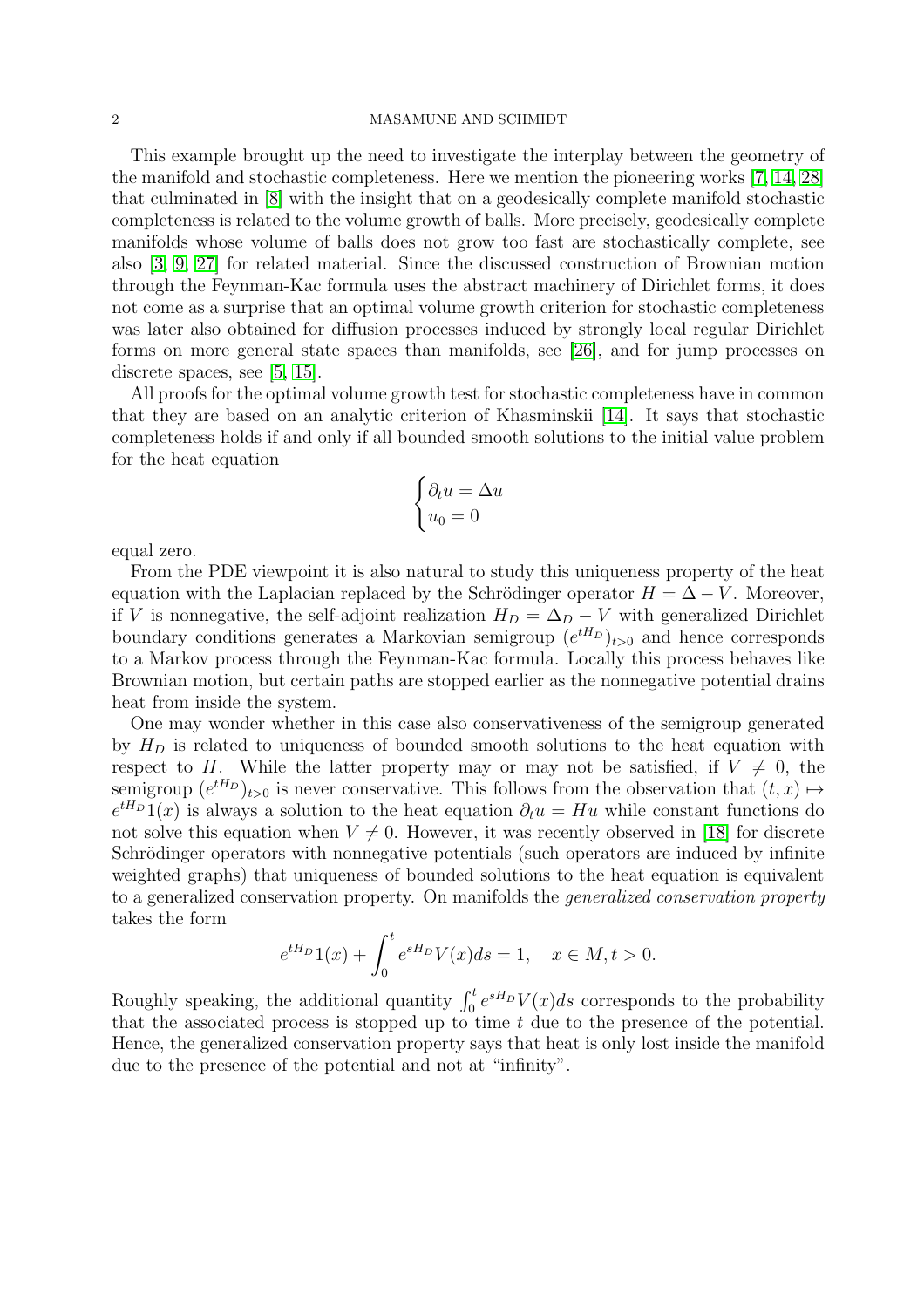It is the main goal of this paper to extend Khasminskii's criterion for the generalized conservation property to Schrödinger operators on manifolds. This is achieved in Theorem [3.3](#page-9-0) and Theorem [3.4.](#page-10-0) Besides the criterion involving uniqueness of bounded solutions to the heat equation we also give a version for uniqueness of bounded solutions to the eigenvalue equation. Moreover, we discuss several applications.

We show that on stochastically complete manifolds the generalized conservation property holds for all nonnegative potentials. Since this result is perturbative in nature, we would like to stress that the generalized conservation property is not obtained by mere perturbation theory. More precisely, there exists a stochastically incomplete manifold and a potential such that  $H_D$  satisfies the generalized conservation property, see the discussion in Subsection [6.2](#page-23-0) and Subsection [6.3.](#page-26-0)

As a second application we prove that the generalized conservation property for  $H_D$  is equivalent to the conservation property of  $(1 + V)^{-1} \Delta_D$  considered on the L<sup>2</sup>-space with respect to the changed measure  $(1 + V) \text{vol}_q$ , see Theorem 3.5. In terms of associated processes the latter operator corresponds to a diffusion process on the manifold obtained from a time change of minimal Brownian motion. This observation is new, in particular it is not included in the aforementioned [\[18\]](#page-33-5) for discrete spaces. Since geometric criteria for conservativeness of general diffusions are rather well-understood, see [\[26\]](#page-33-3), it opens the way for geometric criteria for the generalized conservation property. In Subsection [6.2](#page-23-0) we pursue this strategy to characterize the generalized conservation property through volume growth criteria on model manifolds. Similar results on discrete spaces for weakly spherically symmetric graphs are contained in [\[19\]](#page-33-6). Moreover, in Subsection [6.3](#page-26-0) we use the volume growth test for stochastic completeness from [\[26\]](#page-33-3) to show that on every complete manifold there is a potential such that the semigroup generated by  $H_D$  is conservative in the generalized sense.

Minimal Brownian motion is defined with respect to the Laplacian with generalized Dirichlet boundary conditions. Other self-adjoint realizations of the Laplacian that generate Markovian semigroups can lead to other instances of Brownian motion according to the corresponding boundary conditions. However, it is known that if minimal Brownian motion is stochastically complete, there are no self-adjoint realizations of the Laplacian that generate Markovian semigroups other than  $\Delta_D$  and hence Brownian motion is unique, see e.g. [\[11,](#page-33-7) [13,](#page-33-8) [20\]](#page-33-9) for this result in various situations and generality. Analytically uniqueness of Brownian motion corresponds to the identity of the Sobolev spaces  $W_0^1(M) = W^1(M)$  on the underlying manifold M. In Theorem [6.1](#page-22-0) we extend the observation that stochastic completeness implies  $W_0^1(M) = W^1(M)$  to the Schrödinger operator case, i.e., we prove that if  $(e^{tH_D})_{t>0}$  satisfies the generalized conservation property, then  $W_0^1(M, 1+V) = W^1(M, 1+V)$ , where the latter denote weighted Sobolev spaces on the manifold, see Subsection [2.2](#page-5-0) below.

Concerning our presentation of the subject we aim at two different audiences, namely people working on PDEs on manifolds and people acquainted with Dirichlet forms and stochastics. In order to reach both, compromises are necessary at several places. We finish this introduction by trying to explain the compromises and discuss where the strengths and the limits of our methods lay.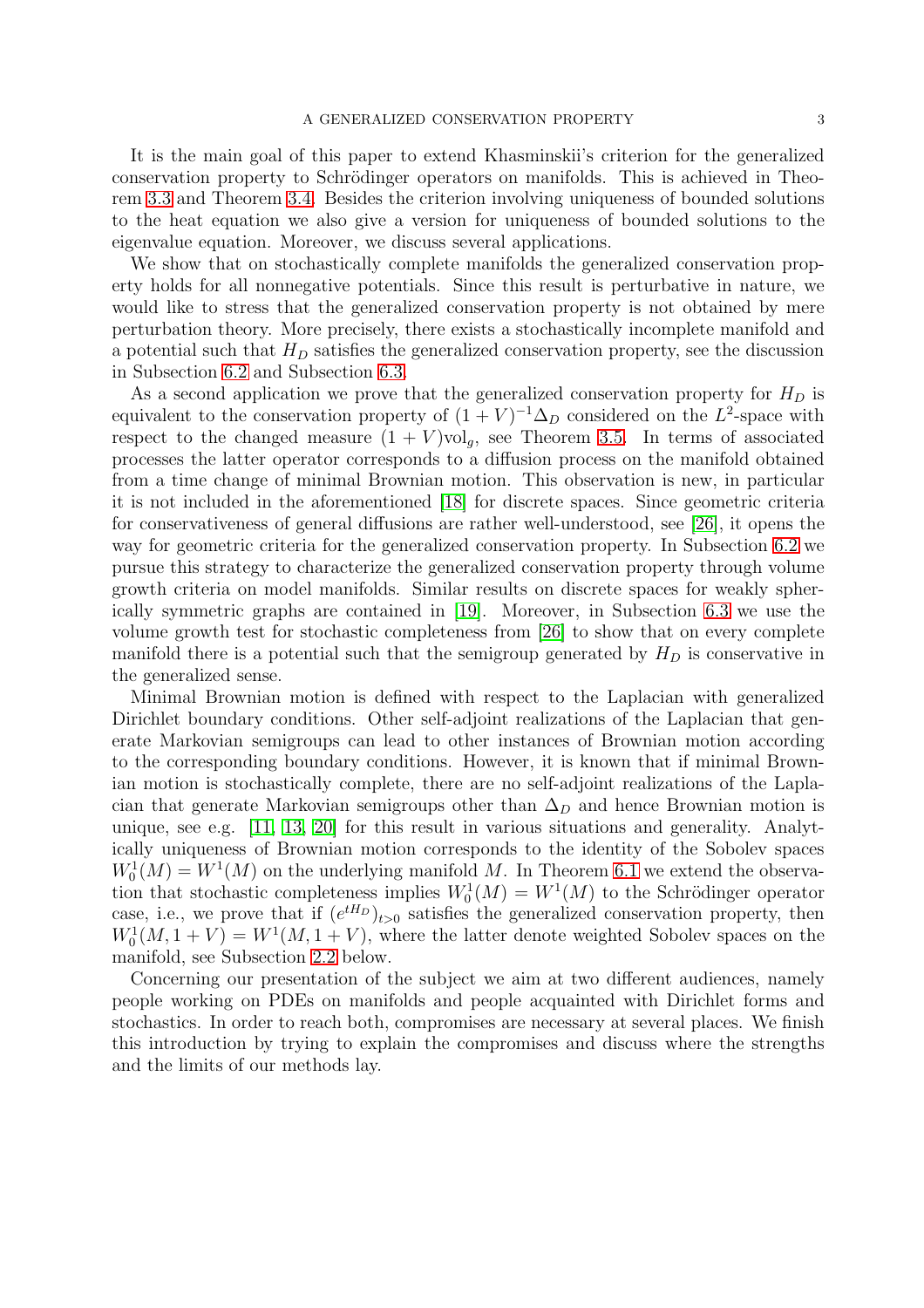The most prominent class of spaces for global analysis are certainly smooth Riemannian manifolds. Therefore, we chose to focus on them, consider only smooth nonnegative potentials and formulate the extension of Khasminskii's criterion and applications in the smooth category. On a technical level this is possible because we can apply parabolic and elliptic local regularity theory, which we explain in detail.

As should be clear from the preceding discussion, the concept of the generalized conservation property also makes sense for other Markovian semigroups and an extension of Khasminskii's criterion is certainly of interest for Markovian semigroups associated with regular Dirichlet forms. The methods that we use in this text are strong and abstract enough to treat this case. We comment at the corresponding places on necessary changes and believe that it should be no problem for experts on Dirichlet forms to fill the gaps. However, since there is no local parabolic and elliptic regularity theory for general Dirichlet forms, smooth strong solutions need to be replaced by weak solutions in the local form domain. As mentioned above, for operators on discrete spaces Khasminskii's criterion for the generalized conservation property is contained in [\[18\]](#page-33-5) and on a very abstract level similar results (only the elliptic but not the parabolic part) can be found in [\[24\]](#page-33-10). In contrast to these two texts we would like to point out that we work with parabolic maximum principles instead of elliptic maximum principles.

We mentioned at various places in the introduction that the generalized conservation property can be understood in terms of associated Markov processes. However, in order to keep the text reasonably short and accessible, our definitions, methods and proofs are purely analytical. We hint on the stochastic relevance of certain formulas and theorems but leave details to the reader.

Acknowledgements: The authors would like to thank Matthias Keller and Daniel Lenz for introducing them to the generalized conservation property on discrete spaces. Moreover, they are grateful to Masatoshi Fukushima for interesting discussions on the stochastic background of the generalized conservation property. A substantial part of this work was done while M.S. was visiting GSIS at Tohoku University Sendai and the Department of Mathematics at Hokkaido University Sapporo and while J.M. was visiting Fakultät für Mathematik und Informatik at Friedrich-Schiller-Universität Jena. They expresses their warmest thanks to these institutions. Furthermore, they acknowledge the financial support of JSPS "Program for Advancing Strategic International Networks to Accelerate the Circulation of Talented Researchers", and J.M. acknowledges the financial support of JSPS No.16KT0129.

## 2. Preliminaries

In this section we introduce the notation and the objects that are used throughout the text. We basically follow [\[10\]](#page-32-7), to which we refer the reader for formal definitions. For a background on Dirichlet form theory see [\[6,](#page-32-0) [22\]](#page-33-11). All functions in this text are real-valued.

2.1. Distributions and Schrödinger operators. Let  $M = (M, g, \mu)$  be a smooth connected weighted Riemannian manifold without boundary. We assume that the measure  $\mu$ has a smooth and strictly positive density  $\Psi$  on M against the Riemannian measure vol<sub>g</sub>.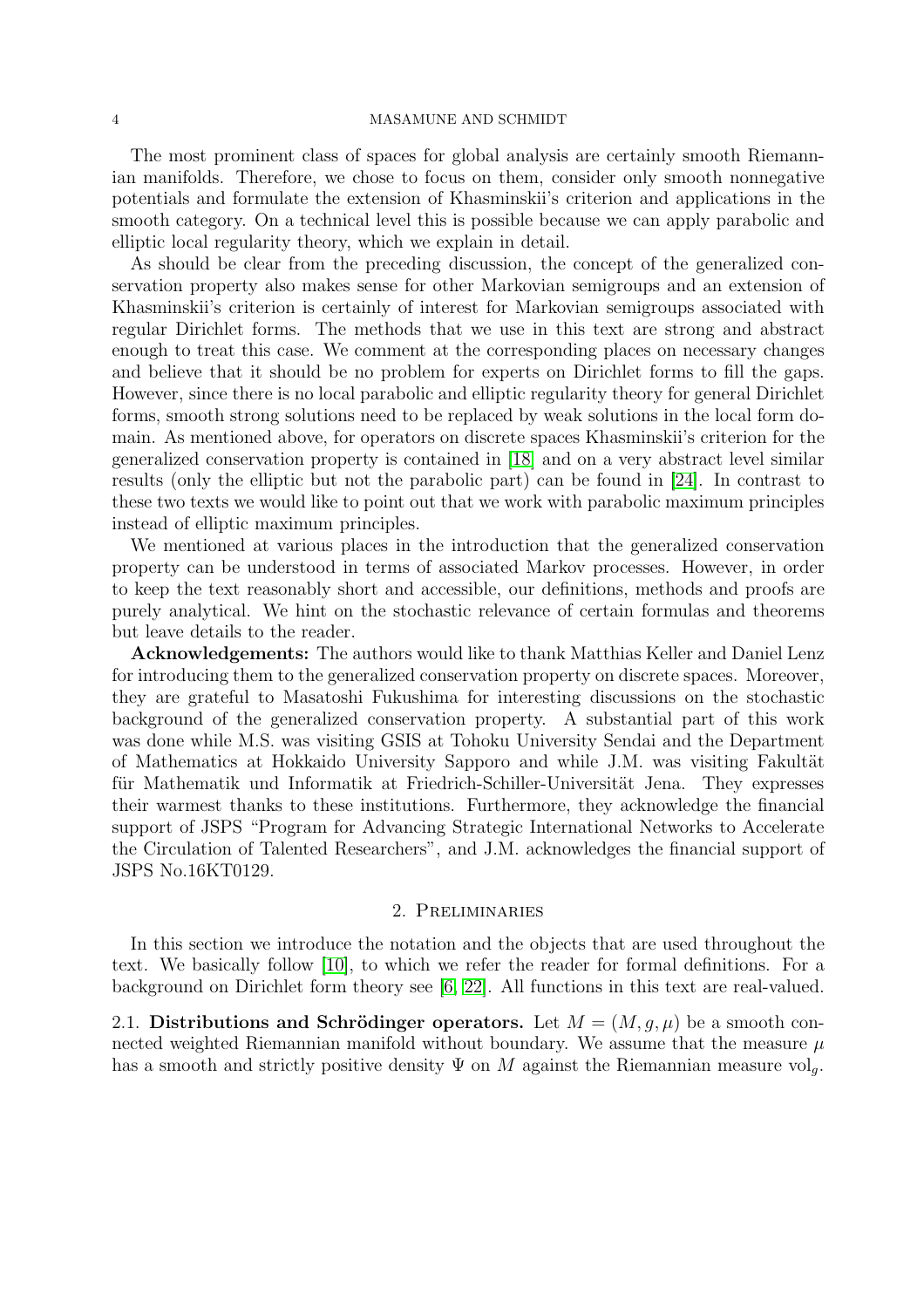For  $1 \leq p < \infty$  we denote by  $L^p(M, \mu)$  the Lebesgue space of p-integrable functions with norm  $\|\cdot\|_p$ . If  $p = 2$ , it is a Hilbert space with inner product

$$
\langle f,g\rangle_{\mu}=\int_M fg d\mu.
$$

Since  $\mu$  is assumed to have a smooth and strictly positive density with respect to vol<sub>g</sub>, the space of essentially bounded functions is independent of the particular choice of  $\mu$  and we denote it by  $L^{\infty}(M)$  and the corresponding norm by  $\|\cdot\|_{\infty}$ . The same holds true for the local Lebesgue spaces; for  $1 \leq p \leq \infty$  we denote them by  $L_{\text{loc}}^p(M)$ . Similarly, we write  $L^0(M)$  for the space of all real-valued  $\mu$ -a.e. defined measurable functions and  $L^+(M)$  for the cone of all  $[0, \infty]$ -valued  $\mu$ -a.e. defined measurable functions. Note that functions in  $L^+(M)$  may take the value  $\infty$  on a set of positive measure. For two functions  $f, g \in L^0(M)$ we let  $f \wedge g = \min\{f, g\}$  and  $f \vee g = \max\{f, g\}$ , where the maximum and minimum are taken pointwise  $\mu$ -a.e. Moreover, we write  $f_{+} = f \vee 0$  and  $f_{-} = (-f) \vee 0$  for the positive and negative part of  $f$ , respectively.

The space of continuous functions on M is denoted by  $C(M)$  and equipped with the topology of uniform convergence on compact sets. We write  $C_b(M)$  for the subspace of bounded continuous functions. Moreover,  $C^{\infty}(M)$  is the space of smooth functions on M and and  $C_c^{\infty}(M)$  is the space of smooth functions of compact support.

The space of test functions  $\mathcal{D}(M) = C_c^{\infty}(M)$  is equipped with the usual locally convex topology, cf. [\[10,](#page-32-7) Chapter 4.1]. Its continuous dual, the space of distributions, is denoted by  $\mathcal{D}'(M)$  and we write  $\langle \cdot, \cdot \rangle$  for the dual pairing between  $\mathcal{D}'(M)$  and  $\mathcal{D}(M)$ . A sequence of distributions  $(u_n)$  converges to a distribution u if  $\langle u_n, \varphi \rangle \to \langle u, \varphi \rangle$  for each  $\varphi \in \mathcal{D}(M)$ . We identify functions  $f \in L^1_{loc}(M)$  with the distribution

$$
\mathcal{D}(M) \to \mathbb{R}, \, \varphi \mapsto \int_M f \varphi d\mathrm{vol}_g.
$$

The so-obtained map  $L^1_{loc}(M) \to \mathcal{D}'(M)$  is injective and continuous. For later it is important to note that we use the measure  $\mathrm{vol}_q$  and not the measure  $\mu$  for this identification. In particular, for  $u \in L^2(M, \mu)$  (when viewed as distribution) and  $\varphi \in \mathcal{D}(M)$  we have

$$
\langle u, \Psi \varphi \rangle = \langle u, \varphi \rangle_{\mu},
$$

where we recall that  $\Psi$  is the smooth density of  $\mu$  against vol<sub>q</sub>.

By  $\Delta = \Delta_{\mu}$  we denote the *weighted Laplacian* of  $(M, g, \mu)$  acting on  $\mathcal{D}'(M)$ ; namely,

$$
\Delta u = \frac{1}{\Psi} \text{div}(\Psi \nabla u).
$$

Here,  $\nabla$  and div are the distributional versions of the gradient and the divergence operator, respectively. The Laplacian leaves  $\mathcal{D}(M)$  invariant and satisfies

$$
\langle \Delta u, \Psi \varphi \rangle = \langle u, \Psi \Delta \varphi \rangle, \quad u \in \mathcal{D}'(M), \varphi \in \mathcal{D}(M).
$$

This identity and our choice of the inclusion  $L^1_{loc}(M) \hookrightarrow \mathcal{D}'(M)$  imply that the restriction of  $\Delta$  to  $\mathcal{D}(M)$  is a symmetric operator on  $L^2(M,\mu)$ .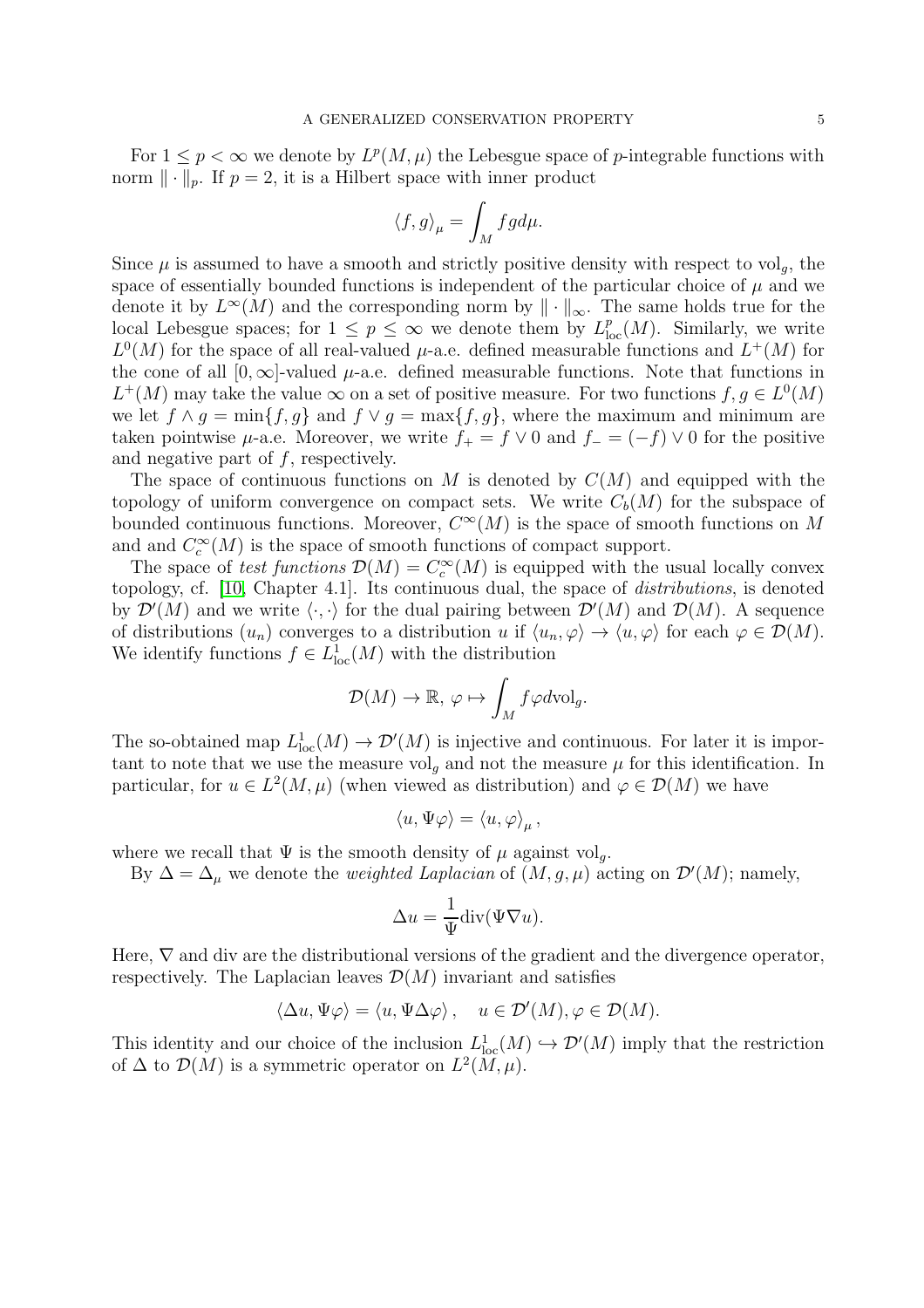To a smooth function  $V : M \to \mathbb{R}$  and a strictly positive smooth function  $\rho : M \to (0, \infty)$ we associate the *Schrödinger operator*  $\mathcal{L}_{\rho,V} : \mathcal{D}'(M) \to \mathcal{D}'(M)$  via

$$
\mathcal{L}_{\rho,V} = \rho^{-1} \Delta - \rho^{-1} V.
$$

Its restriction to  $\mathcal{D}(M)$  is a symmetric operator on  $L^2(M, \rho\mu)$ . The function V is called the potential and the function  $\rho$  is called the *density* of  $\mathcal{L}_{\rho,V}$ . Even though not strictly necessary, below we always assume the following.

**Standing assumption.** The potential  $V$  is nonnegative.

At various places we discuss which additional challenges a potential without a fixed sign poses and how these difficulties could possibly be overcome.

A distribution  $u \in \mathcal{D}'((0,\infty) \times M)$  is called a (weak) solution to the heat equation (with respect to  $\mathcal{L}_{\rho,V}$  if

$$
\partial_t u = \mathcal{L}_{\rho,V} u
$$

holds in the sense of  $\mathcal{D}'((0,\infty)\times M)$ . Due to local regularity theory, see Appendix [A,](#page-28-0) every weak solution to the heat equation automatically belongs to  $C^{\infty}((0,\infty) \times M)$ . We usually write the time variable as a lower index, i.e., we let  $u_t = u(t, \cdot)$  if u is a function depending on time and space. We say that a solution to the heat equation  $u \in C^{\infty}((0, \infty) \times M)$  has *initial value*  $f \in C(M)$  if it continuously extends to  $[0, \infty) \times M$  (in which case we write  $u \in C([0,\infty) \times M)$  and satisfies  $u_0 = f$ . Note that this is equivalent to the local uniform convergence  $u_t \to f$ , as  $t \to 0+$ .

<span id="page-5-0"></span>2.2. Sobolev spaces and self-adjoint realizations. We define the *first order weighted* Sobolev space  $W^1(M,\rho) = W^1_\mu(M,\rho)$  with respect to the density  $\rho$  by

$$
W^{1}(M,\rho) = \{ f \in L^{2}(M,\rho\mu) \mid \nabla f \in \vec{L}^{2}(M,\mu) \}
$$

and equip it with the norm

$$
||f||_{W_1} = \left(\int_M |\nabla f|^2 d\mu + \int_M f^2 \rho d\mu\right)^{1/2}.
$$

The closure of  $C_c^{\infty}(M)$  in this space is denoted by  $W_0^1(M,\rho) = W_{0,\mu}^1(M,\rho)$ . If  $\rho = 1$ , we simply write  $W^1(M)$  and  $W_0^1(M)$  for  $W^1(M, 1)$  respectively  $W_0^1(M, 1)$ .

In this paper we are concerned with properties of the self-adjoint realization of  $\mathcal{L}_{\rho,V}$  that has generalized Dirichlet boundary conditions, which we introduce next. We let

$$
D(Q_{\rho,V}) = W_0^1(M, V + \rho)
$$

the domain of the quadratic form  $Q_{\rho,V} : D(Q_{\rho,V}) \times D(Q_{\rho,V}) \to \mathbb{R}$  on which it acts by

$$
Q_{\rho,V}(f,g) = \int_M \langle \nabla f, \nabla g \rangle d\mu + \int_M fgV d\mu.
$$

It is a *Dirichlet form on*  $L^2(M, \rho\mu)$ , i.e., it is a nonnegative closed quadratic form and for any normal contraction C (a 1-Lipschitz function  $C : \mathbb{R} \to \mathbb{R}$  with  $C(0) = 0$ ) and all  $f \in D(Q_{\rho,V})$  we have  $C \circ f \in D(Q_{\rho,V})$  and  $Q_{\rho,V}(C \circ f) \leq Q_{\rho,V}(f)$ . Here and in what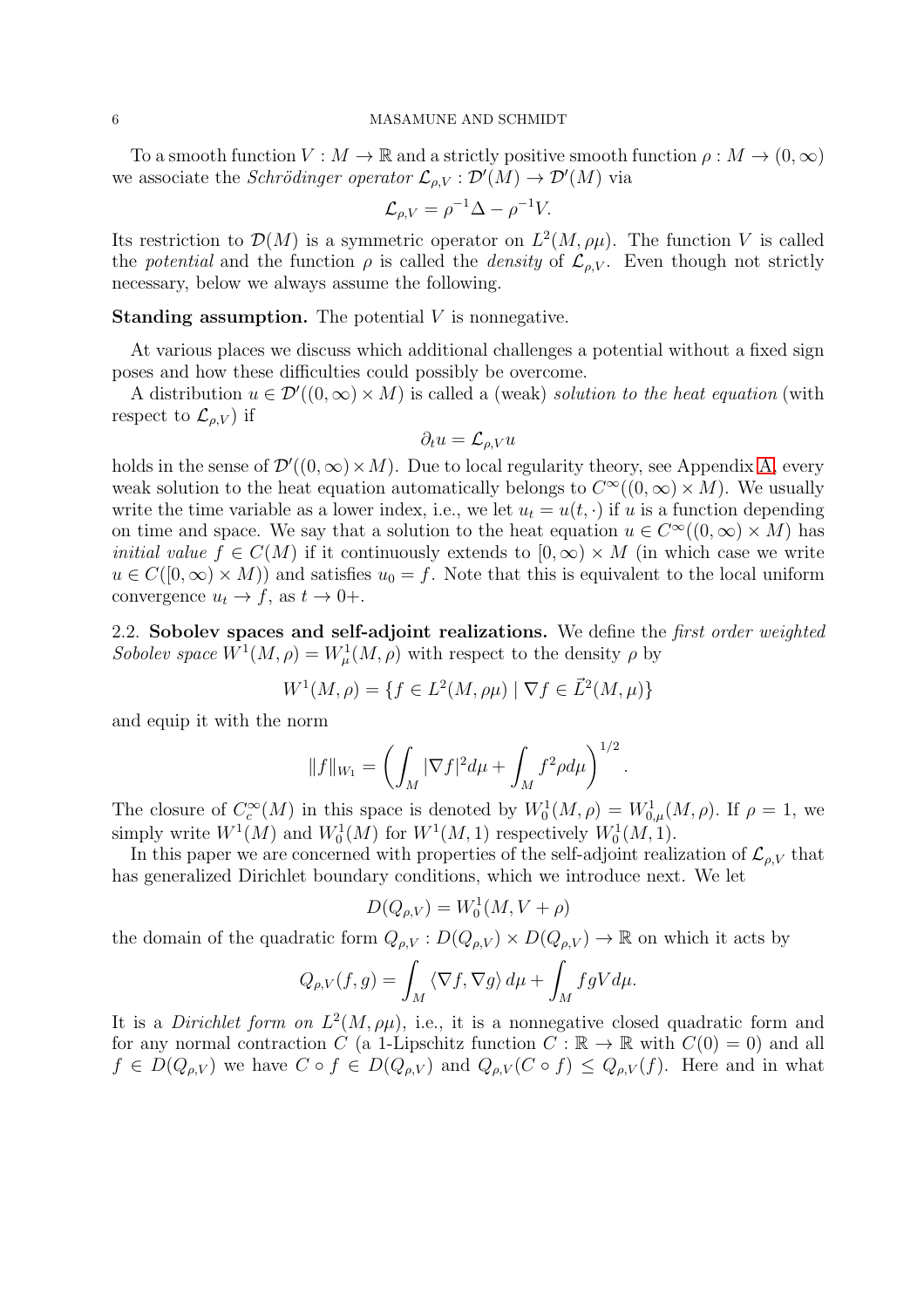follows we drop one argument when evaluation the diagonal of bilinear forms. This means that we use the convention  $Q_{\rho,V}(f) = Q_{\rho,V}(f, f)$  for  $f \in D(Q_{\rho,V}).$ 

It follows from the distributional definition of  $\mathcal{L}_{\rho,V}$  that for all  $f \in D(Q_{\rho,V})$  with  $\mathcal{L}_{\rho,V} f \in$  $L^2(M, \rho\mu)$  and  $\varphi \in \mathcal{D}(M)$  we have

$$
Q_{\rho,V}(f,\varphi)=\langle -\Delta f+Vf,\Psi\varphi\rangle=\langle -\mathcal{L}_{\rho,V}f,\varphi\rangle_{\rho\mu}.
$$

We denote by  $L_{\rho,V}$  the nonpositive self-adjoint operator on  $L^2(M, \rho\mu)$  that is associated with the closed form  $Q_{\rho,V}$ . By the above integration by parts formula it is a restriction of  $\mathcal{L}_{\rho,V}$  to the domain

$$
D(L_{\rho,V}) = \{ f \in D(Q_{\rho,V}) \mid \mathcal{L}_{\rho,V} f \in L^2(M, \rho \mu) \},
$$

i.e., it acts by

$$
L_{\rho,V}f = \mathcal{L}_{\rho,V}f, \quad f \in D(L_{\rho,V}).
$$

**Remark.** The operator  $L_{\rho,V}$  can be thought of having generalized Dirichlet boundary conditions or Dirichlet boundary conditions "at infinity". If  $V = 0$  and  $\rho = 1$ , then  $L_{1,0}$ is a self-adjoint realization of the weighted Laplacian. In our text it is important to allow nonvanishing potentials as well as some flexibility on the measure.

Since  $Q_{\rho,V}$  is a Dirichlet form, the associated semigroup  $T_t^{\rho,V} = e^{tL_{\rho,V}}, t > 0$ , and resolvent  $G_{\alpha}^{\rho,V} = (\alpha - L_{\rho,V})^{-1}$ ,  $\alpha > 0$ , are Markovian, i.e., for each  $e \in L^2(M, \rho\mu)$  with  $0 \le e \le 1$  they satisfy

 $0 \leq T_t^{\rho,V} e \leq 1$  and  $0 \leq \alpha G_\alpha^{\rho,V} e \leq 1$ .

Let  $T: L^2(M, \rho\mu) \to L^2(M, \rho\mu)$  be a positivity preserving linear operator, i.e., an operator for which  $f \geq 0$  implies  $T f \geq 0$ . Then T can be extended to an operator  $\tilde{T}: L^+(M) \to L^+(M)$  by letting

$$
\tilde{T}f = \lim_{n \to \infty} Tf_n,
$$

where  $(f_n)$  is an increasing sequence of nonnegative functions in  $L^2(M, \rho\mu)$  with  $f_n \to f$  $\mu$ -a.e. It is proven in [\[16\]](#page-33-12) that this is well defined and a linear operator on the cone  $L^+(M)$ . In particular, if we let

$$
dom(T) = \{ f \in L^0(M) \mid \tilde{T}|f| < \infty \ \mu\text{-a.e.} \},
$$

then  $\tilde{T}$ : dom $(T) \to L^{0}(m)$  defined by  $\tilde{T} f := \tilde{T} f_{+} - \tilde{T} f_{-}$  is a linear operator that extends T. In what follows we shall abuse notation and write  $T$  for the given operator and its extension to  $dom(T)$ . We write dom for the domain of this extension because we reserve the capital  $D$  for the  $L^2$ -domain of an unbounded operator or quadratic form.

The semigroup  $(T_t^{\rho,V})$  $(t_t^{p,V})$  and the resolvent  $(G_\alpha^{p,V})$  are positivity preserving. It follows from their Markov property that  $L^{\infty}(M) \subseteq \text{dom}(T_t^{\rho,V})$  $(t_t^{\rho,V}), \text{dom}(G_{\alpha}^{\rho,V})$  and that  $T_t^{\rho,V}$  1  $\leq$  1 and  $\alpha G_{\alpha}^{\rho,V} 1 \leq 1$ . Therefore, they act as contractions on the space  $L^{\infty}(M)$ . These extensions are weak-∗-continuous on  $L^{\infty}(M)$  in the parameters t respectively  $\alpha$ . Since the semigroup and the resolvent are self-adjoint on  $L^2(M)$  and Markovian, by duality they can be extended to strongly continuous semigroups on  $L^1(M, \rho\mu)$ .

We recall the following basic definition concerning the extension to  $L^{\infty}(M)$ .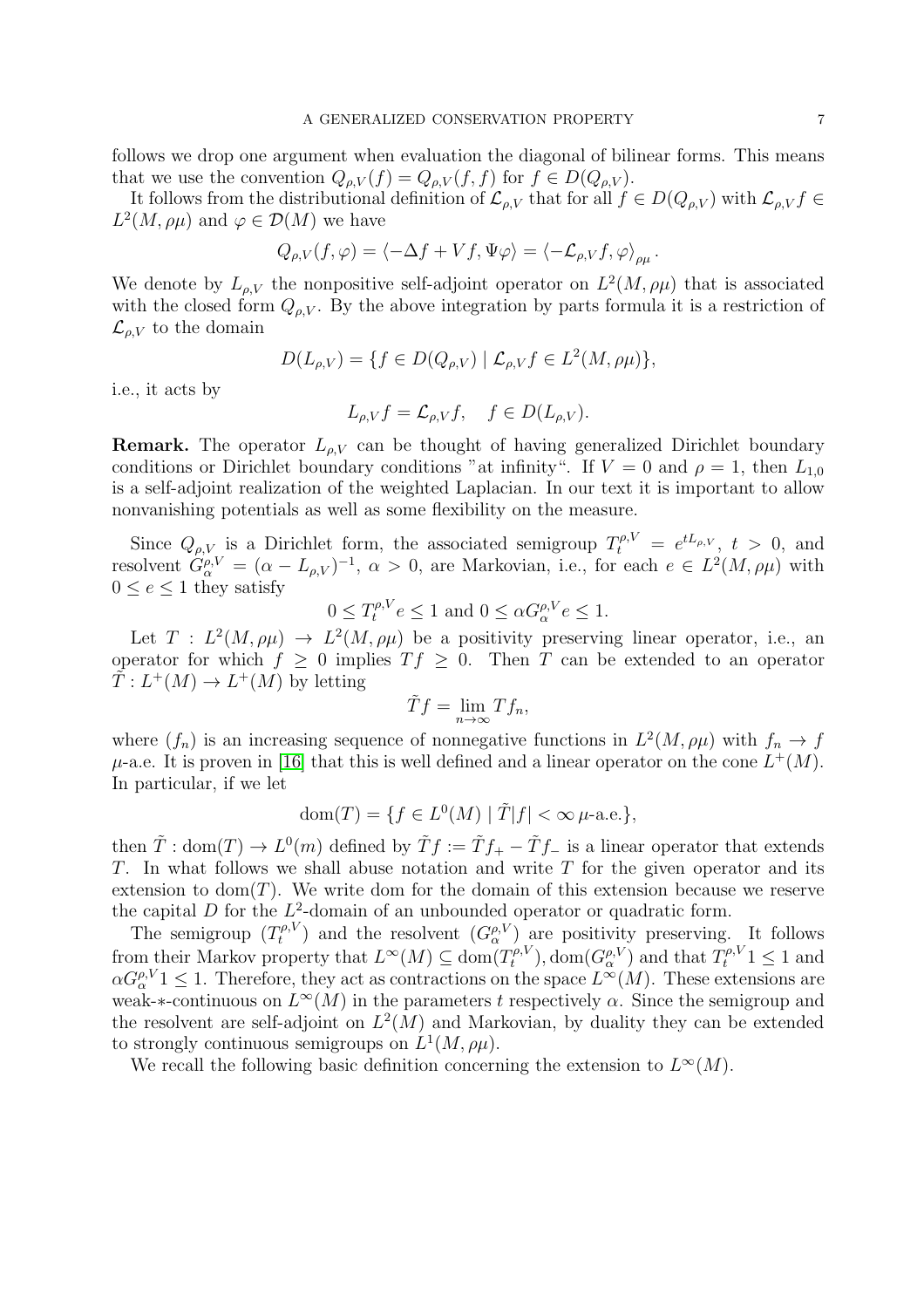**Definition 2.1** (Conservativeness and stochastic completeness). The Dirichlet form  $Q_{\rho,V}$ is called *conservative* if  $T_t^{\rho,V}1 = 1$  for all  $t > 0$ . The weighted manifold  $(M, g, \mu)$  is called stochastically complete if the Dirichlet form  $Q_{1,0}$  on  $L^2(M,\mu)$  is conservative.

## 3. A generalized conservation property - definition and characterizations

It is well a well known fact in Dirichlet form theory that Dirichlet forms with nonvanishing killing, in our case a nonvanishing potential  $V$ , cannot be conservative. In this section, we introduce a generalized conservation criterion invoking the potential. It is inspired by the corresponding definition for infinite weighted graphs that was given in [\[18\]](#page-33-5). We prove that Khasminskii's criterion [\[14\]](#page-33-0) for stochastic completeness (conservativeness for the form with vanishing potential), which characterizes stochastic completeness in terms of unique solvability of the heat equation in  $L^{\infty}$ , remains valid for the generalized conservation property with the Laplacian replaced by the Schrödinger operator. This can be seen as the main result of our paper.

In what follows we let  $\hat{V} = V/\rho$ . For  $t > 0$  we define  $H_t \in L^+(M)$  by

$$
H_t = T_t^{\rho,V} 1 + \int_0^t T_s^{\rho,V} \hat{V} ds.
$$

Here,  $\int_0^t T_s^{\rho,V} V ds$  is the  $L^+(M)$ -extension of the positivity preserving operator

$$
A_t: L^2(M, \rho\mu) \to L^2(M, \rho\mu), f \mapsto \int_0^t T_s^{\rho, V} f ds,
$$

applied to the nonnegative function  $\hat{V}$ . Moreover, for  $\alpha > 0$  we define  $N_{\alpha} \in L^+(M)$  by

$$
N_{\alpha} = \alpha G_{\alpha}^{\rho, V} 1 + G_{\alpha}^{\rho, V} \hat{V}.
$$

The following theorem is the main technical insight of this paper. It discusses properties of the functions  $H_t$  and  $N_\alpha$ . In particular, it shows that  $\hat{V} \in \text{dom}(G_\alpha^{\rho,V})$  and  $\hat{V} \in \text{dom}(A_t)$ so that the functions  $N_{\alpha}$  and  $H_t$  are finite. We postpone its proof to Section [5.](#page-15-0)

**Theorem 3.1.** (a) For each  $t > 0$  we have  $H_t \in C^{\infty}(M)$ . The function  $H : (0, \infty) \times M \rightarrow$  $\mathbb{R},(t,x) \mapsto H_t(x)$  satisfies  $0 \le H \le 1$  and belongs to  $C^{\infty}((0,\infty) \times M) \cap C([0,\infty) \times M)$ . It solves the equation

$$
\begin{cases} (\partial_t - \mathcal{L}_{\rho,V})H = V/\rho \text{ on } (0,\infty) \times M, \\ H_0 = 1. \end{cases}
$$

Furthermore,  $1-H$  is the largest function  $u \in C^{\infty}((0,\infty) \times M) \cap C([0,\infty) \times M)$  which satisfies  $u \leq 1$  and

$$
\begin{cases} (\partial_t - \mathcal{L}_{\rho,V})u \le 0 \text{ on } (0,\infty) \times M, \\ u_0 = 0. \end{cases}
$$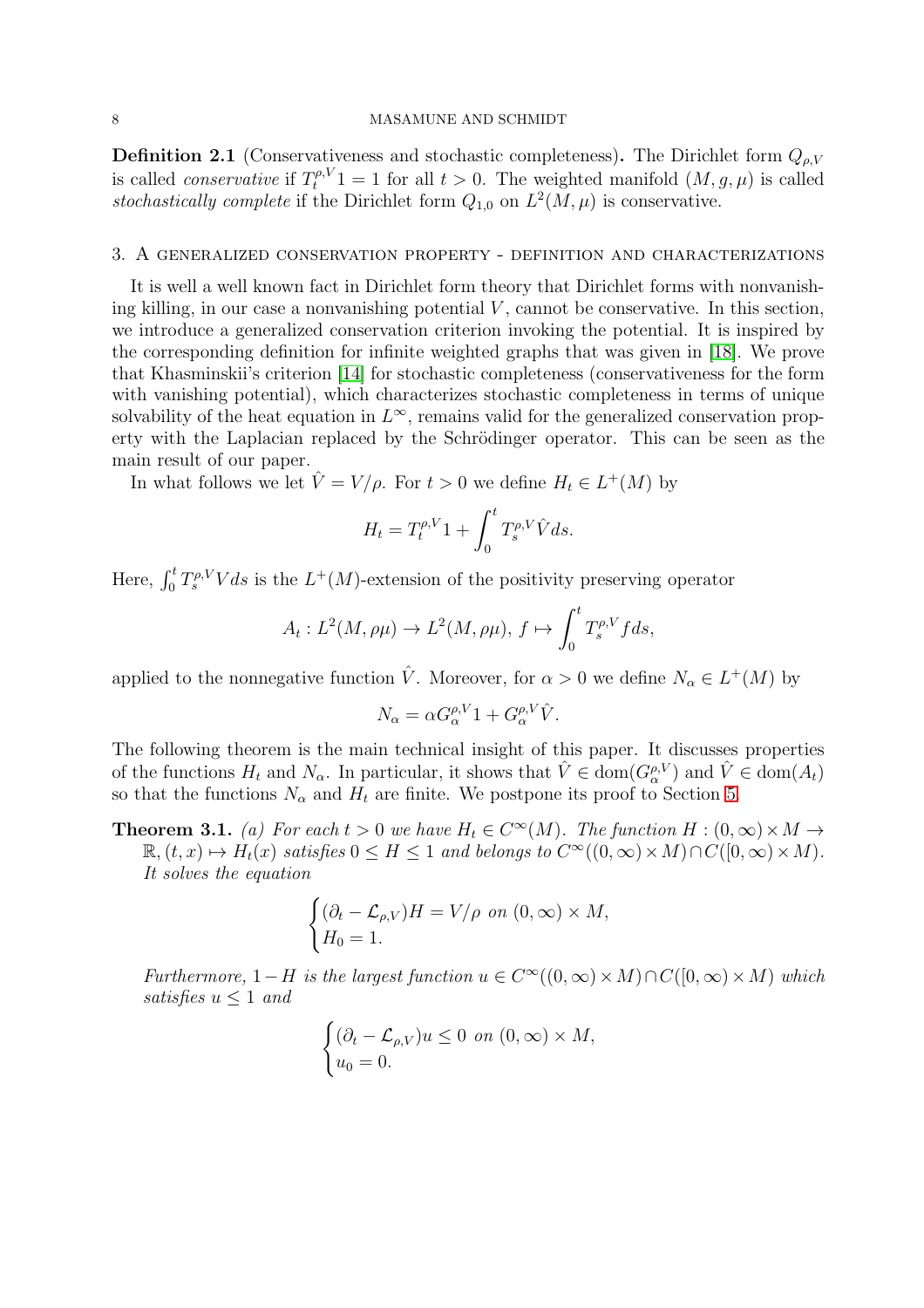(b) For each  $\alpha > 0$  the function  $N_{\alpha}$  belongs to  $C^{\infty}(M)$ , satisfies  $0 \le N_{\alpha} \le 1$  and solves

$$
(\alpha - \mathcal{L}_{\rho,V})N_{\alpha} = \alpha 1 + V/\rho.
$$

Furthermore,  $1 - N_{\alpha}$  is the largest function  $g \in C^{\infty}(M)$  which satisfies  $g \leq 1$  and

$$
(\alpha - \mathcal{L}_{\rho,V})g \leq 0.
$$

(c) For every  $\alpha > 0$  and  $x \in M$  we have

$$
\int_0^\infty \alpha e^{-t\alpha} H_t(x) dt = N_\alpha(x).
$$

(d) The following dichotomy holds. Either  $H_t(x) = 1 = N_\alpha(x)$  for all  $\alpha, t > 0$  and all  $x \in M$  or  $H_t(x) < 1$  and  $N_\alpha(x) < 1$  for all  $\alpha, t > 0$  and all  $x \in M$ .

**Remark.** As is standard, (a) and (b) mean that  $H_t$  respectively  $N_\alpha$  have smooth versions. In what follows we always work with those versions. Only assertion  $(d)$  uses that M is assumed to be connected.

With these properties of H and  $N_{\alpha}$  at hand, we can now introduce the generalized conservation property, the main concept of this paper.

**Definition 3.2** (Conservativeness in the generalized sense). The Dirichlet form  $Q_{\rho,V}$  (respectively the semigroup  $(T_t^{\rho,V})$  $(t_t^{p,v})_{t>0})$  is called *conservative in the generalized sense* if  $H_t = 1$ for all  $t > 0$ .

**Remark.** For  $V = 0$  conservativeness and conservativeness in the generalized sense of  $T_t^{\rho, V}$ t coincide. The quantity  $H_t$  has an interpretation in terms of the heat flow. If we study semigroup solutions to the heat equation (with respect to  $\mathcal{L}_{\rho,V}$ ) with initial value 1, which corresponds to a uniform initial heat distribution, then  $T_t^{\rho,V}$  is the density of the total amount of heat in the system at time t. It can decrease over time for two reasons. Either heat is transported to the boundary of M (which can be thought of laying at infinity) or heat is lost inside of M due to the presence of a potential, which drains heat from the system. The amount of heat lost by the latter effect can (heuristically) be computed as

$$
\int_0^t T_s^{\rho,V} \hat{V} ds,
$$

cf. the discussion in [\[17,](#page-33-13) Section 8], which treats the same phenomenon for Dirichlet forms on graphs. Hence, the amount of heat transported to the boundary at infinity is  $1 - H_t$ , so that  $H_t = 1$  for all  $t > 0$  if and only if no heat is transported to the boundary at infinity. This generalized conservation property was first introduced in [\[18\]](#page-33-5) for Dirichlet forms on graphs. Due to the previously described interpretation for  $H_t = 1$ , Dirichlet forms which are conservative in the generalized sense are called stochastically complete at infinity in [\[18\]](#page-33-5). In our terminology stochastic completeness is a property of the weighted manifold as a geometric object viz. the conservativeness of its canonical Dirichlet form. In contrast, we think of conservativeness (in the generalized sense) as a property of abstract Markovian semigroups, where V and  $\rho$  appear as an additional non-geometric input. This is why we do not use the term stochastic completeness at infinity.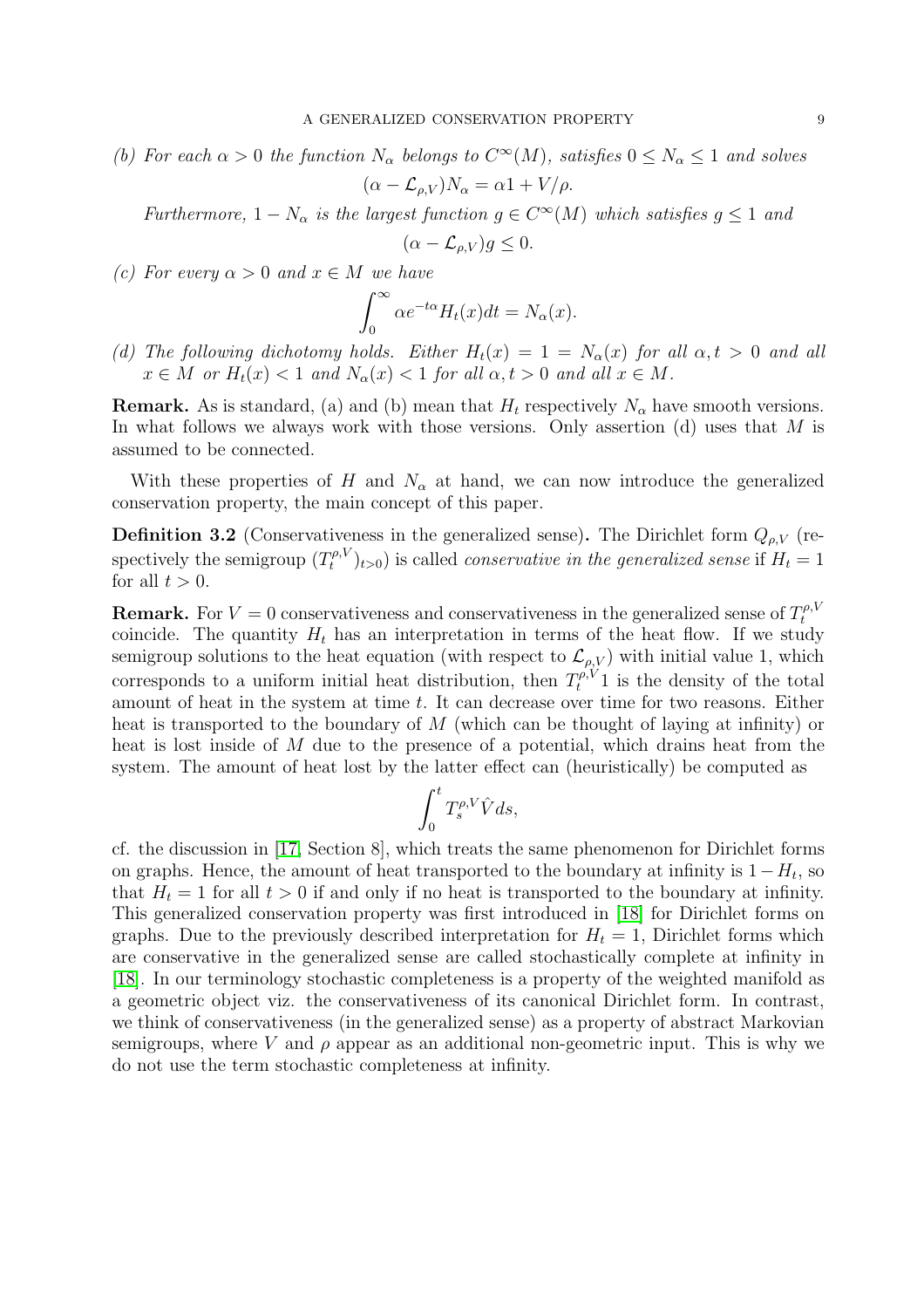The main results of this paper are the following characterizations of the generalized conservation criterion. As mentioned above, they are extensions of the classical character-ization of stochastic completeness by Khasminskii [\[14\]](#page-33-0), which treats the case  $\rho = \Psi = 1$ and  $V = 0$ .

<span id="page-9-0"></span>Theorem 3.3. The following assertions are equivalent.

- (i) The function  $1 H$  is nontrivial.
- (ii) For some/any  $\alpha > 0$  the function  $1 N_{\alpha}$  is nontrivial.
- (iii) For some/any  $\alpha > 0$  there exists a nontrivial bounded  $g \in C^{\infty}(M)$  with

$$
(\alpha - \mathcal{L}_{\rho,V})g = 0.
$$

(iv) For some/any  $\alpha > 0$  there exists a nontrivial nonnegative bounded  $g \in C^{\infty}(M)$ with

$$
(\alpha - \mathcal{L}_{\rho,V})g \leq 0.
$$

(v) There exists a nontrivial  $u \in C^{\infty}((0, \infty) \times M) \cap C_b([0, \infty) \times M)$  that satisfies

$$
\begin{cases} (\partial_t - \mathcal{L}_{\rho,V})u = 0 \text{ on } (0,\infty) \times M, \\ u_0 = 0. \end{cases}
$$

(vi) There exists a nontrivial nonnegative  $u \in C^{\infty}((0,\infty) \times M) \cap C_b([0,\infty) \times M)$  that satisfies

$$
\begin{cases} (\partial_t - \mathcal{L}_{\rho,V})u \leq 0 \text{ on } (0,\infty) \times M, \\ u_0 = 0. \end{cases}
$$

*Proof.* (i)  $\Leftrightarrow$  (ii): We use the identity

$$
\int_0^\infty e^{-t\alpha} H_t dt = G_\alpha 1 + \frac{1}{\alpha} G_\alpha \hat{V}.
$$

It shows that  $H = 1$  implies  $N_{\alpha} = 1$  for any  $\alpha > 0$ . Hence, the nontriviality of  $1 - N_{\alpha}$  for one  $\alpha > 0$  shows the nontriviality of  $1 - H$ .

For the other implication note that by Theorem 3.1 the function  $H$  is smooth and satisfies  $H \leq 1$ . This implies that if  $H \neq 1$ , then there exist  $0 < s < t$  and  $\Omega \subseteq M$  open such that  $H \leq C < 1$  on  $(s, t) \times \Omega$ . By the previous equation we obtain that  $N_{\alpha} < 1$  on  $\Omega$  for any  $\alpha > 0$ . Thus, the nontriviality of  $1 - H$  implies that for any  $\alpha > 0$  the function  $1 - N_{\alpha}$  is nontrivial.

 $(i)$  ⇒ (v) and  $(i)$  ⇒ (vi): By Theorem 3.1 the function  $1-H$  has the desired properties.  $(v) \Rightarrow (i)$ : Let  $u \in C^{\infty}((0, \infty) \times M) \cap C_b([0, \infty) \times M)$  nontrivial with

$$
\begin{cases} (\partial_t - \mathcal{L}_{\rho,V})u = 0 & \text{on } (0,\infty) \times M, \\ u_0 = 0. & \end{cases}
$$

Without loss of generality we can assume  $|u| \leq 1$ . Theorem 3.1 (a) applied to u and  $-u$ yields  $u \leq 1 - H$  and  $-u \leq 1 - H$  so that  $|u| \leq 1 - H$ . Since u is nontrivial, this implies that  $1 - H$  is nontrivial.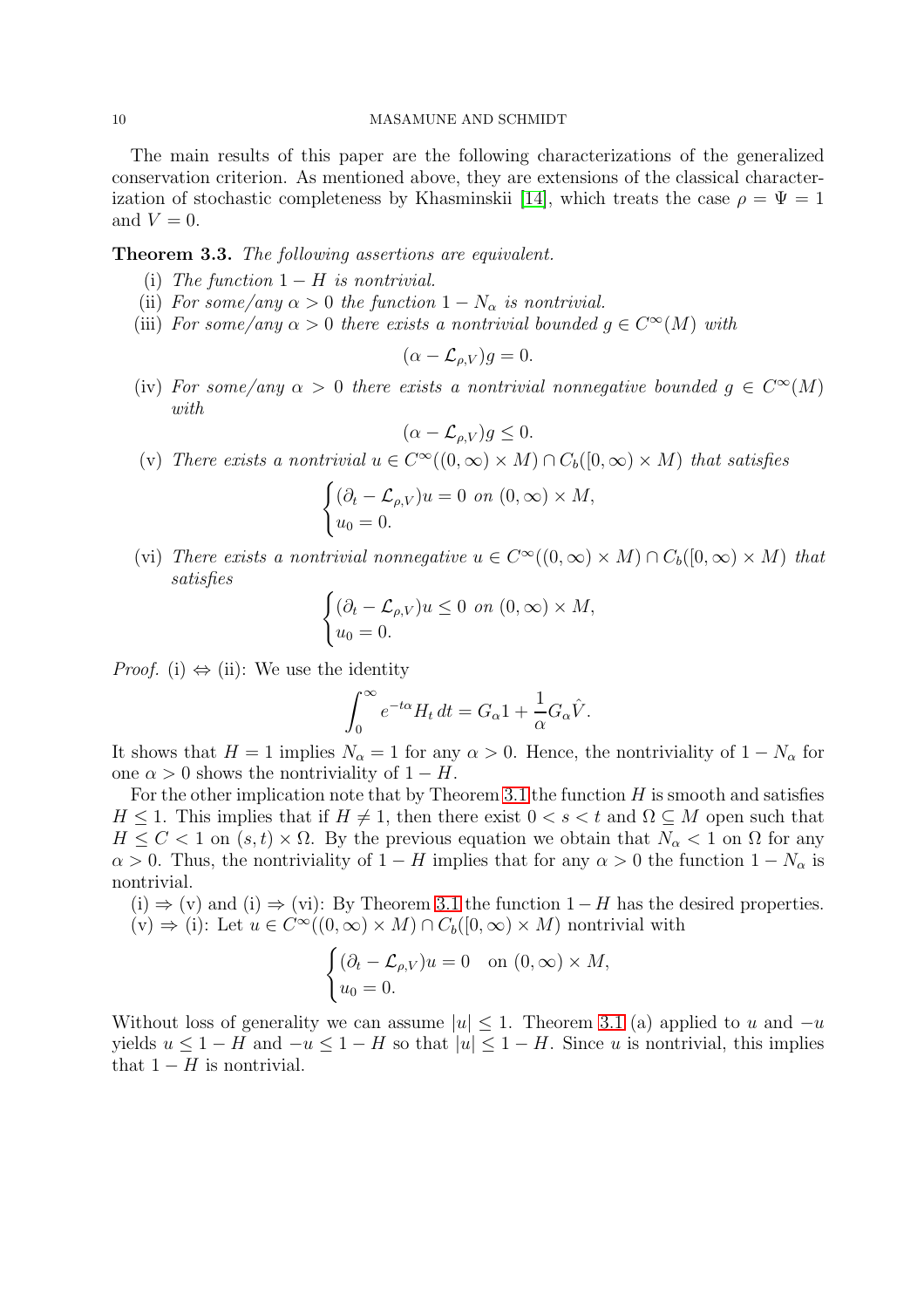$$
(vi) \Rightarrow (i): \text{ Let } u \in C^{\infty}((0, \infty) \times M) \cap C_b([0, \infty) \times M) \text{ nontrivial and nonnegative with}
$$

$$
\begin{cases} (\partial_t - \mathcal{L}_{\rho, V})u \le 0 & \text{on } (0, \infty) \times M, \\ u_0 = 0. \end{cases}
$$

Without loss of generality we can assume  $u \leq 1$ . Theorem 3.1 (a) shows  $u \leq 1 - H$ . Since u is nonnegative and nontrivial, this implies that  $1 - H$  is nontrivial.

(ii)  $\Leftrightarrow$  (iii)  $\Leftrightarrow$  (iv): This can be proven along the same lines as the other implications using Theorem 3.1 (b) instead of Theorem 3.1 (a).  $\Box$ 

For the sake of completeness we also mention the following characterization of the generalized conservation property. It is just the negation of the previous theorem. Recall that  $\hat{V}=V/\rho$ .

# <span id="page-10-0"></span>Theorem 3.4. The following assertions are equivalent.

(i) The Dirichlet form  $Q_{\rho,V}$  on  $L^2(M, \rho\mu)$  is conservative in the generalized sense, i.e., for all  $t > 0$  we have

$$
1 = T_t^{\rho,V} 1 + \int_0^t T_s^{\rho,V} \hat{V} ds.
$$

(*ii*) For all  $\alpha > 0$  we have

$$
1 = \alpha G_{\alpha}^{\rho, V} 1 + G_{\alpha}^{\rho, V} \hat{V}.
$$

- (iii) For one/any  $\alpha > 0$  any bounded  $g \in C^{\infty}(M)$  with  $(\alpha \mathcal{L}_{\rho,V})g = 0$  satisfies  $g = 0$ .
- (iv) For one/any  $\alpha > 0$  any nonnegative bounded  $g \in C^{\infty}(M)$  with  $(\alpha \mathcal{L}_{\rho,V})g \leq 0$ satisfies  $q = 0$ .
- (v) Any solution  $u \in C^{\infty}((0,\infty) \times M) \cap C_b([0,\infty) \times M)$  to the equation

$$
\begin{cases} (\partial_t - \mathcal{L}_{\rho,V})u = 0 \text{ on } (0,\infty) \times M, \\ u_0 = 0, \end{cases}
$$

satisfies  $u = 0$ .

(vi) Any nonnegative  $u \in C^{\infty}((0,\infty) \times M) \cap C_b([0,\infty) \times M)$  that satisfies the differential inequality

$$
\begin{cases} (\partial_t - \mathcal{L}_{\rho,V})u \le 0 \text{ on } (0,\infty) \times M, \\ u_0 = 0, \end{cases}
$$

satisfies  $u = 0$ .

Remark. (1) Theorem [3.3](#page-9-0) can be seen as a generalization of [\[18,](#page-33-5) Theorem 1] on graphs, which does not include our assertion (ii), to the manifold case. An abstract version of the equivalence of (ii), (iii) and (iv) in Theorem [3.4](#page-10-0) is given by [\[24,](#page-33-10) Theorem 4.68], which treats all Dirichlet forms. There however only weak solutions are considered and the equivalence of (i), (v) and (vi) is missing. In contrast to the proofs in [\[18,](#page-33-5) [24\]](#page-33-10), which use elliptic maximum principles, our proof relies on a parabolic maximum principle.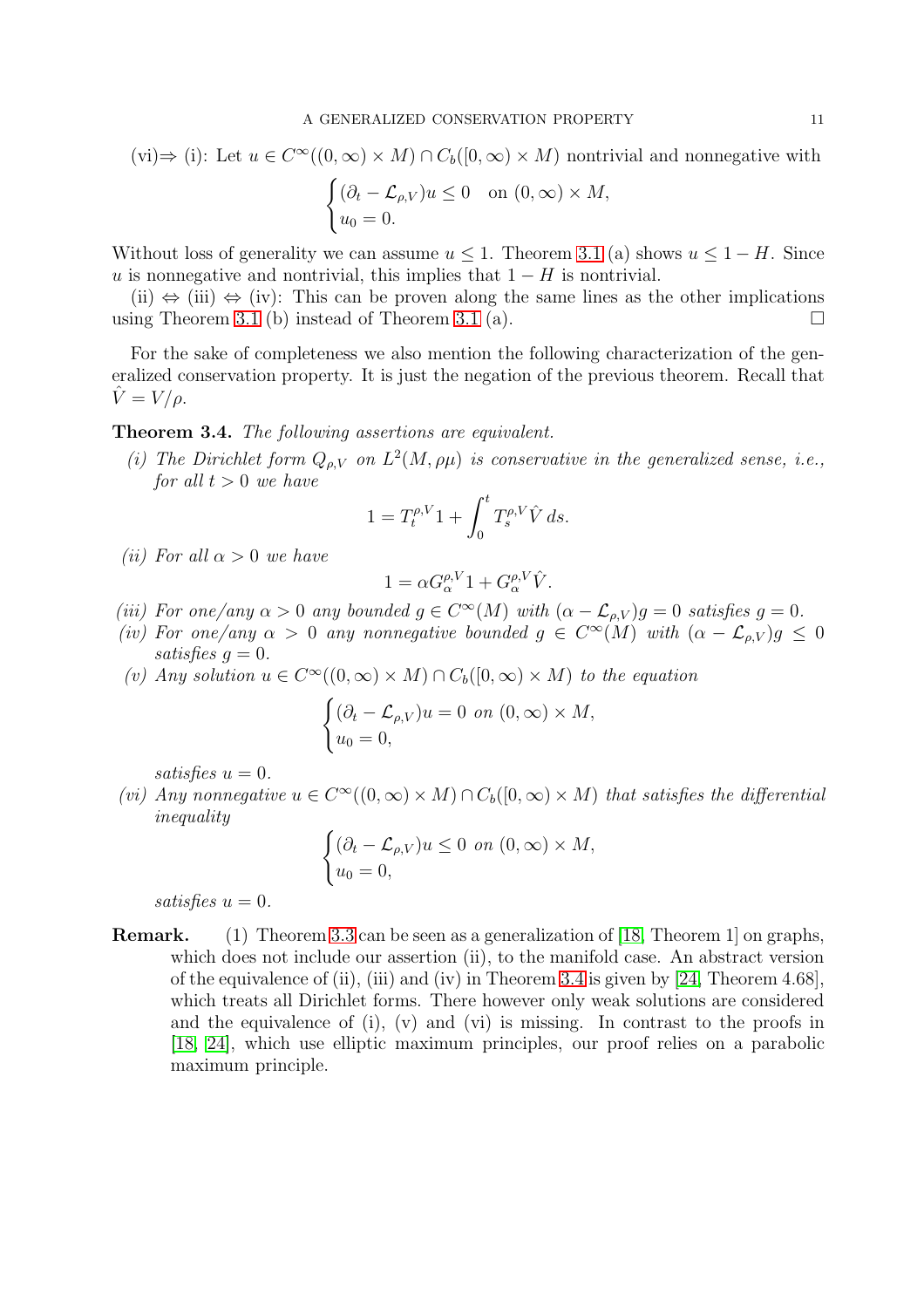(2) In this text we chose to work in the smooth category because the input data  $(M, q, \mu)$  and  $\rho$ , V are assumed to be smooth. If they were not, we could not use elliptic and parabolic regularity theory as we do here. However, the previous theorem would still hold true with essentially the same proof but with  $C^{\infty}$ -solutions replaced by weak solutions in the local form domain.

As a consequence to the previous characterizations we obtain that conservativeness with vanishing potential implies conservativeness in the generalized sense for all nonnegative potentials. Moreover, conservativeness in the generalized sense is the same as conservativeness of a Dirichlet form with changed measure. In terms of associated stochastic processes this corresponds to a time change.

- **Theorem 3.5.** (a) If  $Q_{\rho,0}$  the is conservative, then  $Q_{\rho,V}$  is conservative in the generalized sense. In particular, if  $(M, g, \mu)$  is stochastically complete, then  $Q_{1,V}$  is conservative in the generalized sense.
- (b) The Dirichlet form  $Q_{\rho,V}$  on  $L^2(M,\rho\mu)$  is conservative in the generalized sense if and only if the Dirichlet form  $Q_{\rho+V,0}$  on  $L^2(M, (\rho + V)\mu)$  is conservative.

*Proof.* (a): Let  $\alpha > 0$  and let  $u \in C^{\infty}(M)$  nonnegative and bounded with

$$
(\alpha - \rho^{-1}\Delta + \rho^{-1}V)u = (\alpha - \mathcal{L}_{\rho,V})u \le 0.
$$

According to Theorem [3.4](#page-10-0) it suffices to prove  $u = 0$ . Since  $\rho^{-1}V$  and u are nonnegative, the assumptions on u imply  $(\alpha - \mathcal{L}_{\rho,0})u = (\alpha - \rho^{-1}\Delta)u \leq 0$ . The conservativeness of  $Q_{\rho,0}$ yields  $u = 0$  by Theorem [3.4.](#page-10-0)

(b): Let  $u \in C^{\infty}(M)$  be a solution to the equation  $(1 - \mathcal{L}_{\rho,V})u = 0$ . By definition of  $\mathcal{L}_{\rho,V}$  and since  $\rho > 0$ , this is equivalent to  $\rho u + Vu = \Delta u$ . This in turn holds if and only if  $\mathcal{L}_{\rho+V,0}u=(\rho+V)^{-1}\Delta u=u.$  Therefore,  $(1-\mathcal{L}_{\rho,V})u=0$  has a nontrivial bounded solution in  $C^{\infty}(M)$  if and only if  $(1 - \mathcal{L}_{\rho+V,0})u = 0$  has a nontrivial bounded solution in  $C^{\infty}(M)$ . With this at hand, the claim follows from Theorem [3.3.](#page-9-0)

Remark. For graphs assertion (a) is contained in [\[18\]](#page-33-5). Assertion (b) seems to be a new observation. Since conservativeness of Dirichlet forms is quite well-understood, it opens the way to studying the generalized conservation property. In Subsection [6.2](#page-23-0) we use this strategy to provide a characterization of the generalized conservation property on model manifolds in terms of volume growth. In Subsection [6.3](#page-26-0) we employ known volume growth criteria for the conservativeness of  $Q_{\rho+V,0}$  to obtain that on any complete manifold there is a potential such that  $Q_{1+V,0}$  is consevative in the generalized sense.

## 4. Maximum principles

<span id="page-11-0"></span>In this section we discuss a parabolic and an elliptic maximum principle for the operator  $\mathcal{L}_{\alpha,V}$ . Both are used in the proof of the main results. The proofs that we give apply to more general situations and so they may be of independent interest.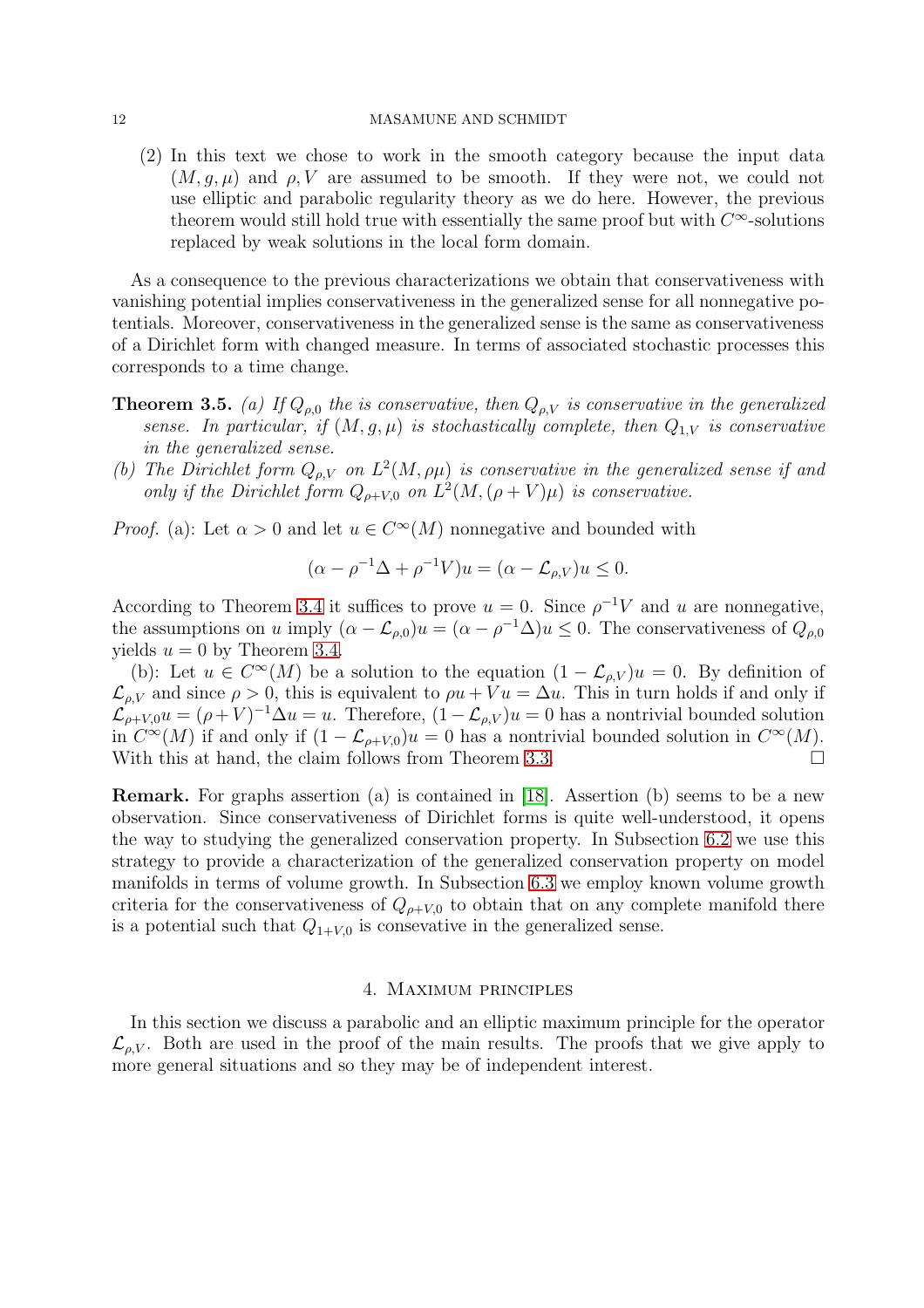We let  $\hat{Q}_{\rho,V}$  the Dirichlet form on  $L^2(M,\rho\mu)$  with domain  $D(\hat{Q}_{\rho,V}) = W^1(M,\rho+V)$ , on which it acts by

$$
\widetilde{Q}_{\rho,V}(f,g) = \int_M \langle \nabla f, \nabla g \rangle \, d\mu + \int_M V f g d\mu.
$$

With this notation we have  $||f||_{W^1}^2 = Q_{\rho,V}(f) + ||f||_2^2$  for  $f \in W^1(M, \rho + V)$ . It follows from the definition of the distributional operator  $\mathcal{L}_{\rho,V}$  that

$$
\widetilde{Q}_{\rho,V}(f,\varphi) = \left\langle -\mathcal{L}_{\rho,V}f,\varphi \right\rangle_{\rho\mu}, \quad f \in D(\widetilde{Q}_{\rho,V}), \varphi \in C_c^{\infty}(M).
$$

In particular, the associated self-adjoint operator is a restriction of  $\mathcal{L}_{\rho,V}$ . The following observation lies at the heart of all maximum principles in this section.

<span id="page-12-0"></span>**Lemma 4.1.** The space  $W_0^1(M, \rho + V)$  is an order ideal in  $W^1(M, \rho + V)$ , i.e., for  $f \in$  $W_0^1(M, \rho + V), g \in W^1(M, \rho + V)$  the inequality  $|g| \leq |f|$  implies  $g \in W_0^1(M, \rho + V)$ .

*Proof.* Let f, g as stated. Since  $g_+, g_- \in W^1(M, \rho + V)$ ,  $|f| \in W_0^1(M, \rho + V)$  (here we use that  $Q_{\rho,V}$  and  $Q_{\rho,V}$  are Dirichlet forms and  $x \mapsto x \vee 0$ ,  $y \mapsto |y|$  are normal contractions) and  $|g_+|, |g_-| \leq |f|$ , it suffices to consider the case  $0 \leq g \leq f$ . By definition of  $W_0^1(M, \rho + V)$ there exists a sequence  $(\varphi_n)$  in  $C_c^{\infty}(M)$  with  $||f - \varphi_n||_{W^1} \to 0$ . Consider the functions

$$
g_n := g \wedge |\varphi_n| = \frac{1}{2}(g + |\varphi_n| - |g - |\varphi_n||).
$$

Since  $0 \leq g \leq f$ , the  $(g_n)$  converge to g in  $L^2(M, \rho\mu)$ . Moreover,  $Q_{\rho,V}$  is a Dirichlet form and  $\mathbb{R} \to \mathbb{R}, x \mapsto |x|$  is a normal contraction. Therefore,

$$
\widetilde{Q}_{\rho,V}(g_n)^{1/2} = \frac{1}{2} \widetilde{Q}_{\rho,V}(g + |\varphi_n| - |g - |\varphi_n||)^{1/2}
$$
  
\n
$$
\leq \frac{1}{2} \widetilde{Q}_{\rho,V}(g + |\varphi_n|)^{1/2} + \frac{1}{2} \widetilde{Q}_{\rho,V}(|g - |\varphi_n||)^{1/2}
$$
  
\n
$$
\leq \widetilde{Q}_{\rho,V}(g)^{1/2} + \widetilde{Q}_{\rho,V}(\varphi_n)^{1/2}.
$$

This implies that  $(g_n)$  is a bounded sequence in  $W^1(M, \rho + V)$ . By construction the  $g_n$  have compact support. It follows with the same arguments as in [\[10,](#page-32-7) Lemma 5.5] that functions in  $W^1(M,\rho+V)$  with compact support belong to  $W_0^1(M,\rho+V)$  (only the case  $\rho=1, V=0$ is considered in [\[10\]](#page-32-7) but the argument is more general). Hence  $(g_n)$  is a bounded sequence in the Hilbert space  $(W_0^1(M, \rho + V), \| \cdot \|_{W^1})$ . The Banach-Saks theorem implies that it has a subsequence  $(g_{n_k})$  such that its sequence of Cesàro means  $\tilde{g}_N = N^{-1} \sum_{k=1}^N g_{n_k}$ converges to some  $h \in W_0^1(M, \rho + V)$  with respect to  $\|\cdot\|_{W^1}$ . In particular,  $\tilde{g}_N \to h$  in  $L^2(M, \rho\mu)$ . However, since  $g_n \to g$  in  $L^2(M, \rho\mu)$ , we also have  $\tilde{g}_N \to g$  in  $L^2(M, \rho\mu)$ , such that  $g = h \in W_0^1(M, \rho + V)$ . This proves the claim.

**Remark.** The previous lemma says that the domain of the Dirichlet form  $Q_{\rho,V}$  is an order ideal the domain of the Dirichlet form  $Q_{\rho,V}$ . According to [\[23,](#page-33-14) Lemma 2.2] this is equivalent to  $D(Q_{\rho,V}) \cap L^{\infty}(M)$  being an algebraic ideal in  $D(Q_{\rho,V}) \cap L^{\infty}(M)$ . Form extensions of  $Q_{\rho,V}$  with this property are called Silverstein extensions in the literature; hence  $\tilde{Q}_{\rho,V}$  is a Silverstein extension of  $Q_{\rho,V}$ .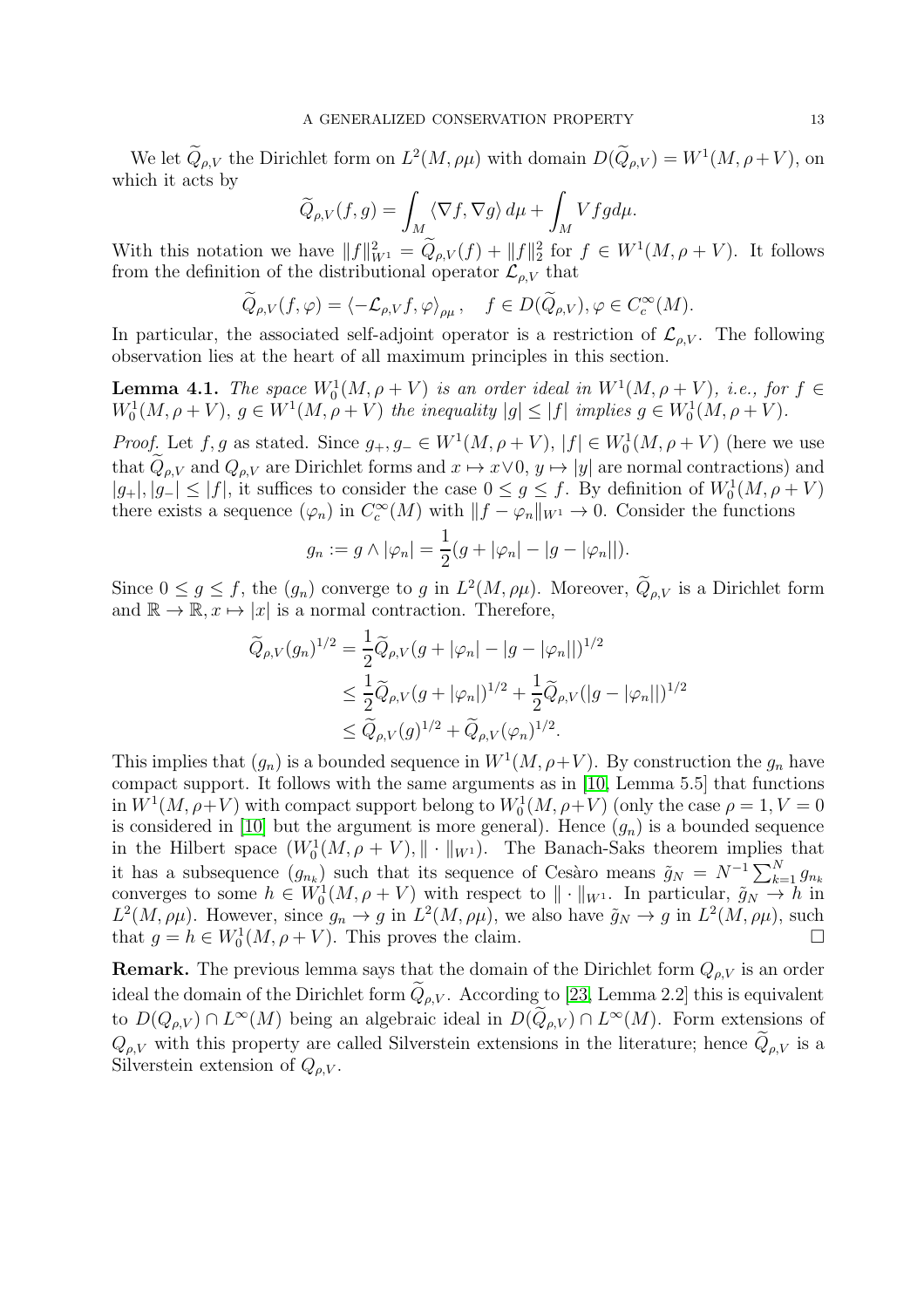We say that a function  $f \in W^1(M, \rho + V)$  satisfies

 $f \geq 0 \mod W_0^1(M,\rho+V)$ 

if there exists  $g \in W_0^1(M, \rho + V)$  such that  $f + g \geq 0$ . For our purposes this is an adequate form of saying that f is nonnegative on 'the boundary' of  $M$ . The following lemma characterizes when this inequality holds. It can be proven along the same lines as [\[10,](#page-32-7) Lemma 5.12] but we give an alternative proof that is based on the fact that  $W_0^1(M, \rho + V)$ is an order ideal in  $W^1(M, \rho + V)$ .

<span id="page-13-0"></span>**Lemma 4.2.** A function  $f \in W^1(M, \rho + V)$  satisfies  $f \geq 0 \mod W_0^1(M, \rho + V)$  if and *only if*  $f_$  ∈  $W_0^1(M, \rho + V)$ .

*Proof.* It follows from the definition that  $f_-\in W_0^1(M,\rho+V)$  implies

 $f \ge 0 \mod W_0^1(M, \rho + V).$ 

Now assume that there exists some  $g \in W_0^1(M, \rho + V)$  such that  $f + g \geq 0$ . We have  $|g| \in W_0^1(M, \rho + V)$  and so we can assume  $g \geq 0$ . This implies  $0 \leq f_- \leq g$ . Since  $f_{-} \in W^{1}(M, \rho + V)$ , the claim follows from Lemma [4.1.](#page-12-0)

The following maximum principle is an extension of [\[10,](#page-32-7) Theorem 5.16] to the case when  $V \neq 0.$ 

<span id="page-13-1"></span>**Theorem 4.3** (Parabolic maximum principle). Let  $0 < T \leq \infty$  and let  $v : (0, T) \rightarrow$  $W^1(M,\rho+V)$  be a path with the following properties.

- $\partial_t v$  exists as a strong limit in  $L^2(M, \rho\mu)$ ,
- $v(t)$ <sub>-</sub> → 0 in  $L^2(M, \rho\mu)$ , as  $t \to 0^+,$
- for every  $0 < t < T$ ,  $v(t) \ge 0 \mod W_0^1(M, \rho + V)$ ,
- for every  $0 < s < T$ ,  $(\partial_t v)(s) \geq \mathcal{L}_{\rho,V}(v(s))$  in the sense of  $\mathcal{D}'(M)$ .

Then  $v > 0$  on  $(0, T) \times M$ .

*Proof.* According to Lemma [4.2](#page-13-0) the 'boundary condition'  $v \ge 0$  mod  $W_0^1(M, \rho+V)$  implies  $v_-\in W_0^1(M,\rho+V)$ . Thus, (for every fixed time) we can choose a sequence of nonnegative functions in  $C_c^{\infty}(M)$  with  $\varphi_n \to v_-$  with respect to  $\|\cdot\|_{W^1}$  (this can be proven along the same lines as [\[10,](#page-32-7) Lemma 5.4]). Recall that  $\mu = \Psi \text{vol}_g$ ,  $\langle \cdot, \cdot \rangle_{\rho\mu}$  denotes the inner product of  $L^2(M, \rho\mu)$  and  $\langle \cdot, \cdot \rangle$  denotes the dual pairing of  $\mathcal{D}'(M)$ . Using the distributional Definition of  $\mathcal{L}_{\rho,V}$  and  $\partial_t v \geq \mathcal{L}_{\rho,V} v$ , we obtain

$$
\langle \partial_t v, v_- \rangle_{\rho \mu} = \lim_{n \to \infty} \langle \partial_t v, \varphi_n \rangle_{\rho \mu}
$$
  
= 
$$
\lim_{n \to \infty} \langle \partial_t v, \rho \Psi \varphi_n \rangle
$$
  

$$
\geq \lim_{n \to \infty} \langle \mathcal{L}_{\rho, V} v, \rho \Psi \varphi_n \rangle
$$
  
= 
$$
- \lim_{n \to \infty} \widetilde{Q}_{\rho, V}(v, \varphi_n)
$$
  
= 
$$
- \widetilde{Q}_{\rho, V}(v, v_-).
$$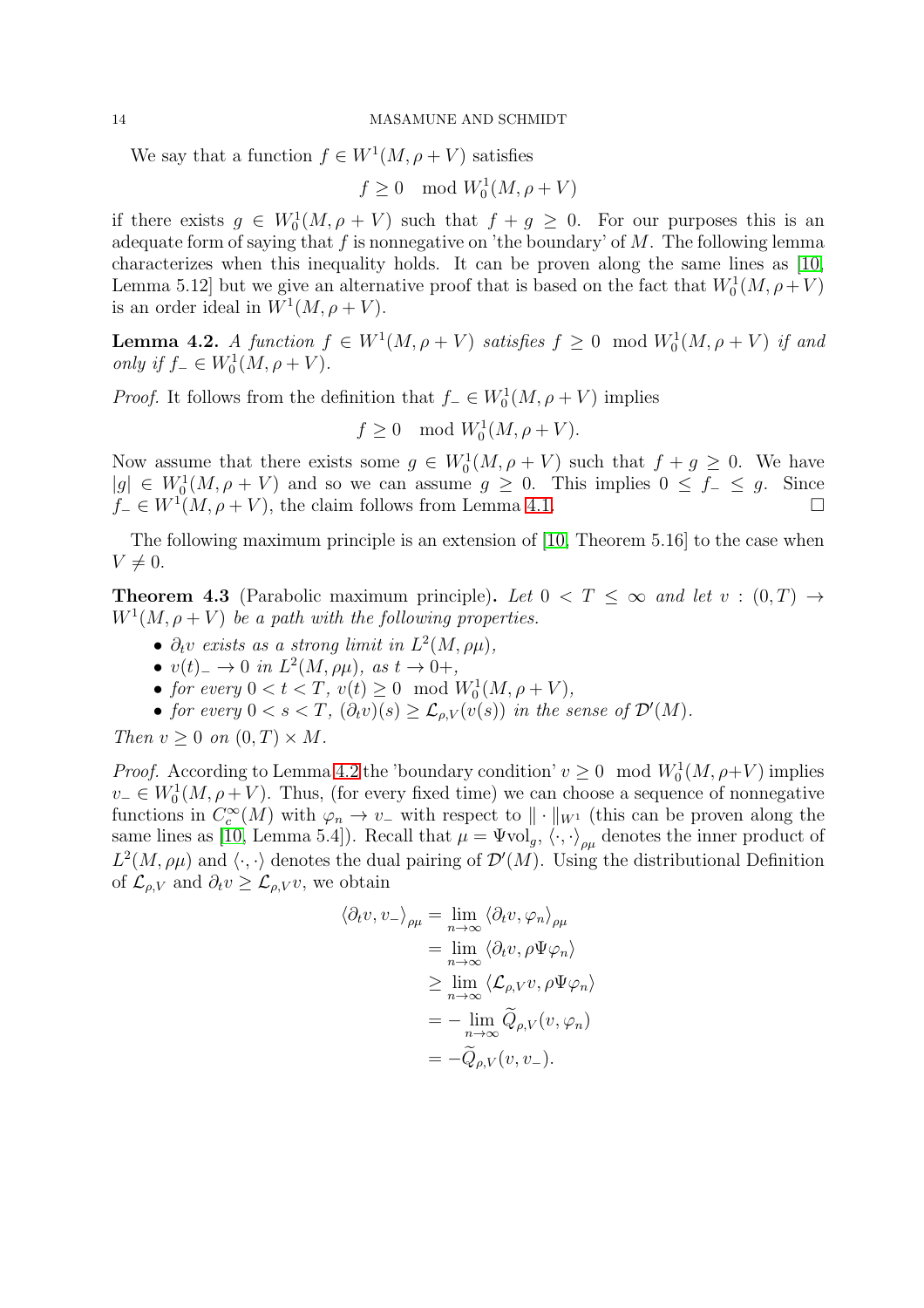Since  $\widetilde{Q}_{\rho,V}$  is a Dirichlet form, we have  $v_+ \in D(\widetilde{Q}_{\rho,V})$  and  $\widetilde{Q}_{\rho,V}(v_+,v_-) \leq 0$ . Therefore, the above amounts to

$$
\langle \partial_t v, v_- \rangle_{\rho \mu} \ge \widetilde{Q}_{\rho, V}(v_-) \ge 0.
$$

We shall see below that  $\partial_t ||v_-||_2^2 = -2 \langle \partial_t v, v_-\rangle_{\rho\mu}$ , which implies  $\partial_t ||v_-||_2^2 \leq 0$ . Hence, the function  $t \mapsto ||v(t)_{-}||_{2}^{2}$  is decreasing in time. Since we assumed  $v(t)_{-} \to 0$  in  $L^{2}(M, \rho\mu)$ , as  $t \to 0^+,$  we obtain  $v_0 = 0$  on  $(0, T)$  and we arrive at the conclusion  $v \geq 0$ .

It remains to prove  $\partial_t ||v_-||_2^2 = -2 \langle \partial_t v, v_- \rangle_{\rho \mu}$ . To this end, consider the C<sup>1</sup>-function

$$
\varphi : \mathbb{R} \to \mathbb{R}, \varphi(x) = \begin{cases} x^2 & \text{if } x \le 0, \\ 0 & \text{else.} \end{cases}
$$

Its derivative satisfies

$$
\varphi'(x) = \begin{cases} 2x & \text{if } x \le 0, \\ 0 & \text{else.} \end{cases}
$$

An elementary computation shows that for any  $x, y \in \mathbb{R}$  we have

$$
\varphi(y) = \varphi(x) + \varphi'(x)(y - x) + R(x, y)
$$

with a remainder R that satisfies  $|R(x, y)| \leq (x - y)^2$ . We obtain

$$
\int_{M} ((v(s+h)_{-})^{2} - (v(s)_{-})^{2}) \rho d\mu = \int_{M} (\varphi(v(s+h)) - \varphi(v(s))) \rho d\mu
$$
\n
$$
= \int_{M} \varphi'(v(s)) (v(s+h) - v(s)) \rho d\mu + \int_{M} R(v(s+h), v(s)) \rho d\mu
$$
\n
$$
= -2 \int_{M} v(s)_{-} (v(s+h) - v(s)) \rho d\mu + \int_{M} R(v(s+h), v(s)) \rho d\mu.
$$

Since  $\partial_t v$  exists in  $L^2(M, \mu)$  as a strong limit, we also have

$$
\frac{1}{h} \left| \int_M R(v(s+h), v(s)) \rho d\mu \right| \leq \frac{1}{h} \int_M (v(s+h) - v(s))^2 \rho d\mu
$$

$$
= h \left\| \frac{v(s+h) - v(s)}{h} \right\|_2^2 \to 0, \text{ as } h \to 0,
$$

and

$$
\frac{1}{h}\int_M v(s)_-(v(s+h)-v(s))\rho d\mu \to \langle (\partial_t v)(s), v(s)_-\rangle_{\rho\mu}, \text{ as } h \to 0.
$$

Combining these considerations shows  $\partial_t ||v_-||_2^2 = -2 \langle \partial_t v, v_-\rangle_{\rho\mu}$  and finishes the proof.  $\Box$ 

Remark. The previous lemma only relies on the fact that we work on a weighted manifold at one place. We use the identity  $-\langle \mathcal{L}_{\rho,V} u, \rho \Psi \varphi \rangle = \widetilde{Q}_{\rho,V}(u, \varphi)$  for  $u \in D(\widetilde{Q}_{\rho,V})$  and  $\varphi \in C_c^{\infty}(M)$ . Suppose that  $\mathcal E$  and  $\mathcal E$  are Dirichlet forms (on an arbitrary  $L^2$ -space) such that  $\tilde{\mathcal{E}}$  extends  $\mathcal{E}$  and  $D(\tilde{\mathcal{E}})$  is an order ideal of  $D(\mathcal{E})$  (in this case  $\tilde{\mathcal{E}}$  is called Silverstein extension of  $\mathcal{E}$ , cf. the previous remark). Our proof of Lemma [4.2](#page-13-0) also works for the pair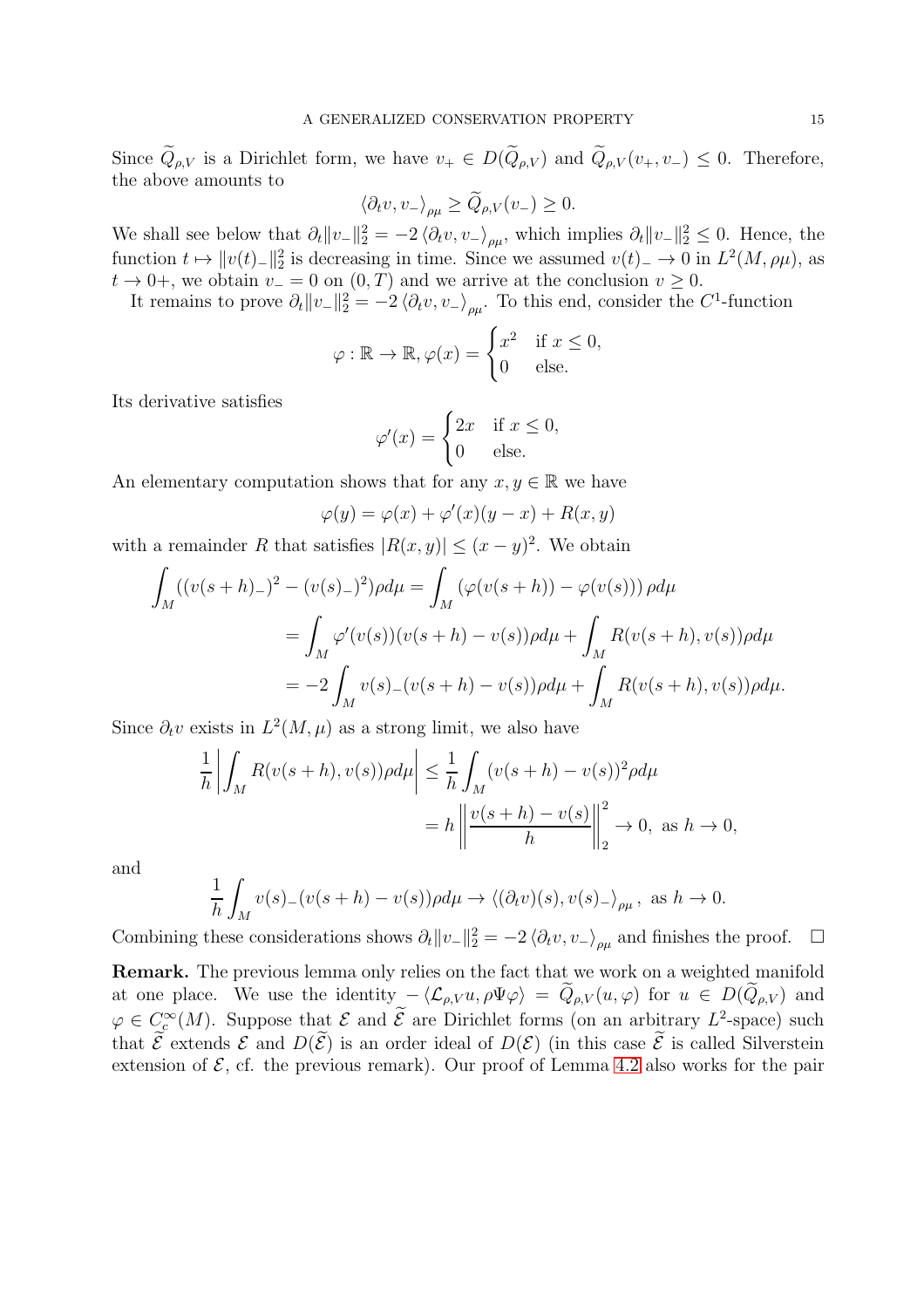$\mathcal E$  and  $\widetilde{\mathcal E}$ , i.e., for  $u \in D(\widetilde{\mathcal E})$  the inequality  $u \geq 0 \mod D(\mathcal E)$  is equivalent to  $u_-\in D(\mathcal E)$ . If, furthermore, one takes the inequality

$$
\langle \partial_t u, \varphi \rangle \geq -\widetilde{\mathcal{E}}(u, \varphi)
$$

for all nonnegative  $\varphi$  in a suitable core of  $D(\mathcal{E})$  as a replacement for the distributional inequality  $\partial_t u \geq \mathcal{L}_{\rho,V} u$ , then one can prove a parabolic maximum principle for the pair of forms  $\mathcal E$  and  $\widetilde{\mathcal E}$  along the same lines as above. In this sense our proof of the lemma is not only an extension of [\[10,](#page-32-7) Theorem 5.16] to the case when  $V \neq 0$ , but to general Dirichlet forms.

<span id="page-15-2"></span>**Theorem 4.4** (Elliptic maximum principle). Let  $f \in W^1(M, \rho + V)$  with

$$
f \ge 0 \mod W_0^1(M, \rho + V).
$$

If for some  $\alpha > 0$  it satisfies  $(\alpha - \mathcal{L}_{o,V})f \geq 0$ , then  $f \geq 0$ .

*Proof.* Lemma [4.2](#page-13-0) implies  $f_-\in W_0^1(M, \rho+V)$ . As we have seen in the proof of Lemma [4.3,](#page-13-1) we can therefore choose a sequence  $(\varphi_n)$  of nonnegative functions in  $C_c^{\infty}(M)$  that converges to f<sub>-</sub> in  $W_0^1(M, \rho + V)$ . Using the definition of  $\mathcal{L}_{\rho, V}$  we obtain

$$
\widetilde{Q}_{\rho,V}(f,f_{-}) = \lim_{n \to \infty} \widetilde{Q}_{\rho,V}(f,\varphi_n) = -\lim_{n \to \infty} \langle \mathcal{L}_{\rho,V}f, \Psi \rho \varphi_n \rangle
$$
  
\n
$$
\geq -\alpha \lim_{n \to \infty} \langle f, \Psi \rho \varphi_n \rangle = -\alpha \langle f, f_{-} \rangle_{\rho\mu} = \alpha ||f_{-}||_{2}^{2}.
$$

Since  $\widetilde{Q}_{\rho,V}$  is a Dirichlet form, we also have  $\widetilde{Q}_{\rho,V}(f_+,f_-) \leq 0$  and therefore  $\widetilde{Q}_{\rho,V}(f,f_-) \leq 0$ . Combined with the previous computation this shows  $f_ = = 0$ .

<span id="page-15-0"></span>Remark. This maximum principle also holds true for a Dirichlet form and a Silverstein extension, cf. the remark after the proof of Theorem [4.3.](#page-13-1)

5. PROOF OF THE PROPERTIES OF  $N_\alpha$  and  $H_t$ 

This section is devoted to proving Theorem 3.1. For the proof we need several auxiliary lemmas. Let  $\Omega \subseteq M$  an open subset. We denote by  $(T_t^{\Omega})$  the  $L^2(\Omega, \rho\mu)$ -semigroup of the Dirichlet form

$$
Q_{\rho,V}^{\Omega}(f,g)=\int_{\Omega}\left\langle \nabla f,\nabla g\right\rangle d\mu+\int_{\Omega}Vfgd\mu
$$

with domain  $D(Q_{\rho,V}^{\Omega}) = W_0^1(\Omega, \rho + V)$ . We extend it to  $f \in L^2(M, \rho\mu)$  by letting

$$
T_t^{\Omega}f := \begin{cases} T_t^{\Omega}f|_{\Omega} & \text{on } \Omega, \\ 0 & \text{on } M \setminus \Omega. \end{cases}
$$

Similarly, we write  $(G^{\Omega}_{\alpha})$  for the  $L^2(\Omega, \rho\mu)$ -resolvent of  $Q^{\Omega}_{\rho,V}$  and extend it to  $L^2(M, \rho\mu)$ 

<span id="page-15-1"></span>**Lemma 5.1** (Duhamel's principle). Let  $\Omega \subseteq M$  be an open relatively compact subset and let  $f \in C^{\infty}(M)$ . Let  $u \in C^{\infty}((0, \infty) \times M) \cap C([0, \infty) \times M)$  nonnegative. If  $\partial_t u - \mathcal{L}_{\rho, V} u \geq f$ on  $(0, \infty) \times \Omega$ , then

$$
u_t \ge T_t^{\Omega} u_0 + \int_0^t T_s^{\Omega} f ds.
$$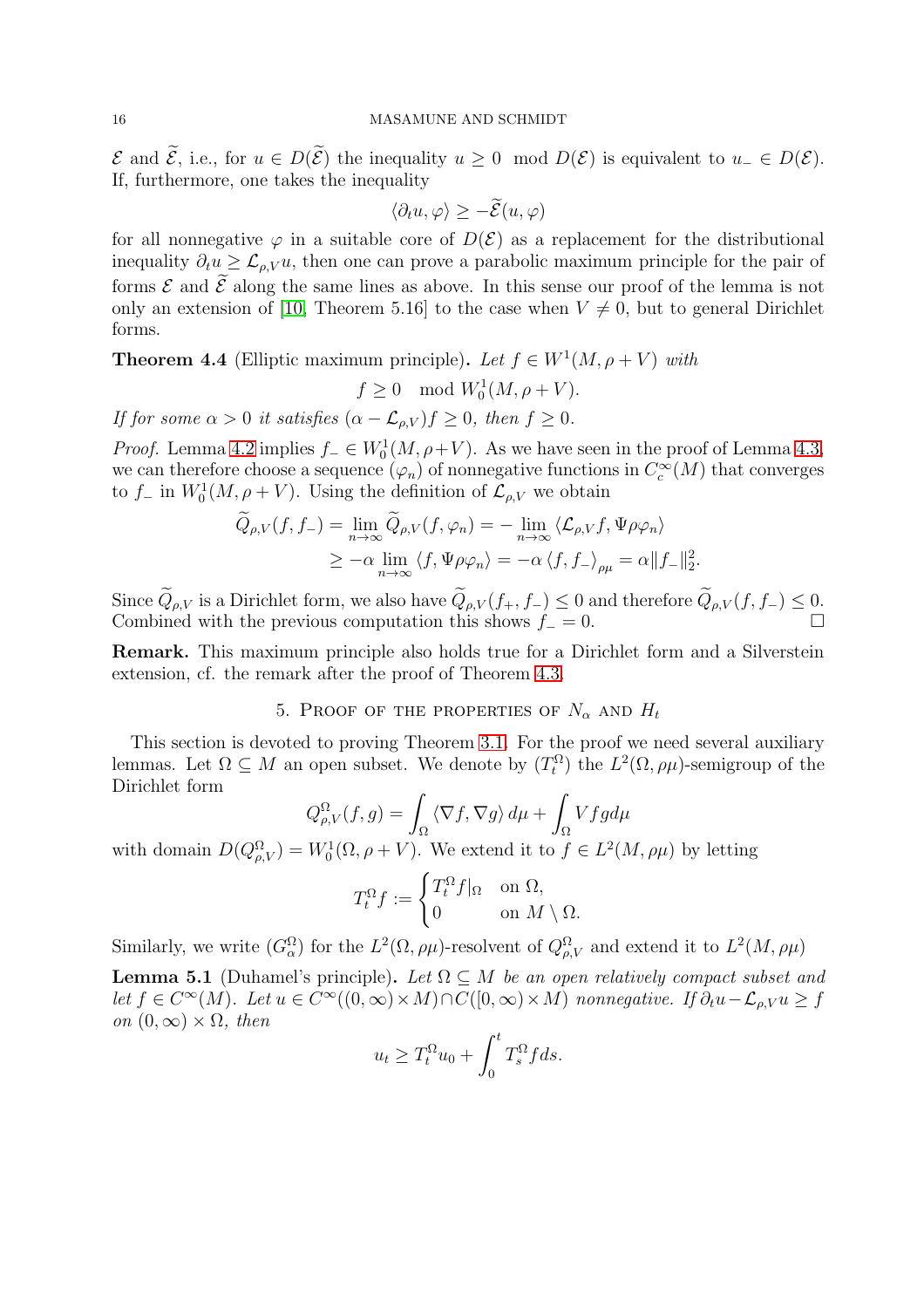Proof. We prove that the restriction of the function

$$
t \mapsto v_t := u_t - \left( T_t^{\Omega} u_0 + \int_0^t T_s^{\Omega} f \, ds \right)
$$

to  $L^2(\Omega, \rho\mu)$  satisfies all the assumptions of Theorem [4.3](#page-13-1) (when applied on the weighted manifold  $(\Omega, g, \mu)$ ). The nonnegativity of u and the vanishing of  $T_t^{\Omega} u_0$  and  $T_t^{\Omega} f$  outside of  $\Omega$  then imply the claim.

Since  $\Omega$  is relatively compact and  $u \in C^{\infty}((0,\infty) \times M) \cap C([0,\infty) \times M)$  the following holds true:

- $\partial_t u$  exists as a strong limit in  $L^2(\Omega, \rho\mu)$ ,
- $u(t, \cdot) \to u_0$  in  $L^2(\Omega, \rho\mu)$ , as  $t \to 0+,$
- $u|_{\Omega} \in W^1(\Omega, \rho + V).$

Moreover,  $u_0$  and f are continuous on  $\overline{\Omega}$  so that their restrictions to  $\Omega$  belong to  $L^2(\Omega, \rho\mu)$ . The semigroup  $(T_t^{\Omega})$  is strongly continuous on  $L^2(\Omega, \mu)$ . Therefore,

$$
T_t^{\Omega}u_0 + \int_0^t T_s^{\Omega} f ds \to u_0 \text{ in } L^2(\Omega, \rho \mu), \text{ as } t \to 0+.
$$

This shows  $\lim_{t\to 0+} v(t) = 0$  in  $L^2(\Omega, \rho\mu)$ .

If we denote by  $L^{\Omega}_{\rho,V}$  the self-adjoint operator associated with  $Q^{\Omega}_{\rho,V}$ , it follows from standard semigroup theory that  $T_t^{\Omega} u_0 \in D(L_{\rho,V}^{\Omega})$  and  $\int_0^t T_s^{\Omega} f ds \in D(L_{\rho,V}^{\Omega})$ . Since  $u \geq 0$ and  $D(L^{\Omega}_{\rho,V}) \subseteq D(Q^{\Omega}_{\rho,V}) = W_0^1(\Omega, \rho + V)$ , this implies  $v \geq 0 \mod W_0^1(\Omega, \rho + V)$ . By semigroup theory we also have  $L^{\Omega}_{\rho,V}T^{\Omega}_t u_0 = \partial_t(T^{\Omega}_t u_0)$  and

$$
L^{\Omega}_{\rho,V} \int_0^t T^{\Omega}_s f ds = T^{\Omega}_t f - f = \partial_t \int_0^t T^{\Omega}_s f ds - f,
$$

where the time derivatives exist as strong limits in  $L^2(\Omega, \rho\mu)$ . Therefore,  $\partial_t v$  exists strongly in  $L^2(\Omega, \rho\mu)$ . Using that the operator  $L^{\Omega}_{\rho,V}$  is a restriction of  $\mathcal{L}_{\rho,V}$ , these computations and the pointwise assumption  $\partial_t u - \mathcal{L}_{\rho,V} u \geq f$  on  $\Omega$  show

$$
\partial_t v = \partial_t u - \partial_t T_t^{\Omega} u_0 - \partial_t \int_0^t T_s^{\Omega} f ds
$$
  
\n
$$
\geq \mathcal{L}_{\rho,V} u + f - \mathcal{L}_{\rho,V} T_t^{\Omega} u_0 - \mathcal{L}_{\rho,V} \int_0^t T_s^{\Omega} f ds - f
$$
  
\n
$$
= \mathcal{L}_{\rho,V} v
$$

in the sense of  $\mathcal{D}'(\Omega)$ . Thus, we confirmed that v satisfies all the assumptions of Theo-rem [4.3](#page-13-1) and we arrive at  $v \ge 0$ .

The following lemma is an extension of part of [\[10,](#page-32-7) Theorem 7.13] to integrals of semigroups and the case with  $V \neq 0$ .

<span id="page-16-0"></span>**Lemma 5.2.** Let  $e, f \in C_c^{\infty}(M)$  and let  $u : (0, \infty) \to L^2(M, \rho\mu)$  given by

$$
u(t) = T_t^{\rho,V} e + \int_0^t T_s^{\rho,V} f ds.
$$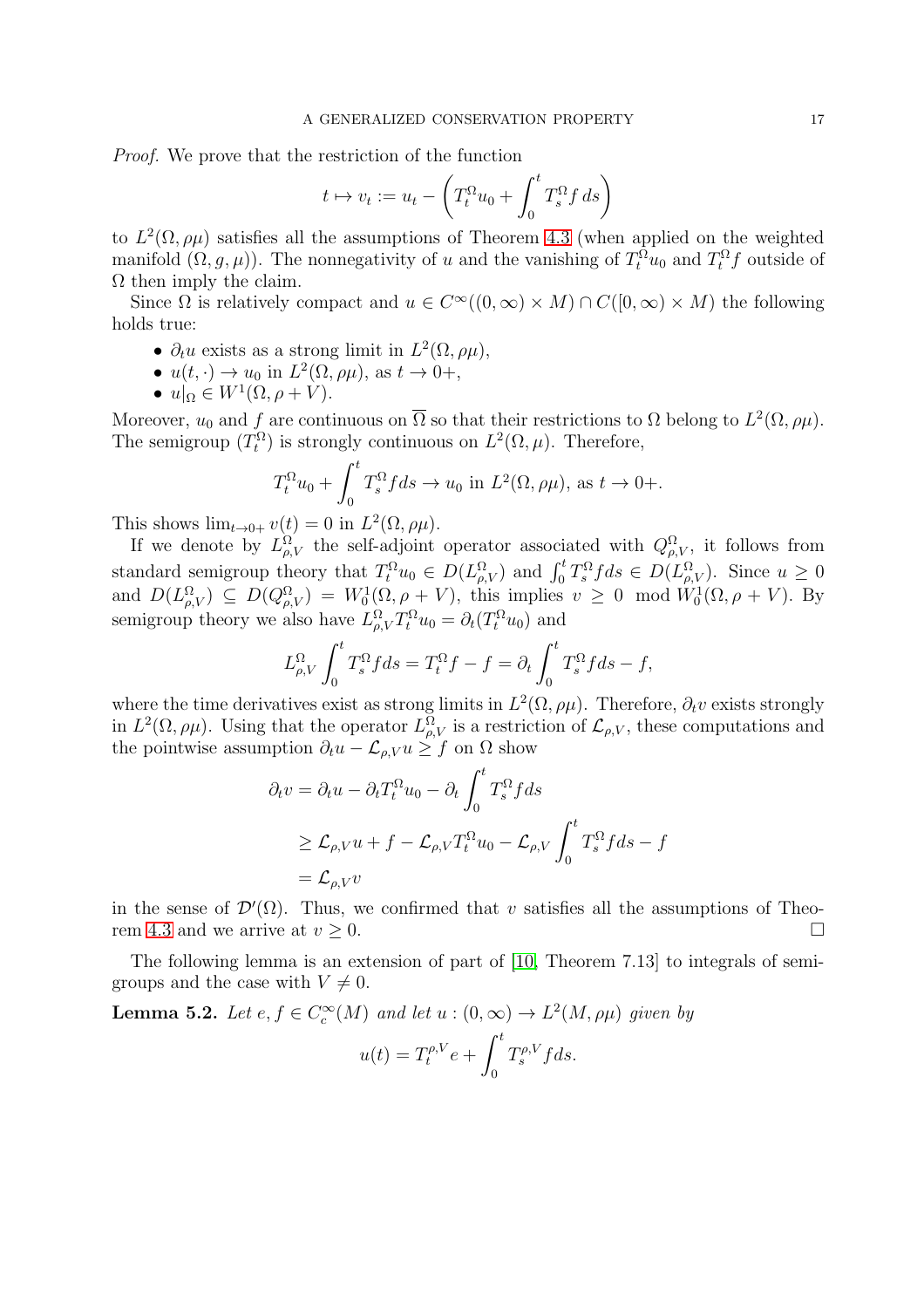For each  $t > 0$  we have  $u(t) \in C^{\infty}(M)$ . Moreover, the function  $\tilde{u} : (0, \infty) \times M \to \mathbb{R}$ ,  $(t, x) \mapsto u(t)(x)$  belongs to  $C^{\infty}((0, \infty) \times M) \cap C([0, \infty) \times M)$  and satisfies

$$
\begin{cases} (\partial_t - \mathcal{L}_{\rho,V})\tilde{u} = f, \\ \tilde{u}_0 = e. \end{cases}
$$

*Proof.* By standard semigroup theory the function  $u$  is continuous and continuously differentiable (strongly in  $L^2(M, \rho\mu)$ ). Let u' denote its derivative. Lemma [C.2](#page-31-0) yields the existence of  $\tilde{u} \in L^1_{loc}((0,\infty) \times M)$  with  $\partial_t \tilde{u} \in L^1_{loc}((0,\infty) \times M)$  such that  $\tilde{u}_t = u(t)$  for λ-a.e.  $t > 0$  and  $(\partial_t \tilde{u})_s = u'(s)$  for  $\lambda$ -a.e.  $s > 0$ . Moreover, since the generator of  $T_t^{\rho, V}$  $t^{\rho,\nu}$  is a restriction of  $\mathcal{L}_{\rho,V}$  we have  $u' - \mathcal{L}_{\rho,V}u = f$  in  $L^2(M, \rho\mu)$ . Together with the properties of  $\tilde{u}$  this implies  $(\partial_t - \mathcal{L}_{\rho,V})\tilde{u} = f$  in the sense of distributions. We infer from Lemma [A.2](#page-29-0) that  $\tilde{u} \in C^{\infty}((0,\infty) \times M)$  (or more precisely it has a smooth version, which we consider from now on). The continuity of u and the smoothness of  $\tilde{u}$  imply  $u(t) = \tilde{u}_t$  in  $L^2(M, \rho\mu)$ for all  $t > 0$ .

It remains to prove the result on the initial value of  $\tilde{u}$ . Recall that  $L_{\rho,V}$  is the selfadjoint operator associated with  $Q_{\rho,V}$  (the generator of  $(T_t^{\rho,V})$  $(t_t^{\rho,\nu})$ ). Let  $\mu_e, \mu_f$  the spectral measures of  $L_{\rho,V}$  at  $e, f$ , respectively. Let  $m \in \mathbb{N}_0$  arbitrary. Since  $e, f \in C_c^{\infty}(M)$ , we have  $e, f \in D(L_{\rho,V}^m)$  and the spectral calculus of  $L_{\rho,V}$  shows  $T_t e, \int_0^t T_s f ds \in D(L_{\rho,V}^m)$ ,

$$
||L_{\rho,V}^m(T_t e - e)||_2^2 = \int_{-\infty}^0 \lambda^{2m} (e^{\lambda t} - 1)^2 d\mu_e
$$

and

$$
||L_{\rho,V}^m \int_0^t T_s f ds||_2^2 = \int_{-\infty}^0 \lambda^{2(m-1)} (e^{\lambda t} - 1)^2 d\mu_f.
$$

For any  $t > 0$  the functions

$$
f_t: (-\infty, 0] \to \mathbb{R}, f_t(\lambda) = \lambda^{2(m-1)} (e^{\lambda t} - 1)^2
$$

satisfy  $|f_t| \leq t |\lambda|^{2m}$  and since  $e, f \in D(L_{\rho,V}^m)$ , the function  $\lambda \mapsto |\lambda|^{2m}$  is  $\mu_e$  and  $\mu_f$ integrable. Hence, it follows from Lebesgue's dominated convergence theorem that

$$
\lim_{t \to 0+} \|L_{\rho,V}^m(T_t e - e)\|_2^2 = \lim_{t \to 0+} \|L_{\rho,V}^m \int_0^t T_s f ds\|_2^2 = 0.
$$

The operator  $L_{\rho,V}$  is a restriction of  $\mathcal{L}_{\rho,V}$  so that these computations show  $\|\mathcal{L}_{\rho,V}^m(\tilde{u}_t-e)\|_2 \to$ 0, as  $t \to 0^+$ , for every  $m \in \mathbb{N}_0$ . The local Sobolev embedding theorem, see Lemma [A.1,](#page-29-1) implies that this convergence also holds locally uniformly. In particular, we obtain  $\tilde{u}_0 = e$ and we arrive at the desired claim.

In the following lemma we denote by  $A_t$  the positivity preserving operator

$$
A_t: L^2(M, \rho\mu) \to L^2(M, \rho\mu), \quad A_t f = \int_0^t T_s^{\rho, V} f ds,
$$

and its extension to  $L^+(M)$ .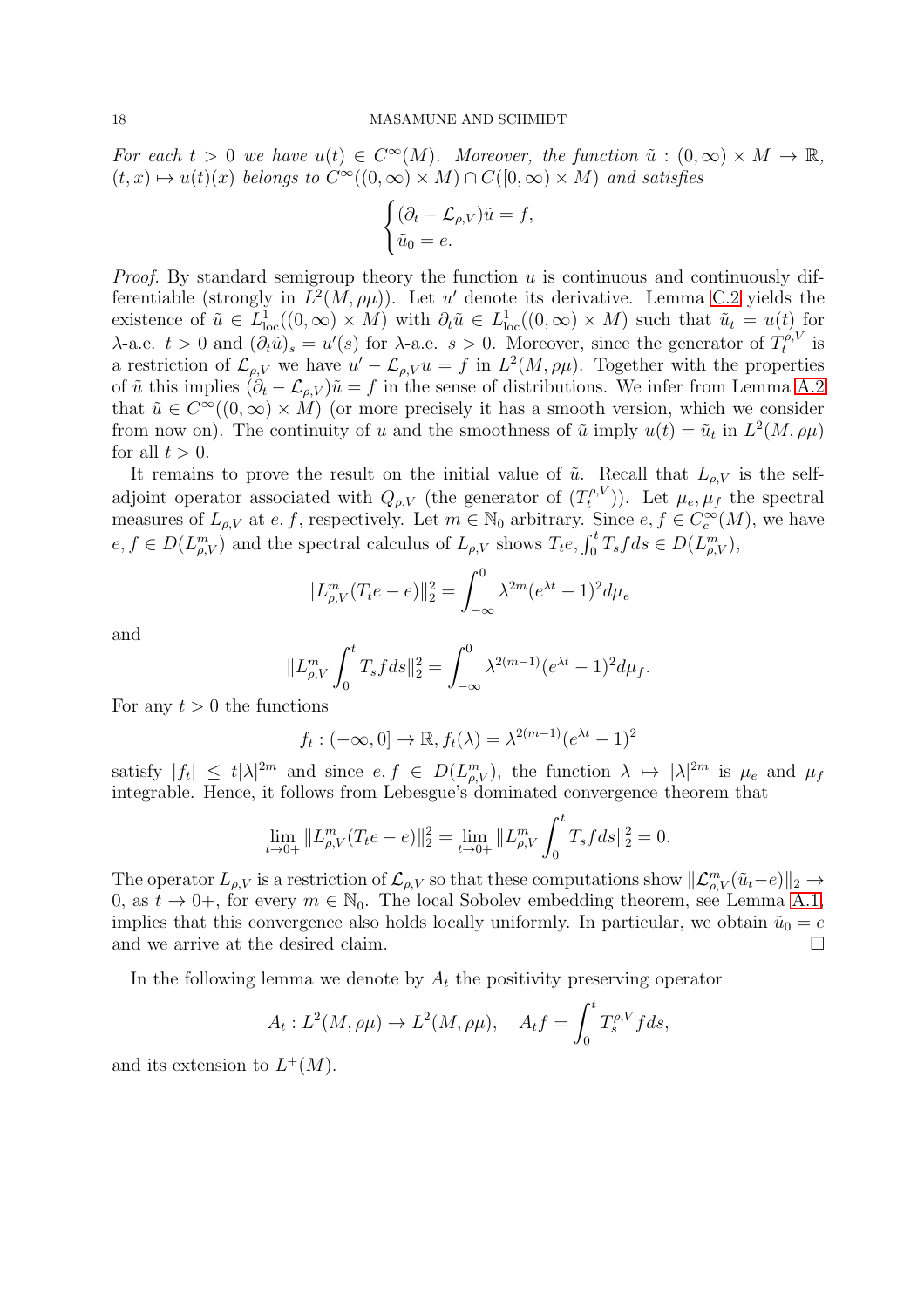<span id="page-18-0"></span>**Lemma 5.3.** Let  $f \in L^+(M)$  such that  $A_t f \in L^{\infty}(M)$  for all  $t > 0$ . Then the map  $(0, \infty) \to L^{\infty}(M)$ ,  $t \mapsto A_t f$  is weak- $*$ -continuous.

*Proof.* We denote by  $(\cdot, \cdot)$  the dual pairing between  $L^{\infty}(M)$  and  $L^{1}(M, \rho\mu)$ . For given  $g \in L^1(M, \rho\mu)$  and  $t_0, \varepsilon > 0$  we choose  $\tilde{f} \in L^2(M, \rho\mu) \cap L^\infty(M)$  with  $0 \le \tilde{f} \le f$  such that

$$
0 \le (A_{t_0+1}f - A_{t_0+1}\tilde{f}, |g|) < \varepsilon.
$$

Such an  $\tilde{f}$  exists by the definition of the extension of  $A_t$  to  $L^+(M)$  and the assumption  $A_t f \in L^{\infty}(M)$  for all  $t > 0$ . Since the semigroup  $(T_t^{\rho, V})$  $(t_t^{\rho,\nu})$  is positivity preserving, for  $h \in L^+(M)$  the map  $(0, \infty) \to L^+(M), t \mapsto A_t h$  is monotone increasing in the sense of the order on  $L^+(M)$ . Using that  $A_t$  is linear on  $dom(A_t)$ , this monotonicity implies for  $0 < t < t_0 + 1$  that

$$
|(A_t f - A_t \tilde{f}, |g|)| = |(A_t (f - \tilde{f}), |g|)| \le |(A_{t_0+1} (f - \tilde{f}), |g|)| = (A_{t_0+1} f - A_{t_0+1} \tilde{f}, |g|) < \varepsilon.
$$
  
For  $0 < t < t_0 + 1$  we obtain

$$
|(A_t f - A_{t_0} f, g)| \le (|A_t \tilde{f} - A_{t_0} \tilde{f}|, |g|) + 2\varepsilon = \left| \int_{t_0}^t (T_s^{\rho, V} \tilde{f}, |g|) ds \right| + 2\varepsilon.
$$

Since  $\tilde{f}$  was chosen in  $L^{\infty}(M)$ , the map  $(0, \infty) \to L^{\infty}(M)$ ,  $s \mapsto T_s^{\rho, V} \tilde{f}$  is weak-\*-continuous. Hence, it follows from the above computation that for t sufficiently close to  $t_0$  we have  $|(A_t f - A_{t_0} f, g)| < 3\varepsilon$ . Since  $\varepsilon$  was arbitrary, this finishes the proof.

With all these preparations at hand we can now proof Theorem 3.1. Recall that  $H_t =$  $T_t^{\rho,V}1 + \int_0^t T_s^{\rho,V} \hat{V} ds$  and  $N_\alpha = \alpha G_\alpha^{\rho,V}1 + G_\alpha^{\rho,V} \hat{V}$  with  $\hat{V} = V/\rho$ .

*Proof of Theorem 3.1.* In this proof we write  $G_{\alpha}$  for  $G_{\alpha}^{\rho,V}$  and  $T_t$  for  $T_t^{\rho,V}$  $t^{p, V}$  to shorten notation.

(a): The bound  $0 \leq H$  is obvious as the involved operators are positivity preserving. Let  $e, f \in C_c^{\infty}(M)$  with  $0 \le e \le 1$  and  $0 \le f \le \hat{V}$  and let  $\Omega \subseteq M$  open and relatively compact. A function u as in the maximality statement satisfies  $(\partial_t - \mathcal{L}_{o,V})(1-u) \geq \hat{V}$  and  $(1 - u)_0 = 1$ . Thus, Duhamel's principle, Lemma [5.1,](#page-15-1) shows

$$
1 - u_t \ge T_t^{\Omega} 1 + \int_0^t T_s^{\Omega} \hat{V} ds \ge T_t^{\Omega} e + \int_0^t T_s^{\Omega} f ds.
$$

Letting  $\Omega \nearrow M$  and using Lemma [B.1](#page-29-2) this implies

<span id="page-18-1"></span>
$$
( \heartsuit ) \qquad \qquad 1 - u_t \ge T_t e + \int_0^t T_s f ds.
$$

Moreover, letting  $e \nearrow 1$  and  $f \nearrow \hat{V}$  we arrive at  $1 - u_t \geq H_t$  for all  $t > 0$ . Since the extension of the semigroup  $T_t^{\rho, V}$ <sup> $\varphi_t^{\rho, V}$ </sup> to  $L^{\infty}(M)$  is weak-\*-continuous, this observation and Lemma [5.3](#page-18-0) yield that  $(0, \infty) \to L^{\infty}(M)$ ,  $t \mapsto H_t$  is weak- $*$ -continuous.

Lemma [5.2](#page-16-0) implies that for each  $t > 0$  we have

$$
H_t^{e,f} := T_t e + \int_0^t T_s f ds \in C^\infty(M)
$$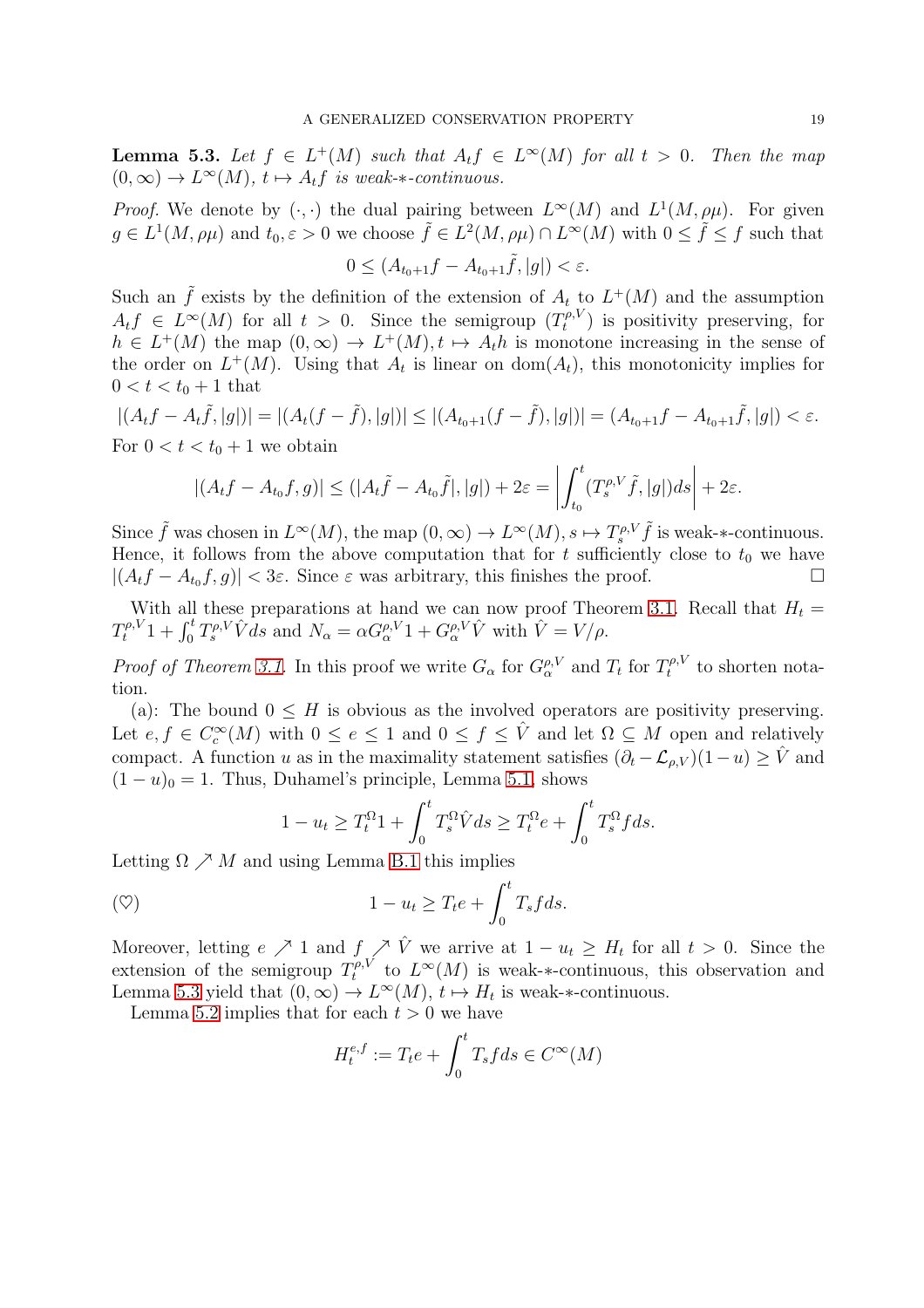and that the function  $H^{e,f}$  given by  $(t, x) \mapsto H_t^{e,f}$  $t^{e,f}(x)$  satisfies  $H^{e,f} \in C^{\infty}((0,\infty) \times M)$ .

Let now  $(e_n)$ ,  $(f_n)$  increasing sequences in  $C_c^{\infty}(M)$  with  $e_n \to 1$  pointwise and  $f_n \to \hat{V}$ pointwise. Since  $(T_t^{\rho,V})$  $t^{p,\nu}$ ) is positivity preserving and Inequality  $\heartsuit$  holds for all  $e_n, f_n$ , for each  $t > 0$  we have

$$
H_t^{e_n, f_n} \le H_t^{e_{n+1}, f_{n+1}} \le 1 - u_t \,\mu\text{-a.e.}
$$

The smoothness of  $H^{e_n,f_n}$  and  $1-u$  implies that these inequalities hold for all  $(t, x) \in$  $(0, \infty) \times M$ . In particular, the limit  $h := \lim_{n \to \infty} H^{e_n, f_n}$  exists pointwise.

It follows from the definition of H that for each  $t > 0$  we have  $h_t = H_t$   $\mu$ -a.e. In particular, h is a measurable version of H on  $(0, \infty) \times M$  and the bound  $H^{e_n, f_n} \leq 1 - u$ yields  $h \leq 1 - u$ .

From the monotone convergence theorem and the bound  $0 \leq h \leq 1$  we further obtain  $H^{e_n,f_n} \to h$  in  $L^1_{loc}((0,\infty) \times M)$ . Since  $L^1_{loc}((0,\infty) \times M)$  continuously embeds into  $\mathcal{D}'((0,\infty) \times M)$  and since the distributional version of  $\partial_t - \mathcal{L}_{\rho,V}$  is continuous with respect to  $\mathcal{D}'$ -convergence, this and Lemma [5.2](#page-16-0) imply

$$
(\partial_t - \mathcal{L}_{\rho,V})h = \lim_{n \to \infty} (\partial_t - \mathcal{L}_{\rho,V})H^{e_n,f_n} = \lim_{n \to \infty} f_n = \hat{V},
$$

in  $\mathcal{D}'((0,\infty)\times M)$ . It follows from Lemma [A.2](#page-29-0) that h has a version  $\tilde{h}\in C^{\infty}((0,\infty)\times M)$ . From Fubini's theorem we infer that for a.e.  $t > 0$  we have  $h_t = \tilde{h}_t$   $\mu$ -a.e. This implies  $\tilde{h}_t = H_t$  in  $L^+(M)$  for  $\lambda$ -a.e.  $t > 0$ . Since  $\tilde{h}$  is smooth and  $t \mapsto H_t$  is weak-\*-continuous on  $L^{\infty}(M)$ , we arrive at  $\tilde{h}_t = H_t$  in  $L^+(M)$  for all  $t > 0$ , the claimed smoothness of  $H_t$ . The inequality  $u_t \leq 1 - H_t$  has been proven along the way.

It remains to show the result on the initial value of  $H$ . For this purpose it suffices to prove  $\tilde{h} \in C([0,\infty) \times M)$  and  $\tilde{h}_0 = 1$ . Let  $K \subseteq M$  compact and suppose  $e = 1$  on K. Since for every  $t > 0$  we have  $H_t^{e,f} \leq H_t \leq 1$  pointwise a.e. and  $(t, x) \rightarrow H_t^{e,f}$  $t^{e,f}(x)$  is smooth, for every  $t > 0$  we obtain the pointwise estimate

$$
|1-\tilde{h}_t| \le |1-H_t^{e,f}|.
$$

According to Lemma [5.2](#page-16-0) we have  $H_t^{e,f} \to e$  locally uniformly, as  $t \to 0^+$ . This implies  $\tilde{h}_t \to$ 0 locally uniformly on K, as  $t \to 0+$ . Since K was arbitrary, this proves  $\tilde{h} \in C([0,\infty) \times M)$ and  $\tilde{h}_0 = 1$ .

(b): Let  $g \in C^{\infty}(M)$  with  $g \leq 1$  and  $(\alpha - \mathcal{L}_{\rho,V})g \leq 0$  be given. For  $\Omega \subseteq M$  relatively compact and  $e, f \in C_c^{\infty}(M)$  with  $0 \le e \le 1$  and  $0 \le f \le \hat{V}$  we let

$$
h_{e,f}^{\Omega} = 1 - \alpha G_{\alpha}^{\Omega} e - G_{\alpha}^{\Omega} f - g|_{\Omega}.
$$

Then  $h_{e,f}^{\Omega} \in W^1(\Omega,\rho+V)$ . Since  $\alpha G_{\alpha}^{\Omega} e + G_{\alpha}^{\Omega} f \in W_0^1(\Omega,+V)$  and  $g \leq 1$ , we have  $h_{e,f}^{\Omega} \geq 0$ mod  $W_0^1(\Omega, \rho+V)$ . Moreover, the inequality  $(\alpha-\mathcal{L}_{\rho,V})g\leq 0$  and that  $\mathcal{L}_{\rho,V}$  is an extension of the generator of  $G^{\Omega}_{\alpha}$  yield

$$
(\alpha - \mathcal{L}_{\rho,V})h_{e,f}^{\Omega} = \alpha + \hat{V} - \alpha e - f - (\alpha - \mathcal{L}_{\rho,V})g \ge 0 \text{ on } \Omega.
$$

With this at hand, Lemma [4.4](#page-15-2) shows  $h_{e,f}^{\Omega} \geq 0$ . Letting first  $\Omega \nearrow M$  and using Lemma [B.1](#page-29-2) and letting  $e \nearrow 1$ ,  $f \nearrow \hat{V}$  afterwards shows  $1 - N_{\alpha} - g \geq 0$ . Let now  $g = 0$ . Since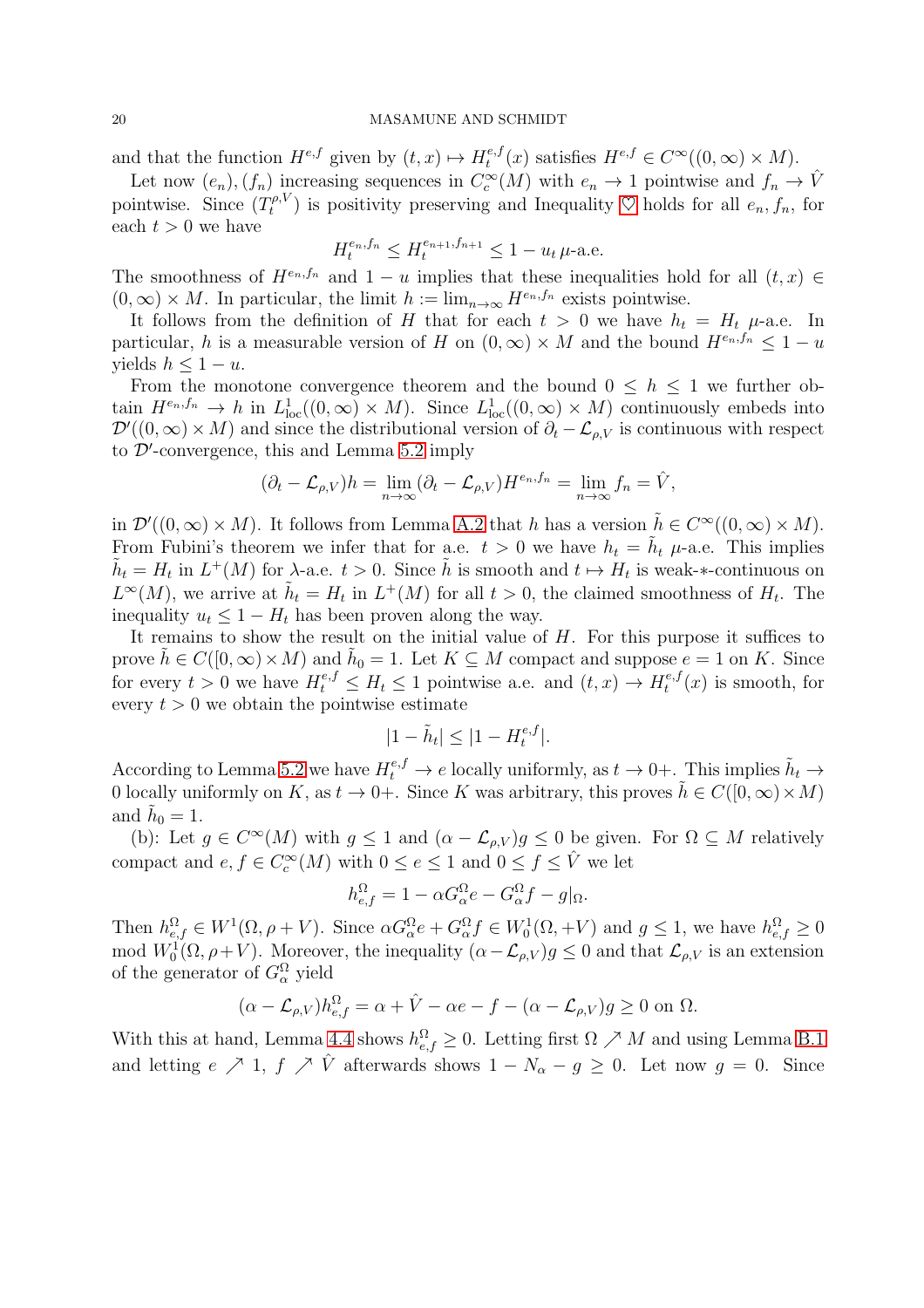the convergence of  $h_{e,f}^{\Omega}$  is monotone decreasing and  $h_{e,f}^{\Omega}$  is nonnegative, we also obtain  $h_{e,f}^{\Omega} \to 1 - N_{\alpha}$  in  $\mathcal{D}'(M)$ . This implies

$$
(\alpha - \mathcal{L}_{\rho,V})(1 - N_{\alpha}) = \lim_{f \nearrow V} \lim_{e \nearrow 1} \lim_{\Omega \nearrow M} (\alpha - \mathcal{L}_{\rho,V}) h_{e,f}^{\Omega} = 0.
$$

Lemma [A.1](#page-29-1) yields that  $1-N_\alpha$  and hence also  $N_\alpha$  is smooth. This finishes the proof of (b).

(c): For H and  $N_{\alpha}$  we choose the smooth versions as in (a) and (b). The  $L^2$ -resolvent  $(G_{\alpha})$  is the Laplace transform of  $(T_t)$  (in the Bochner sense), i.e., for all  $\alpha > 0$  and  $f \in L^2(M,\rho\mu)$  we have

$$
\int_0^\infty e^{-t\alpha} T_t f dt = G_\alpha f.
$$

Let now  $e, f \in C_c(X)$  with  $0 \le e \le 1$  and  $0 \le f \le V$ , respectively, and let  $H_t^{e,f} \in C^{\infty}(M)$ be as defined as in the proof of (a). Fubini's theorem yields

$$
\int_0^\infty e^{-t\alpha} H_t^{e,f} dt = \int_0^\infty e^{-t\alpha} T_t e dt + \int_0^\infty \int_0^t e^{-t\alpha} T_s f ds dt = G_\alpha e + \frac{1}{\alpha} G_\alpha f,
$$

where the identity holds in  $L^2(M, \rho\mu)$ . Since both side of the equation are smooth, it also holds pointwise everywhere on M. Letting  $e \nearrow 1$  and  $f \nearrow V$  we have that  $H^{e,f} \nearrow H$  $\lambda \otimes \mu$ -a.e. (cf. proof of (a)) and  $G_{\alpha}e + \frac{1}{\alpha}G_{\alpha}f \nearrow \alpha^{-1}N_{\alpha} \mu$ -a.e. With this at hand, for nonnegative  $\varphi \in \mathcal{D}(M)$  we conclude with the help of the monotone convergence theorem and Fubini's theorem that

$$
\langle \int_0^\infty e^{-t\alpha} H_t dt, \varphi \rangle = \frac{1}{\alpha} \langle N_\alpha, \varphi \rangle.
$$

Since  $\int_0^\infty e^{-t\alpha} H_t dt$  and  $N_\alpha$  are continuous, we arrive at the desired identity.

(d): We only prove the statement for  $N_{\alpha}$ , the statement for H then follows with the help of assertion (c). For  $\alpha > 0$  we consider the smooth function  $u = 1 - N_{\alpha}$ . We prove that  $u(x) = 0$  for some  $x \in M$  implies  $u = 0$  on M. Since M is connected and the set of zeros  $N = \{x \in M \mid u(x) = 0\}$  is closed, it suffices to show that N is also open.

According to (a) we have  $(\alpha - \mathcal{L}_{\rho,V})u = 0$ , or equivalently,

$$
-\Delta u + (\alpha \rho + V)u = 0.
$$

Let  $x \in N$  and let  $\varphi: U \to V$  be a chart with  $x \in U \subseteq M$  and  $V \subseteq \mathbb{R}^d$ . The equation for u implies that in local coordinates the smooth function  $\bar{u} = u \circ \varphi^{-1} : V \to \mathbb{R}$  satisfies

$$
D\bar{u} := -\sum_{i,j} a_{ij} \partial_i \partial_j \bar{u} + \sum_i b_i \partial_i \bar{u} + c\bar{u} = 0,
$$

where  $a_{ij}$ ,  $b_i$  and c are smooth functions on V and  $\partial_i$  are the ordinary partial derivatives. Moreover, the 0-th order coefficient c is nonnegative and by shrinking U if necessary the coefficient matrix  $(a_{ij})$  can be chosen to be uniformly elliptic. For such elliptic operators it is well-known that smooth functions  $v : V \to [0, \infty)$  with  $Dv = 0$  and  $v(x) = 0$  for some  $x \in V$  vanish identically on V, see e.g. [\[4,](#page-32-8) Theorem 6.4.4]. We conclude  $\bar{u} = 0$  on V so that  $u = 0$  on U. This shows that the set of zeros of u is open and finishes the proof.  $\Box$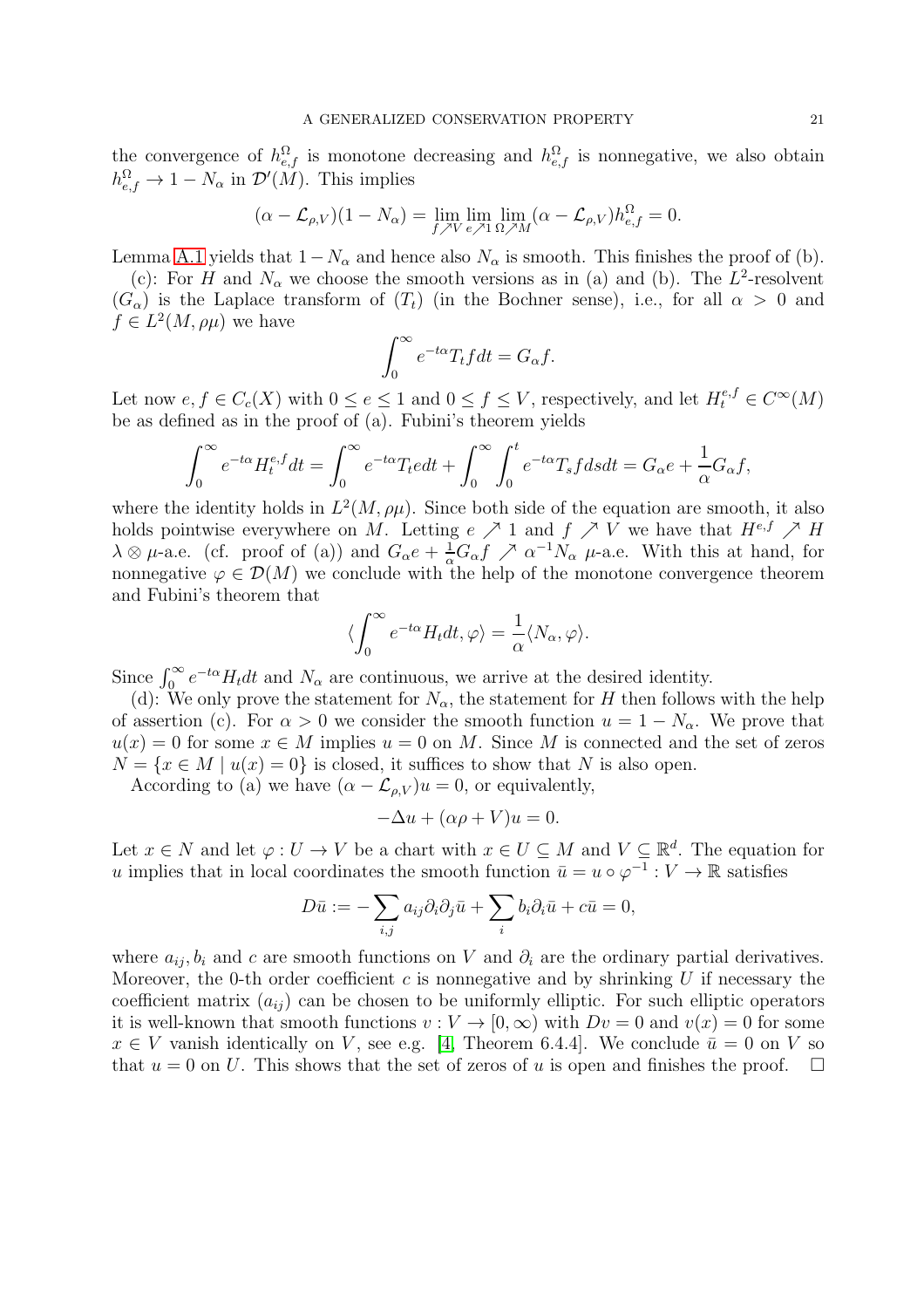Our proofs would also allow for real-valued potentials without a definite sign. However, in this case it seems to be technically hard to even define H and  $N_{\alpha}$ . We shortly discuss this in the following remark.

Remark. Our proof of Theorem 3.1 shows that in principle we could drop the assumption that the smooth potential  $V$  is nonnegative and allow sufficiently small negative parts. More precisely, if the negative part  $V_-\$  belongs to the extended Kato class of the operator  $L_{\rho,V_+}$  and satisfies  $c_{\alpha}(V_-) < 1$  for some  $\alpha > 0$  in the sense of [\[25\]](#page-33-15), the form  $Q_{\rho,V}$  is closed on the domain  $W_0^1(M, \rho + V_+)$  and the associated semigroup and resolvent are positivity preserving and map  $L^{\infty}(M)$  to  $L^{\infty}(M)$ . In this case, also the main technical lemmas, namely the maximum principles Lemma [4.3](#page-13-1) and Lemma [4.4,](#page-15-2) hold true for paths in  $W^1(M, \rho + V_+)$ . In their proofs we only used that the form  $Q_{\rho,V}$  satisfies the first Beurling-Deny criterion and not the second. However, it is harder to control the quantity  $\int_0^t T_s V ds$ . If we let  $H_t^{\Omega} = T_t^{\Omega} 1 + \int_0^t T_t^{\Omega} V ds$ , Duhamel's principle (applied to 1 and  $1 - H^{\Omega}$ ) guarantees that for any compact  $\Omega \subseteq M$  and  $t > 0$  we have

$$
1 \ge T_t^{\Omega} 1 + \int_0^t T_t^{\Omega} V ds \ge 0.
$$

In contrast to situation for nonnegative potentials, this inequality and  $T_t 1 \in L^{\infty}(M)$  do not guarantee the finiteness of

$$
\int_0^t T_t|V|ds.
$$

Hence, H (and also  $N_{\alpha}$ ) may not be well-defined. However, if  $V_{-}$  is small as above and additionally satisfies  $V_-\in L^q(M,\rho\mu)$  for some  $1\leq q\leq\infty$ , it follows from the considera-tions in [\[25\]](#page-33-15) that  $\int_0^t T_t^{\Omega} V_- ds \in L^q(M, \rho\mu)$ . In this situation, the statements of Theorem 3.1 remain true. Once the existence of H is settled, the above inequalities show  $0 \leq H \leq 1$ after letting  $\Omega \nearrow M$  and using Lemma [B.1.](#page-29-2) In particular, H is bounded and the assertions of Theorem [3.3](#page-9-0) and Theorem [3.4](#page-10-0) can be proven with the help of Theorem 3.1. We leave the details to the reader. Since the extended Kato condition of [\[25\]](#page-33-15) is technical and not easily verified on manifolds, see e.g. the recent discussion in [\[12\]](#page-33-16), we chose to state our main results for nonnegative potentials only.

## 6. Applications

In this section we discuss several applications of the generalized conservation property. We show that the generalized conservation property implies Markov uniqueness. On model manifolds we provide a characterization of the generalized conservation property in terms of volume growth and we show that on complete manifolds there always exists a potential making the forms conservative in the generalized sense.

6.1. Markov uniqueness. It is well known that on a stochastically complete manifold we have  $W^1(M) = W_0^1(M)$ . In terms of associated stochastic processes this means that there is only one Brownian motion on  $M$ . It is also known from Dirichlet form theory that the conservativeness of  $Q_{\rho,0}$  implies  $W^1(M,\rho) = W_0^1(M,\rho)$  and that in the finite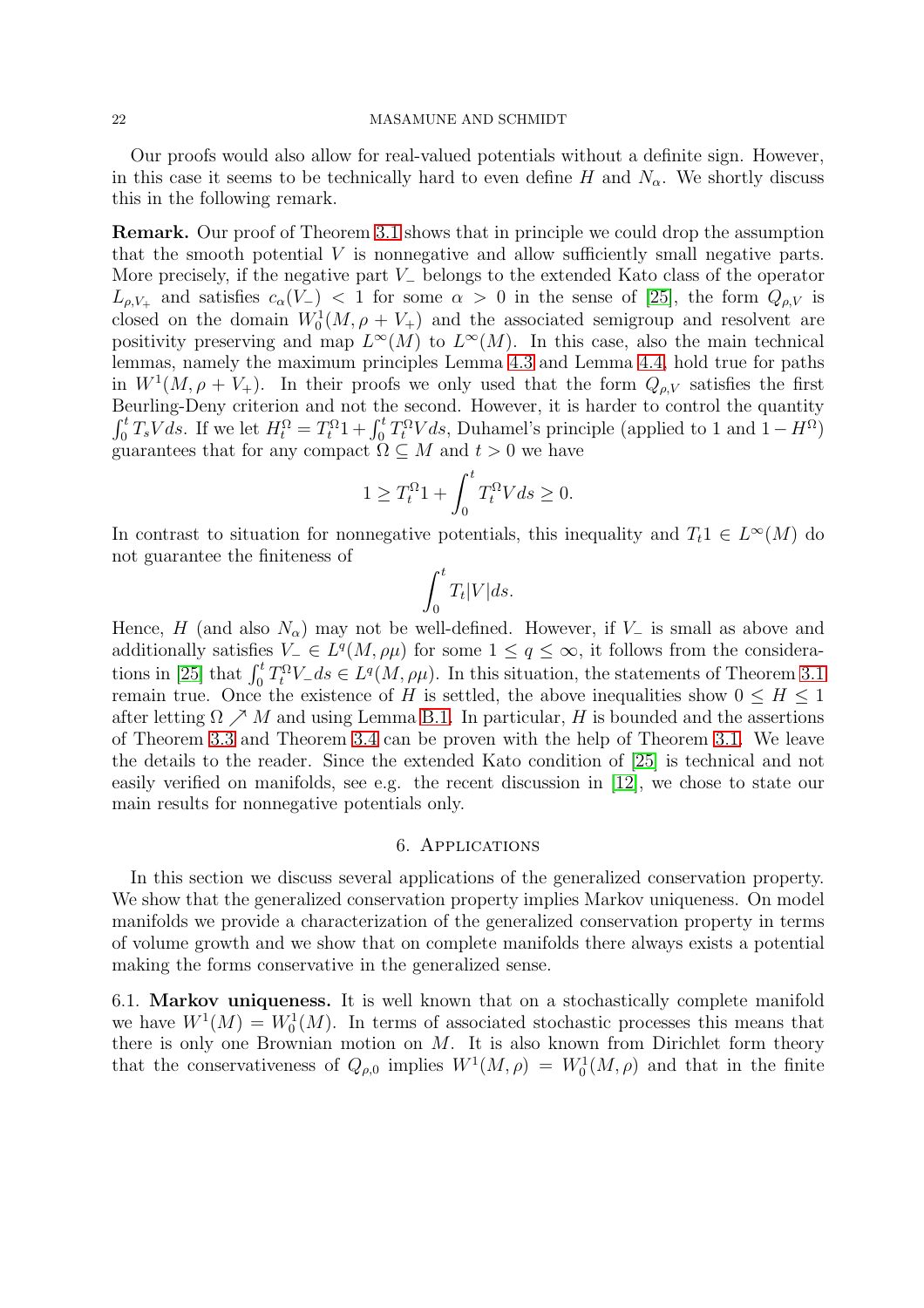measure case (i.e. when  $\rho \in L^1(M,\mu)$ ) both properties (uniqueness of Brownian motion and  $W^1(M,\rho) = W_0^1(M,\rho)$  are equivalent, see e.g. [\[20,](#page-33-9) [13\]](#page-33-8). The following theorem provides an extension to the case when V does not vanish.

<span id="page-22-0"></span>**Theorem 6.1.** Of the following assertions (i) always implies (ii). If  $\rho + V \in L^1(M, \mu)$ , then they are equivalent.

- (i)  $Q_{\rho,V}$  is conservative in the generalized sense.
- (ii)  $W^1(M, \rho + V) = W_0^1(M, \rho + V).$

*Proof.* (i)  $\Rightarrow$  (ii): We assume that  $W^1(M, \rho + V) \neq W_0^1(M, \rho + V)$  and denote by  $Q_{\rho, V}$ the Dirichlet form with domain  $W^1(M, \rho + V)$  that was introduced in Section [4.](#page-11-0) Since essentially bounded functions are dense in the domains of Dirichlet forms, see e.g. [\[6,](#page-32-0) Theorem 1.4.2, there exists an essentially bounded  $h \in W^1(M, \rho + V) \setminus W_0^1(M, \rho + V)$ with  $||h||_{\infty} \leq 1$ . Let  $h_0$  be the Hilbert space projection of h in  $(W^1(M, \rho + V), || \cdot ||_{W^1})$ onto the closed subspace  $W_0^1(M, \rho + V)$ . We prove that  $h_r := h - h_0$  is essentially bounded and satisfies  $(1 - \mathcal{L}_{\rho,V})h_r = 0$ . It then follows from Lemma [A.1](#page-29-1) that  $h_r$  is smooth. By Theorem [3.3](#page-9-0) the form  $Q_{\rho,V}$  is not conservative in the generalized sense, a contradiction.

Since  $h_0$  is the orthogonal projection onto  $W_0^1(M, \rho+V)$ ,  $h_r$  is orthogonal to all  $\varphi \in \mathcal{D}(M)$ with respect to the inner product induced by  $\|\cdot\|_{W^1}$  on  $W^1(M, \rho + V)$ . Hence, for all  $\varphi \in \mathcal{D}(M)$  we obtain

$$
\int_M \langle \nabla h_r, \nabla \varphi \rangle d\mu + \int_M h_r \varphi V d\mu + \int_M h_r \varphi \rho d\mu = 0.
$$

By definition of  $\mathcal{L}_{\rho,V}$  this is nothing more than saying  $(1 - \mathcal{L}_{\rho,V})h_r = 0$  in the sense of distributions.

It remains to prove the boundedness of  $h_r$ . By the projection theorem in Hilbert spaces it satisfies

$$
||h_r||_{W^1} = ||h - h_0||_{W^1} = \inf \{ ||h - \psi||_{W^1} \mid \psi \in W_0^1(M, \rho + V) \}.
$$

Let  $\psi_n$  a sequence in  $W_0^1(M, \rho + V)$  converging to  $h_0$ . We prove that

$$
\varphi_n := h - ((h - \psi_n) \wedge 1) \vee (-1)
$$

belongs to  $W_0^1(M, \rho + V)$  and converges to  $h_0$ . From this the claimed boundedness of  $h_r = h - h_0$  follows.

Since  $\|\cdot\|_{W^1}^2$  with domain  $W^1(M, \rho + V)$  is a Dirichlet form, the functions  $\varphi_n$  belong to  $W^1(M, \rho + V)$ . Moreover, using  $||h||_{\infty} \leq 1$  shows  $|\varphi_n| \leq |\psi_n|$ . Since  $\psi_n \in W_0^1(M, \rho + V)$ and  $W_0^1(M, \rho + V)$  is an order ideal in  $W^1(M, \rho + V)$ , see Lemma [4.1,](#page-12-0) we obtain  $\varphi_n \in$  $W_0^1(M, \rho + V)$ . Using again that  $\|\cdot\|_{W^1}^2$  is a Dirichlet form we arrive at

$$
||h - \psi_n||_{W^1}^2 \ge ||((h - \psi_n) \wedge 1) \vee (-1)||_{W^1}^2 = ||h - \varphi_n||_{W^1}^2 = ||h_0 - \varphi_n||^2 + ||h - h_0||_{W^1}^2.
$$

This shows  $\varphi_n \to h_0$  and finishes the proof of (i)  $\Rightarrow$  (ii).

Now assume  $\rho + V \in L^1(M, \mu)$ . (ii)  $\Rightarrow$  (i): Due to  $\rho + V \in L^1(M, \mu)$  we have  $1 \in$  $W^1(M,\rho+V) = W_0^1(M,\rho+V)$ . This implies that the Dirichlet form  $Q_{\rho+V,0}$  on  $L^2(M,\rho+V)$ is recurrent, see [\[6,](#page-32-0) Theorem 1.6.3]. Moreover, it is well known that recurrence implies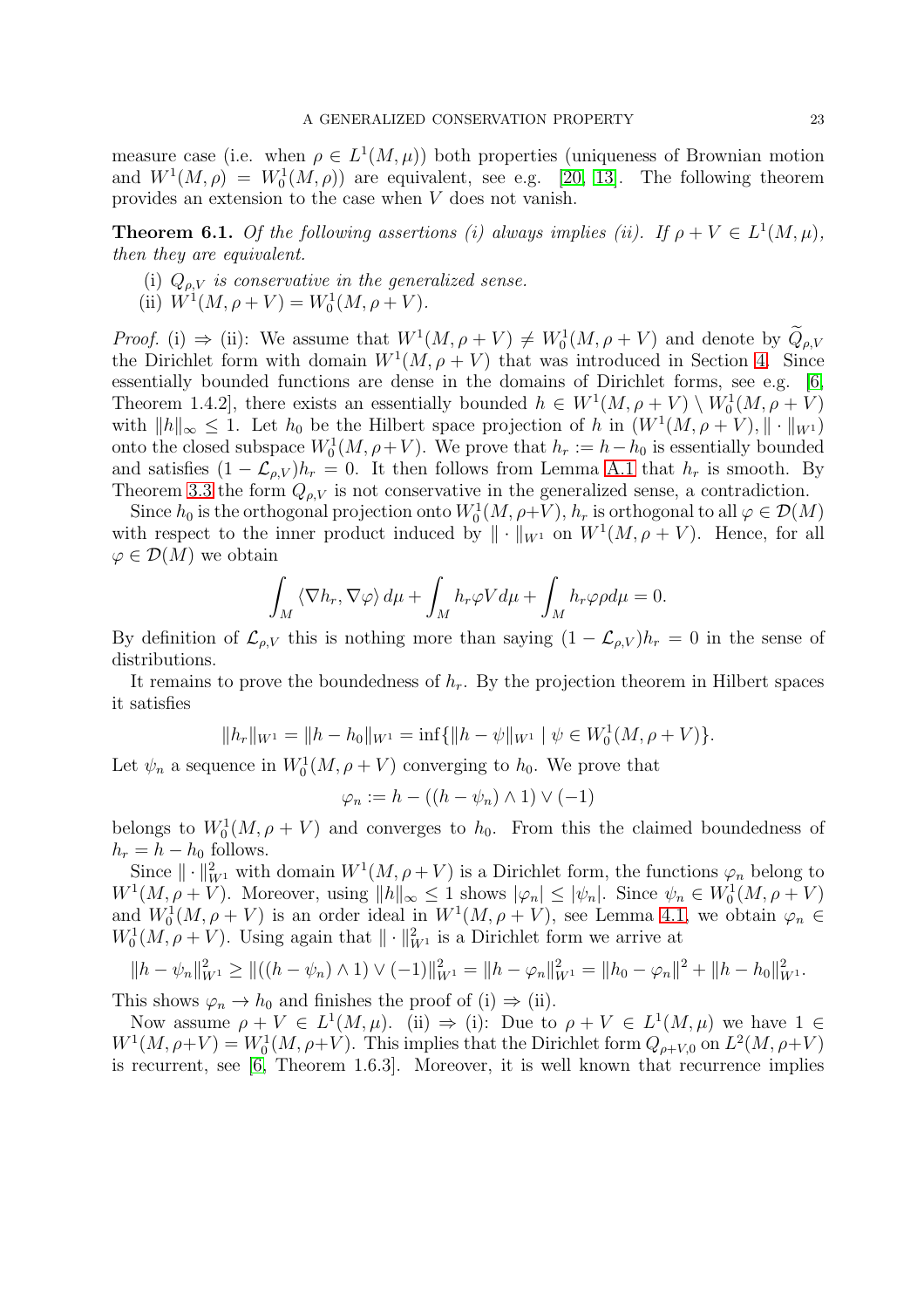conservativeness, see e.g. [\[6,](#page-32-0) Theorem 1.6.5 and Theorem 1.6.6], i.e.,  $Q_{\rho+V,0}$  is conservative. According to Theorem 3.5 this shows that  $Q_{\rho,V}$  is conservative in the generalized sense.  $\Box$ 

- Remark. (1) An abstract version of this theorem for general Dirichlet forms is [\[24,](#page-33-10) Corollary 4.58]. The above proof is basically the one in [\[24\]](#page-33-10) adapted to our situation.
	- (2) It follows with arguments involving domination of quadratic forms that the equality  $W^1(M,\rho) = W_0^1(M,\rho)$  always implies  $W^1(M,\rho+V) = W_0^1(M,\rho+V)$  for nonneg-ative V, see [\[21\]](#page-33-17). In particular, if  $Q_{\rho,0}$  is conservative we have  $W^1(M, \rho + V) =$  $W_0^1(M, \rho+V)$ . However, we would like to point out that our theorem still strengthens the known criteria for  $W^1(M, \rho + V) = W_0^1(M, \rho + V)$  since there are manifolds and weights for which  $T_t^{\rho,0}$  $T_t^{\rho,0}$  is not conservative but  $T_t^{\rho,V}$  $t_t^{\rho,\nu}$  is conservative in the generalized sense, see Corollary [6.4](#page-26-1) below.

<span id="page-23-0"></span>6.2. Model manifolds. In this subsection we characterize the generalized conservation criterion for model manifolds.

Let  $E = (0, \infty) \times \mathbb{S}^{n-1} \cup \{0\}$  be equipped with the topology making the coordinate map  $\mathbb{R}^n \to E$ ,  $x \mapsto (|x|, |x|^{-1}x)$  if  $x \neq 0$  and  $0 \mapsto 0$  a homeomorphism. A Riemannian manifold  $(M, g)$  is called *n*-dimensional model manifold (of infinite radius) if  $M = E$  and for each  $(r, \theta) \in (0, \infty) \times \mathbb{S}^{n-1}$  on the tangent space  $T_{(r,\theta)}M = T_r(0, \infty) \oplus T_{\theta} \mathbb{S}^{n-1}$  the metric takes the form

$$
g = (dr)^2 + \sigma(r)^2 (d\theta)^2,
$$

where  $\sigma : (0, \infty) \to (0, \infty)$  is smooth and  $(dr)^2$ ,  $(d\theta)^2$  denote the standard metrics on  $T_r(0,\infty)$  respectively  $T_{\theta} \mathbb{S}^{n-1}$ . In this case, the function  $\sigma$  is called the scaling function of the model.

Let  $(M, q)$  be a model manifold and let d be the induced geodesic distance on M. We call a function  $f : M \to \mathbb{R}$  radially symmetric if  $f(x) = f(y)$  for all  $x, y \in M$  with  $d(x, 0) = d(y, 0)$ . In this case there exists a function  $\hat{f}: [0, \infty) \to \mathbb{R}$  such that  $f(x) = \hat{f}(r)$ whenever  $d(x, 0) = r$ . In what follows we abuse notation and simply write  $f(r)$  instead of  $\tilde{f}(r)$ .

For simplicity we also assume  $\mu = \text{vol}_q$ , i.e.,  $\Psi = 1$ . If f is smooth and radially symmetric, so is  $\Delta f = \text{div}(\nabla f)$  and for  $r > 0$  it takes the form

$$
\Delta f(r) = f''(r) + (n-1)\frac{\sigma'(r)}{\sigma(r)}f'(r),
$$

see e.g. [\[10\]](#page-32-7). If, moreover,  $\rho$  and V are radially symmetric, so is  $\mathcal{L}_{\rho,V}f$  and for  $r > 0$  it is given by

$$
\mathcal{L}_{\rho,V}f(r) = \rho(r)^{-1}f''(r) + \rho(r)^{-1}(n-1)\frac{\sigma'(r)}{\sigma(r)}f'(r) - \rho(r)^{-1}V(r)f(r).
$$

 $\int_{B_r(0)} \rho d\text{vol}_g$  the volume of the d-ball of radius r around 0 with respect to the measure From now on we assume that  $\rho$  is radially symmetric. For  $r \geq 0$  we denote by  $v_{\rho}(r) =$  $\rho$ vol<sub>g</sub>. It can be computed as

$$
v(r) = \int_0^r \int_{\mathbb{S}^{n-1}} \rho(\xi) \sigma^{n-1}(\xi) d\xi d\theta = \omega_n \int_0^r \rho(\xi) \sigma^{n-1}(\xi) d\xi,
$$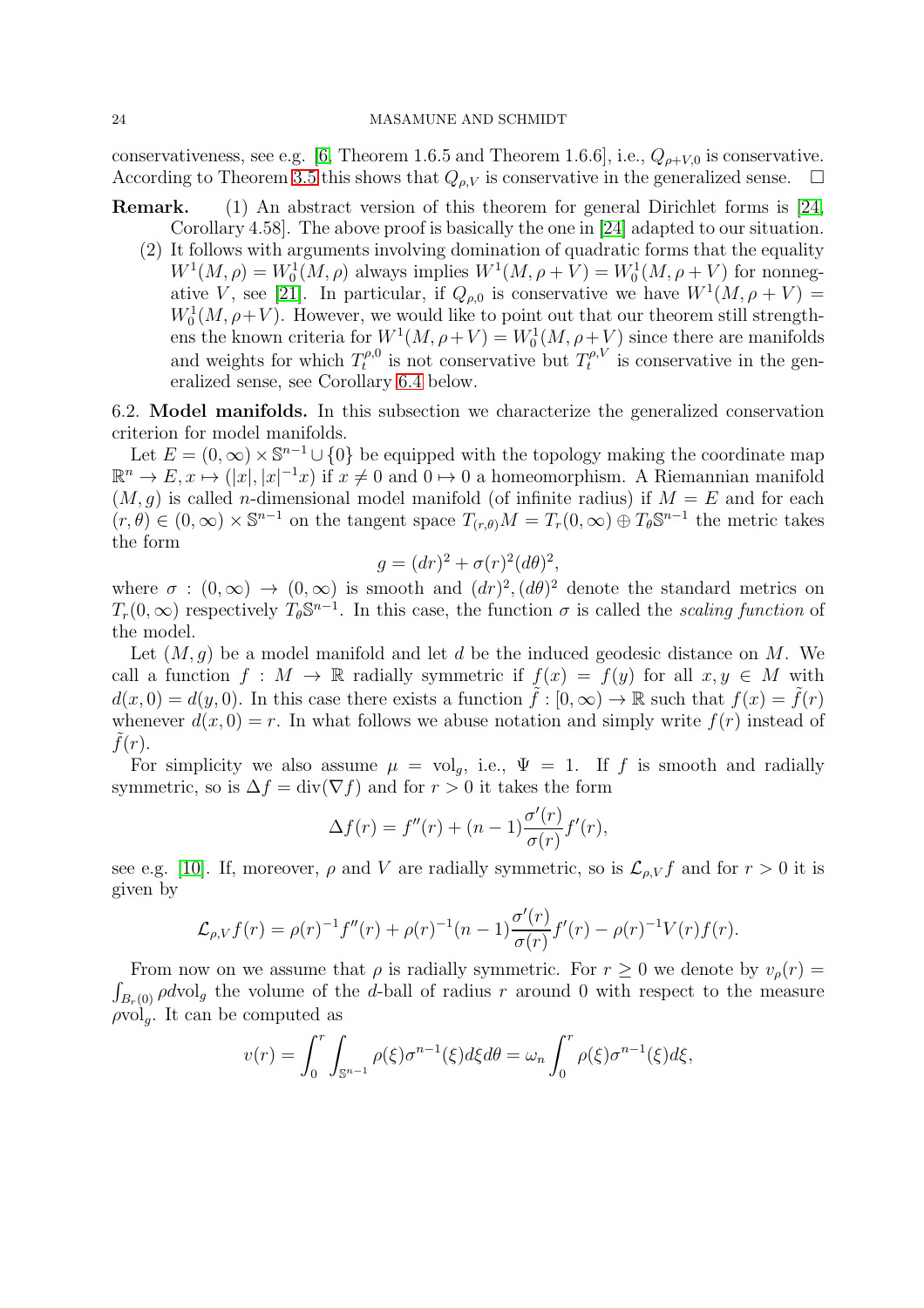where  $\omega_n$  is the surface area of  $\mathbb{S}^{n-1}$  (the volume of the unit sphere in  $\mathbb{R}^n$ ), see e.g. [\[10\]](#page-32-7). The quantity  $s(r) = \omega_n \sigma^{n-1}(r)$  is the surface area of the sphere of radius r in the manifold  $(M, q)$ . We obtain the following characterization of the generalized conservation property on model manifolds.

<span id="page-24-0"></span>**Theorem 6.2.** Let  $(M, q)$  be a model manifold with radially symmetric  $\rho$  and V and let  $\mu = \text{vol}_q$ . The following assertions are equivalent.

- (i) The Dirichlet form  $Q_{\rho,V}$  on  $L^2(M, \rho vol_g)$  is conservative in the generalized sense.
- (*ii*) There exists  $a > 0$  such that

$$
\int_{a}^{\infty} \frac{v_{\rho+V}(r)}{s(r)} dr = \int_{a}^{\infty} \frac{v_{\rho}(r)}{s(r)} dr + \int_{a}^{\infty} \frac{\int_{0}^{r} s(\xi)V(\xi) d\xi}{s(r)} dr = \infty.
$$

- Remark. (1) Weakly spherically symmetric graphs are discrete analogues of model manifolds. A version of the theorem for weakly spherically symmetric graphs is contained in [\[19\]](#page-33-6).
	- (2) Since  $Q_{\rho,V}$  on  $L^2(M, \rho vol_g)$  is conservative in the generalized sense if and only if  $Q_{\rho+V,0}$  on  $L^2(M, (\rho+V) \text{vol}_g)$  is conservative, the theorem is an extension of the well known characterization of stochastic completeness of model manifolds (the case  $\rho = 1, V = 0$ ) in terms of their volume growth, see e.g. [\[9,](#page-32-5) Proposition 3.2]. More precisely, it treats the case when the measure used in the integrals in the definition of the form  $Q_{\rho+V,0}$  (in this case vol<sub>g</sub>) and the measure of the underlying  $L^2$ -space (in this case  $(\rho + V)$ vol<sub>a</sub>) are different.

Before proving the theorem we note the following elementary lemma on radially symmetric smooth solutions to the eigenvalue equation. We include a proof for the convenience of the reader.

<span id="page-24-1"></span>**Lemma 6.3.** Let  $(M, q)$  be a model manifold with radially symmetric ρ and V and let  $\mu = \text{vol}_a$ . Moreover, let  $f : M \to [0, \infty)$  be a smooth radially symmetric solution to the equation  $(1 - \mathcal{L}_{\rho,V})f = 0$ . For all  $r > r' \geq 0$  it satisfies the identity

$$
f(r) = f(r') + \int_{r'}^{r} \frac{1}{s(\eta)} \int_{0}^{\eta} s(\xi)(\rho(\xi) + V(\xi))f(\xi)d\xi d\eta.
$$

In particular, the function  $[0, \infty) \to [0, \infty), r \mapsto f(r)$  is monotone increasing.

*Proof.* We use the discussed formulas for  $\mathcal{L}_{\rho,V}f$  for radially symmetric functions and the identity  $(n-1)\sigma'/\sigma = s'/s$  to obtain that f satisfies

$$
f'' + \frac{s'}{s}f' = (\rho + V)f.
$$

Multiplying this by s, integrating it from 0 to  $\eta > 0$  and using  $s(0+) = \omega_n \sigma^{n-1}(0+) = 0$ yields

$$
(sf')(\eta) = \int_0^{\eta} s(\xi)(\rho(\xi) + V(\xi))f(\xi)d\xi.
$$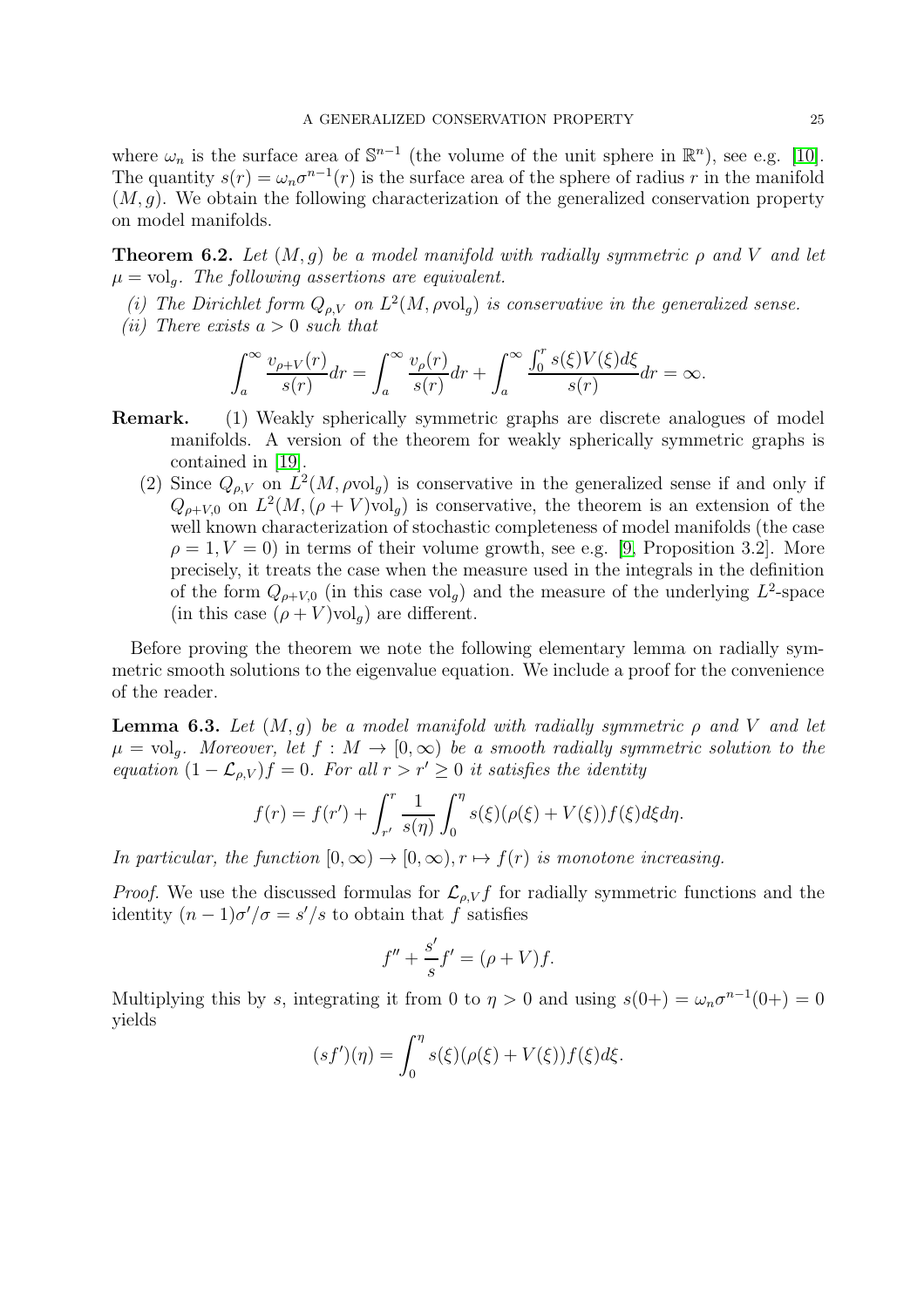Dividing by  $s$  and integrating from  $r'$  to  $r$  yields

$$
f(r) = f(r') + \int_{r'}^{r} \frac{1}{s(\eta)} \int_{0}^{\eta} s(\xi)(\rho(\xi) + V(\xi))f(\xi) d\xi d\eta.
$$

The "In particular"-part follows from the fact that all integrands are nonnegative.  $\Box$ 

*Proof of Theorem [6.2.](#page-24-0)* (i)  $\Rightarrow$  (ii): We assume

$$
\int_{1}^{\infty} \frac{v_{\rho+V}(r)}{s(r)} dr < \infty
$$

and use [\[13,](#page-33-8) Theorem 7.5] to show that the Dirichlet form  $Q_{\rho+V,0}$  on  $L^2(M, (\rho+V)\text{vol}_g)$  is not conservative. According to Theorem 3.5 this implies that  $Q_{\rho,V}$  is not conservative in the generalized sense. Strictly speaking [\[13,](#page-33-8) Theorem 7.5] can only be applied to the form  $Q_{1,0}$ , i.e., the case when  $\rho + V = 1$ . However, the theory developed in [\[13\]](#page-33-8) treats arbitrary Dirichlet forms and [\[13,](#page-33-8) Theorem 7.5] is an application of this more general frameworkt to manifolds. It also works when  $\rho + V \neq 1$ .

According to [\[13,](#page-33-8) Theorem 7.5] it suffices to prove the existence of a function  $f \in$  $L^1(M, (\rho+V) \text{vol}_g) \cap L^2(M, (\rho+V) \text{vol}_g)$  with  $|\nabla f| \in L^2(M, \text{vol}_g)$  and  $\mathcal{L}_{\rho+V,0} f \in L^1(M, (\rho+V) \text{vol}_g)$  $V$ )vol<sub>g</sub>) ∩  $L^2(M, (\rho + V)$ vol<sub>g</sub>) such that

$$
\int_M \mathcal{L}_{\rho+V,0} f(V+\rho) d\mathrm{vol}_g = \int_M \Delta f d\mathrm{vol}_g \neq 0.
$$

We consider the radially symmetric function g on  $M \setminus B_{1/2}(0)$  given by

$$
g(r) = \int_r^{\infty} \frac{1}{s(\xi)} d\xi, \quad r > \frac{1}{2}.
$$

Fubini's theorem and our volume growth condition imply  $g \in L^1(M \setminus B_{1/2}(0), (\rho + V) \text{vol}_g)$ . Since g is monotone decreasing with  $g(r) \to 0$ , as  $r \to \infty$ , it also belongs to  $L^2(M \setminus$  $B_{1/2}(0),(\rho+V)\text{vol}_q$ . In particular, g is finite and smooth and satisfies

$$
\Delta g(r) = g''(r) - \frac{s'(r)}{s(r)}g'(r) = 0, \quad r > \frac{1}{2}.
$$

Moreover, since M is a model manifold, we have  $|\nabla g|(r) = |g'(r)|$  so that

$$
\int_{M\setminus B_1(0)} |\nabla g|^2 d\mathrm{vol}_g = \int_1^\infty s(r) \frac{1}{s(r)^2} dr = g(1) < \infty.
$$

Let now f be a smooth radially symmetric function on M such that  $f = g$  on  $M \ B_{1/2}(0)$ . The desired integrability properties of  $f$  directly follow from properties of  $g$  and so it remains to prove the statement on  $\Delta f$ . Using the identities  $\Delta f = s^{-1}(s f')'$  and  $\Delta f(r) = 0$ for  $r > 1$  we compute

$$
\int_M \Delta f d\text{vol}_g = \int_0^\infty s(r) \Delta f(r) dr = \int_0^1 s(r) \Delta f(r) dr = f'(1)s(1) - f'(0+)s(0+) = -1.
$$

This proves (ii).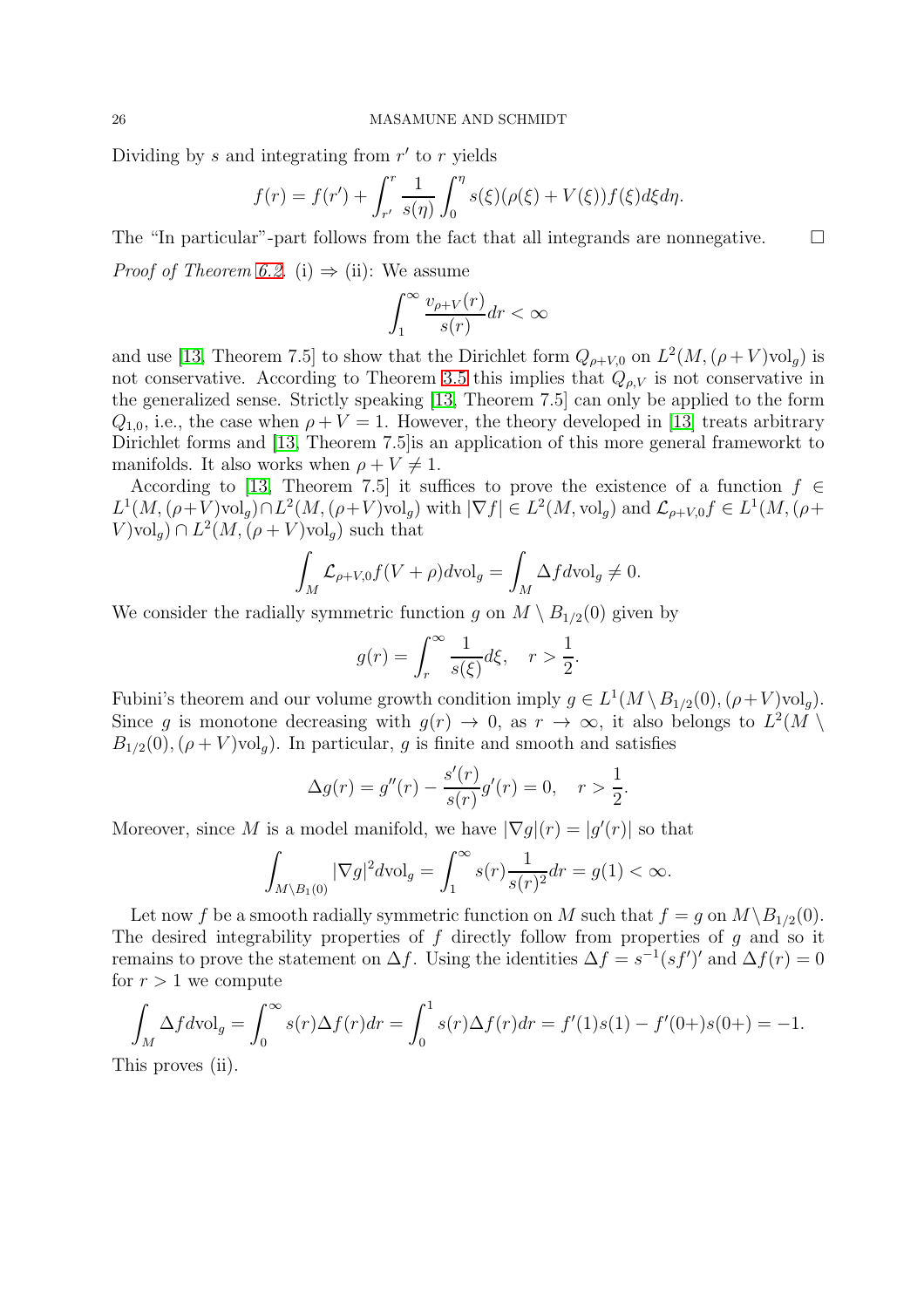(ii)  $\Rightarrow$  (i): We consider the function  $f = 1 - N_1 = 1 - G_1^{\rho, V}$  $_1^{\rho,V}{1-G_1^{\rho,V}}$  $l_1^{\rho,\nu}(V/\rho)$ . According to Theorem 3.1 it is smooth, satisfies  $0 \le f \le 1$  and  $(1 - \mathcal{L}_{\rho,V})f = 0$ . Moreover, since V,  $\rho$  and the constant function 1 are radially symmetric, it follows from routine arguments that f is radially symmetric (use that the form  $Q_{\rho,V}$  is invariant with respect to rotations in the  $\mathbb{S}^{n-1}$ -variable and that this invariance yields an invariance for the resolvent; for the operator theoretic details see e.g. [\[19,](#page-33-6) Appendix A]). Assume now that (i) does not hold. By Theorem 3.1 this implies  $f(x) > 0$  for all  $x \in M$  and hence  $f(r) > 0$  for all  $r \ge 0$ . According to Lemma [6.3](#page-24-1)  $[0, \infty) \to (0, \infty), r \mapsto f(r)$  is monotone increasing. Hence, the integral formula of Lemma [6.3](#page-24-1) implies

$$
f(r) \ge f(0) + f(0) \int_0^r \frac{1}{s(\eta)} \int_0^{\eta} s(\xi)(\rho(\xi) + V(\xi)) d\xi d\eta = f(0) + f(0) \int_0^r \frac{v_{\rho + V}(\eta)}{s(\eta)} d\eta.
$$

With (ii) this shows  $f(r) \to \infty$ , as  $r \to \infty$ , a contradiction to the boundedness of f.  $\square$ 

<span id="page-26-1"></span>**Corollary 6.4.** Let  $(M, g)$  be a model manifold with radially symmetric  $\rho$  and let  $\mu = \text{vol}_q$ . There exists a radially symmetric V such that  $Q_{\rho,V}$  is conservative in the generalized sense.

*Proof.* Choose a smooth function  $f : [0, \infty) \to [0, \infty)$  such that  $f = 0$  on a neighborhood of 0 and

$$
\int_1^\infty \frac{\int_0^r s(\xi) f(\xi) d\xi}{s(r)} dr = \infty.
$$

Since the metric d is smooth off the diagonal, the function  $V : M \to [0, \infty)$  defined by  $V(x) = f(d(0, x))$  is smooth and radially symmetric. With this choice of V it follows from Theorem [6.2](#page-24-0) that  $Q_{\rho,V}$  is conservative in the generalized sense.

<span id="page-26-0"></span>6.3. Large potentials on complete manifolds. In this subsection we show that on a complete weighted manifold  $(M, g, \mu)$  we can choose a smooth potential  $V \geq 0$  such that  $Q_{1,V}$  is conservative in the genralized sense. Our proof is based on a volume growth criterion for stochastic completeness for strongly local regular Dirichlet forms from [\[26\]](#page-33-3). We refer to this reference for the terminology used in this subsection.

We write  $W^1_{loc}(M)$  for the local first order Sobolev space, i.e.,  $f \in W^1_{loc}(M)$  iff for every relatively compact open  $\Omega \subseteq M$  there exists  $\varphi \in W_0^1(M, \rho)$  (or equivalently  $\varphi \in W^1(M, \rho)$ ) with  $f = \varphi$  on  $\Omega$ . Since  $\rho$  is assumed to be smooth (and hence bounded and strictly positive on a neighborhood of every relatively compact open set), this definition is independent of  $\rho$ .

The quadratic form  $Q_{\rho,0}$  is a strongly local regular Dirichlet form on  $L^2(M, \rho\mu)$  and its *local domain* is given by  $W_{loc}^1(M)$ . If we denote by  $\Gamma(f) = |\nabla f|^2 \mu$  the *energy measure* of a function  $f \in W^1_{loc}(M)$ , then for  $f \in D(Q_{\rho,0}) = W^1_0(M,\rho)$  we have

$$
Q_{\rho,0}(f) = \int_M d\Gamma(f).
$$

The *intrinsic metric* associated with  $Q_{\rho,0}$  on  $L^2(M, \rho\mu)$  is defined by

$$
d_{\rho}(x, y) = \sup\{|f(x) - f(y)| \mid f \in W_{\text{loc}}^{1}(M) \cap C(M) \text{ with } d\Gamma(f) \le \rho d\mu\}
$$
  
=  $\sup\{|f(x) - f(y)| \mid f \in W_{\text{loc}}^{1}(M) \cap C(M) \text{ with } |\nabla f|^{2} \le \rho\}.$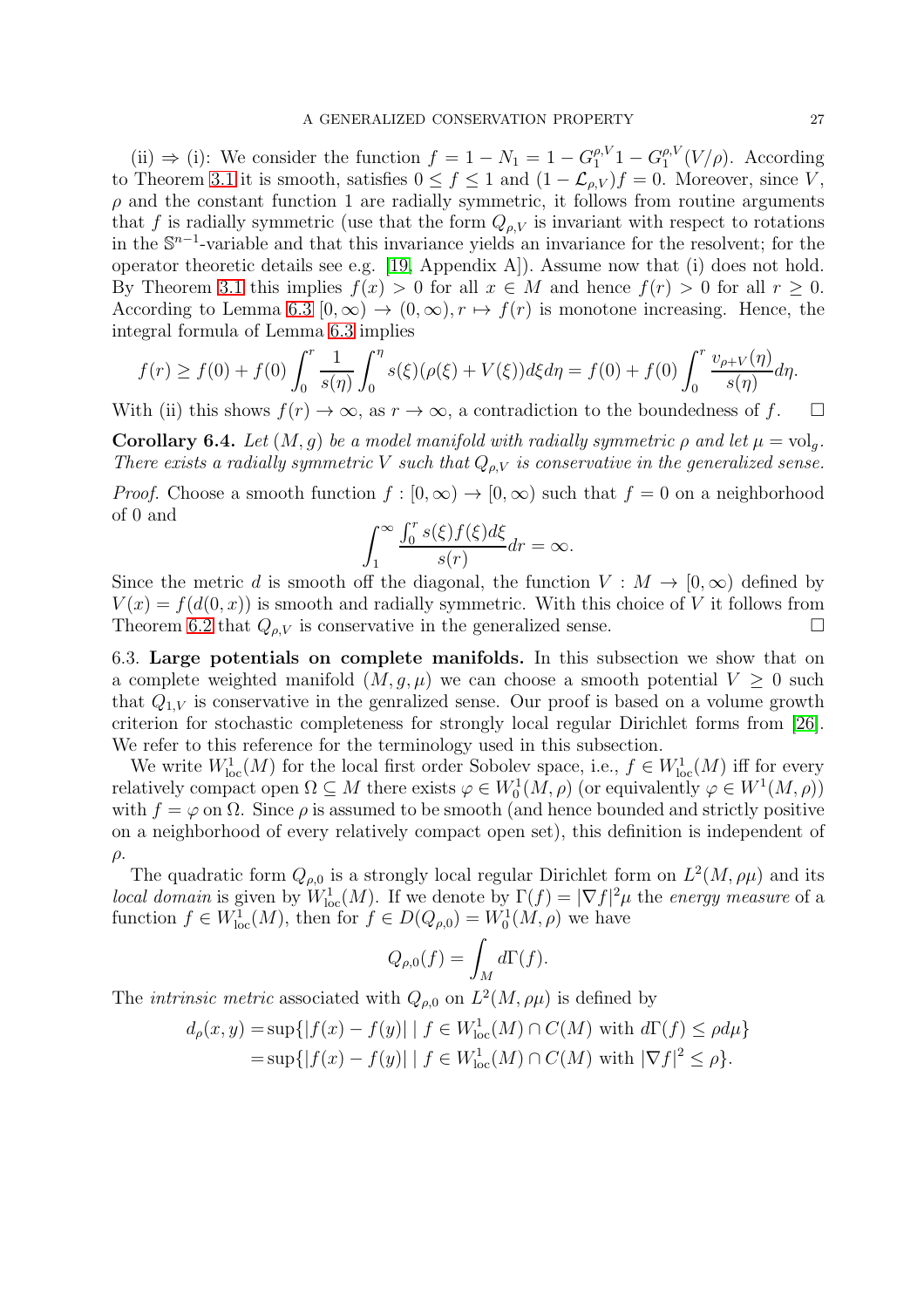Rademacher's theorem implies that for  $\rho = 1$  the metric  $d_1$  is the geodesic distance on  $(M, g)$  and that for general  $\rho$  the function  $d_{\rho}$  is a metric, which induces the original topology on M.

We fix some  $o \in M$  and let  $B_r^{\rho} = \{x \in M \mid d_{\rho}(x, o) \leq r\}$ . Moreover, we denote the volume of  $B_r^{\rho}$  with respet to  $\rho \mu$  by

$$
\nu_{\rho}(r) = (\rho \mu)(B_r^{\rho}) = \int_{B_r^{\rho}} \rho d\mu.
$$

We recall [\[26,](#page-33-3) Theorem 4], which in our situation takes the following form.

Lemma 6.5 (Sturm's volume growth test for conservativeness). Suppose that open balls with respect to  $d_{\rho}$  are relatively compact. Then

$$
\int_{1}^{\infty} \frac{r}{\max\{\log \nu_{\rho}(r), 1\}} dr = \infty
$$

implies that  $Q_{\rho,0}$  is conservative.

With this at hand, we can now state and proof the main result of this section.

**Theorem 6.6.** If open balls with respect to  $d_{\rho}$  are relatively compact, there exists a smooth potential  $V \geq 0$  such that  $Q_{\rho,V}$  is conservative in the generalized sense.

In particular, the assertion holds if the weighted manifold is complete and  $\inf_{x \in M} \rho(x)$ 0.

*Proof.* We fix  $o \in M$ . In this proof we denote by d the geodesic distance induced by g and by  $B_r$  the closed r ball around o with respect to d.

For the 'In particular'-part note that  $c = \inf_{x \in M} \rho(x) > 0$  implies  $d_{\rho} \geq d_c$  and so  $B_r^{\rho} \subseteq B_r^c \subseteq B_{r/c}$ , for all  $r > 0$ . Since by the Hopf-Rinow theorem the completeness of  $(M, d)$  implies that balls with respect to d are relatively compact, we obtain that open balls with respect to  $d_{\rho}$  are relatively compact.

According to Theorem 3.5 it suffices to show that there exists  $V \geq 0$  such that the form  $Q_{\rho+V,0}$  on  $L^2(M, (\rho+V)\mu)$  is conservative. We employ Sturm's volume growth test for conservativeness to verify the existence of such a potential. Since  $V \geq 0$  it is readily verified that  $d_{\rho+V} \geq d_{\rho}$ . In particular, if  $d_{\rho}$ -balls are relatively compact, so are  $d_{\rho+V}$ -balls. Therefore, we only need to construct V that satisfies Sturm's volume growth condition.

Let  $f : \mathbb{R} \to [0, \infty)$  be smooth and convex such that there exists  $r_0 > 0$  with  $f(t) = 0$  for  $t \leq r_0$  and such that  $[r_0, \infty) \to [0, \infty), t \mapsto f(r)$  is strictly increasing. Since the geodesic distance d has the Lipschitz constant equals 1, Rademacher's theorem implies  $|\nabla d(o, \cdot)| \leq 1$ and so the function

$$
\psi: M \to [0, \infty), \psi(x) = f(d(o, x))
$$

satisfies  $|\nabla \psi(x)|^2 \le f'(d(o, x))^2$  for almost every  $x \in M$ . We choose a smooth potential  $V: M \to [0, \infty)$  such that  $V(x) \geq f'(d(o, x))^2$ . With the properties of  $\psi$  at hand, it follows from the definition of  $d_{\rho+V}$  that

$$
d_{\rho+V}(x, o) \ge |\psi(x) - \psi(o)| = f(d(o, x)).
$$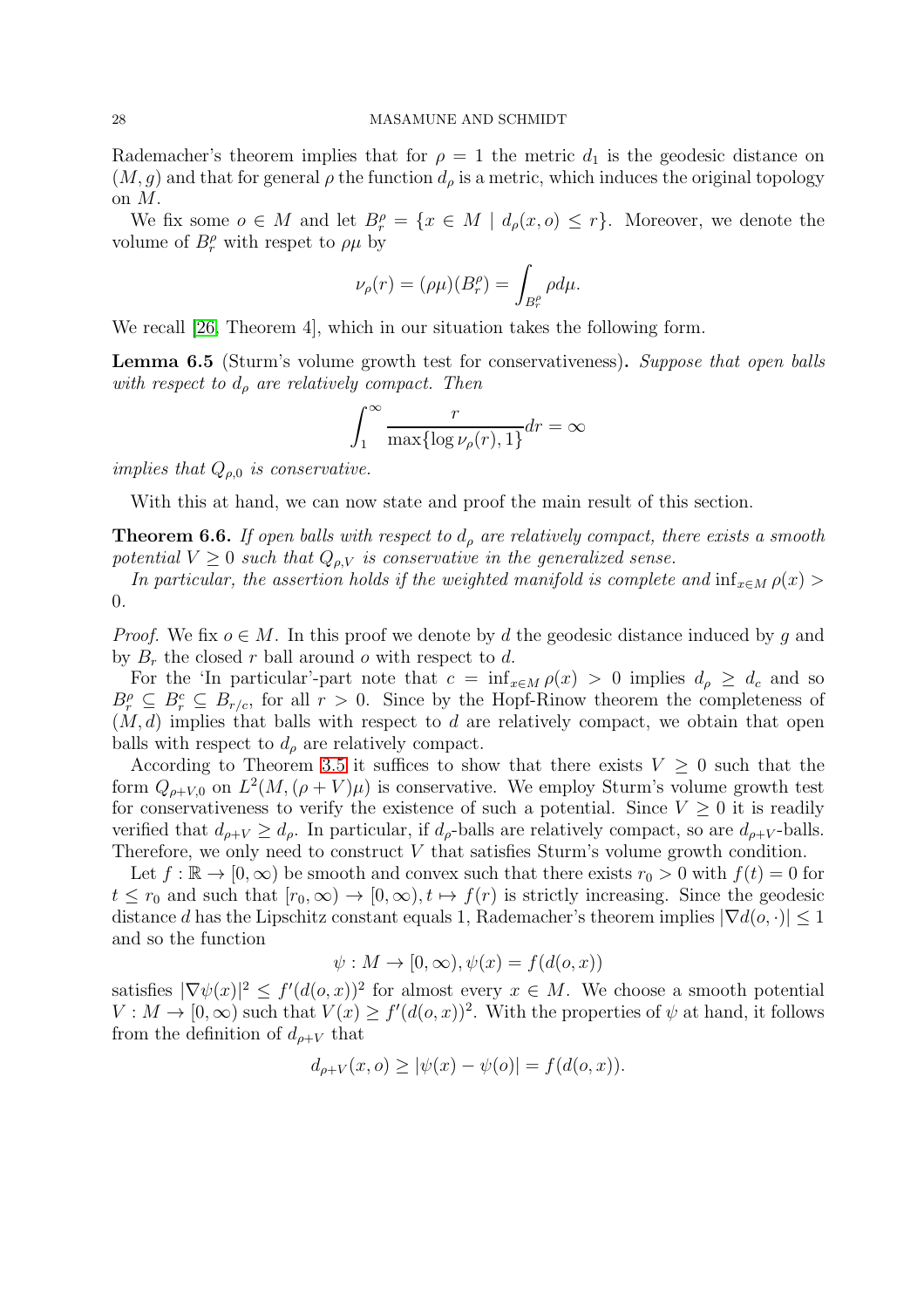Hence, for  $r \geq r_0$  we have the inclusion

$$
B_r^{\rho+V} \subseteq B_{f^{-1}(r)},
$$

which leads to

$$
\nu_{\rho+V}(r)\leq \int_{B_{f^{-1}(r)}} (\rho+V)d\mu \leq \int_{B_{f^{-1}(r)}} \rho d\mu + f'(f^{-1}(r))^2 \mu(B_{f^{-1}(r)}).
$$

For the last inequality we used the convexity of f. Using this and substituting  $s = f^{-1}(r)$ we obtain

$$
\int_{r_0}^{\infty} \frac{r}{\max\{\log \nu_{\rho+V}(r), 1\}} dr \ge \int_{r_0}^{\infty} \frac{r}{\max\{\log((\rho\mu)(B_{f^{-1}(r)}) + f'(f^{-1}(r))^2 \mu(B_{f^{-1}(r)})), 1\}} dr
$$

$$
= \int_{f^{-1}(r_0)}^{\infty} \frac{f(s)f'(s)}{\max\{\log((\rho\mu)(B_s) + f'(s)^2 \mu(B_s)), 1\}} ds.
$$

It is now a simple exercise to construct a function f with the required properties such that the latter integral diverges. For example, one can choose f such that  $f(r) = e^{g(r)}$  for r large enough and some sufficiently large smooth convex function  $q$ . Now the claim follows from Sturm's volume growth criterion.

Remark. For graphs it is known that one can always add a large enough potential to force the corresponding form to be conservative in the generalized sense, see [\[18\]](#page-33-5).

We believe that our theorem also holds for arbitrary manifolds, i.e., when balls with respect to  $d_{\rho}$  need not be relatively compact. In this case, it should be possible to find V such that  $d_{\rho+V}$  has relatively compact balls. With this at hand, one can then argue as in the proof above.

Corollary 6.7. There exists a complete but stochastically incomplete Riemannian manifold (i.e.  $Q_{1,0}$  is not conservative) and a potential V such that  $Q_{1,V}$  is conservative in the generalized sense.

<span id="page-28-0"></span>Proof. This follows from the existence of a complete but stochastically incomplete Riemannian manifold and our previous theorem.

# Appendix A. Local regularity theory

In this appendix we collect local regularity results for the operator  $\mathcal{L}_{\rho,V}$ . They are consequences of the well-known local elliptic and local parabolic regularity theory in Euclidean spaces. In order to obtain versions on weighted manifolds, one just needs to localize the operators accordingly. For the case when  $V = 0$  and  $\rho = 1$ , this can be found e.g. in [\[10,](#page-32-7) Chapters 6 and 7. Since we assume  $V \geq 0$ , the proofs given there can be carried trough verbatim in our situation (otherwise some slight modifications would be needed). In other words, for the reader who is well-acquainted with local regularity theory the following lemmas are simple exercises, while other readers may find the proofs in [\[10\]](#page-32-7).

The following Sobolev embedding theorem is a version of [\[10,](#page-32-7) Theorem 7.1].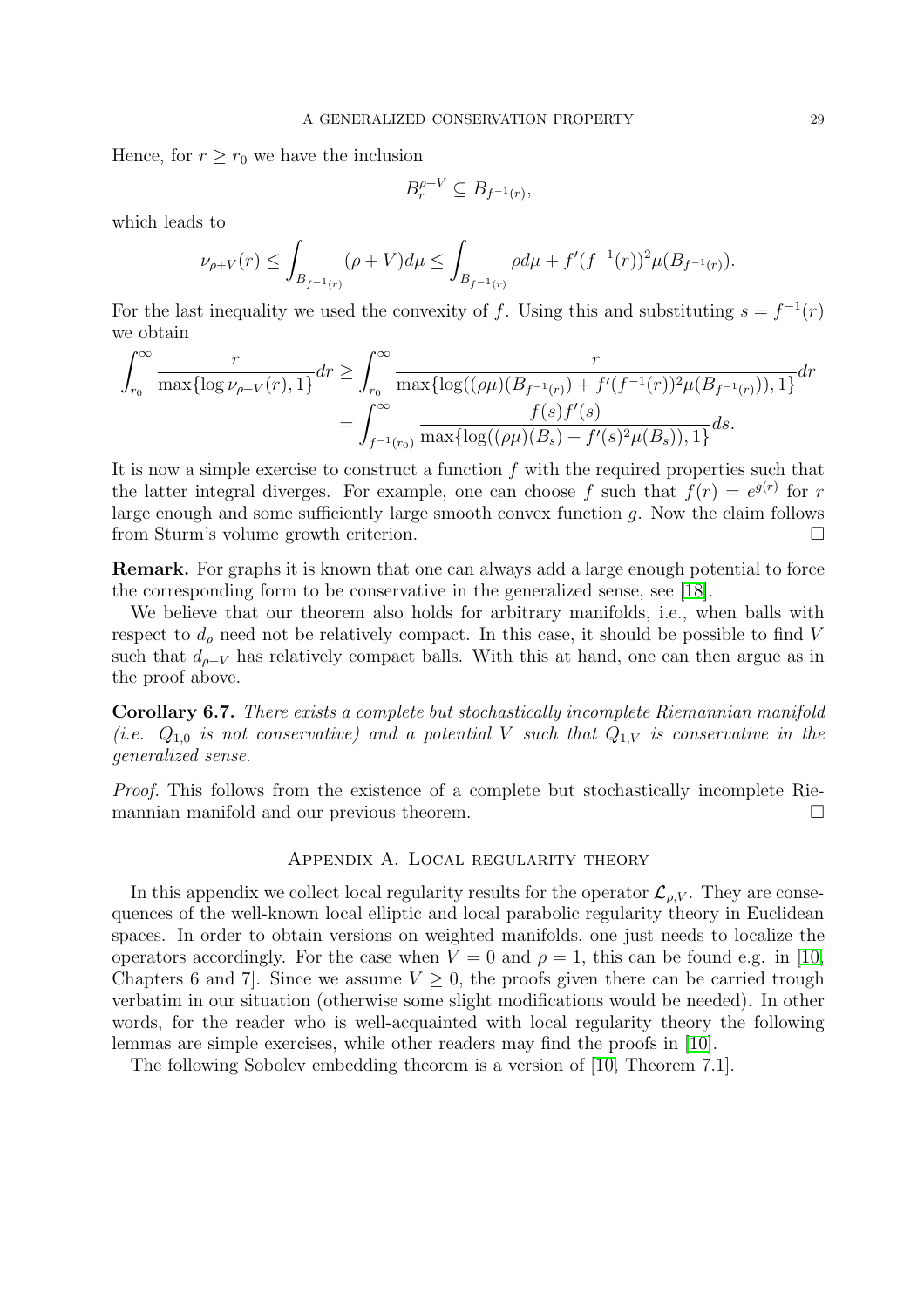<span id="page-29-1"></span>**Lemma A.1.** Let  $f \in L^2_{loc}(M)$ . If for each  $m \geq 0$  we have  $(\mathcal{L}_{\rho,V})^m f \in L^2_{loc}(M)$ , then  $f \in C^{\infty}(M)$ . Moreover, if  $(f_n)$  is a sequence in  $L^2_{loc}(M)$  such that for each  $m \geq 0$ also  $(\mathcal{L}_{\rho,V})^m f_n \in L^2_{loc}(M)$  and  $(\mathcal{L}_{\rho,V})^m f_n \to (\mathcal{L}_{\rho,V})^m f$  in  $L^2_{loc}(M)$ , then  $f_n \to f$  locally uniformly.

The following hypoellipticity statement is a version of [\[10,](#page-32-7) Theorem 7.4].

<span id="page-29-0"></span>**Lemma A.2.** Let  $f \in C^{\infty}(M)$  and let  $u \in \mathcal{D}'((0,T) \times M)$  satisfy

$$
\partial_t u - \mathcal{L}_{\rho,V} u = f.
$$

Then  $u \in C^{\infty}((0, T) \times M)$ .

# Appendix B. Convergence of Semigroups

Let  $\Omega \subseteq M$  an open subset. We let  $(T_t^{\Omega})$  denote the  $L^2(\Omega, \rho\mu)$  semigroup of the Dirichlet form

$$
Q_{\rho,V}^{\Omega}(f,g) = \int_{\Omega} \langle \nabla f, \nabla g \rangle d\mu + \int_{\Omega} V f g d\mu
$$

with domain  $D(Q_{\rho,V}^{\Omega}) = W_0^1(\Omega, \rho + V)$ . We extend it to  $f \in L^2(M, \rho \mu)$  by letting

$$
T_t^{\Omega}f := \begin{cases} T_t^{\Omega}f|_{\Omega} & \text{on } \Omega \\ 0 & \text{on } M \setminus \Omega. \end{cases}
$$

Similarly, we denote by  $(G_{\alpha}^{\Omega})$  the resolvent of  $Q_{\rho,V}^{\Omega}$  extended by 0 outside of  $\Omega$ .

<span id="page-29-2"></span>**Lemma B.1.** Let  $(\Omega_n)$  an ascending sequence of open subsets of M with  $\bigcup_n \Omega_n = M$ . Then, for every  $t > 0$  and  $\alpha > 0$  we have  $T_t^{\Omega_n} \to T_t^{\rho, V}$  and  $G_\alpha^{\Omega_n} \to G_\alpha^{\rho, V}$  strongly in  $L^2(M)$ , as  $n \to \infty$ .

*Proof.* We prove that  $Q_{\rho,V}^{\Omega_n}$  converges to  $Q_{\rho,V}$  in the generalized Mosco sense, see. [\[2,](#page-32-9) 8 Appendix] for a definition. The desired statement then follows from [\[2,](#page-32-9) Theorem 8.3].

We denote by  $\pi_n : L^2(M, \rho\mu) \to L^2(\Omega_n, \rho\mu)$  the restriction  $f \mapsto f|_{\Omega_n}$ . Its adjoint  $E_n := \pi_n^*$  extends a function in  $L^2(\Omega_n, \rho\mu)$  to M by letting it equal to 0 outside of  $\Omega_n$ . For verifying generalized Moso convergence, we need to prove the following statements.

(a) For  $f_n \in L^2(\Omega_n, \rho\mu)$ ,  $f \in L^2(M, \rho\mu)$  with  $E_n f_n \to f$  weakly in  $L^2(M, \rho\mu)$  the inequality

$$
Q_{\rho,V}(f) \le \liminf_{n \to \infty} Q_{\rho,V}^{\Omega_n}(f_n)
$$

holds (with the convention  $Q_{\rho,V}(g) = \infty$  if  $f \notin D(Q_{\rho,V})$ ).

(b) For every  $f \in D(Q_{\rho,V})$  there exist  $f_n \in D(Q_{\rho,V}^{\Omega_n})$  with  $E_n f_n \to f$  strongly in  $L^2(M,\rho\mu)$  and

$$
\limsup_{n \to \infty} Q_{\rho,V}^{\Omega_n}(f_n) \le Q_{\rho,V}(f).
$$

The closedness of  $Q_{\rho,V}$  implies that it is lower semicontinuous with respect to weak convergence. Hence,  $E_n f_n \to f$  weakly in  $L^2(M, \rho\mu)$  yields

$$
Q_{\rho,V}(f) \le \liminf_{n \to \infty} Q_{\rho,V}(E_n f_n).
$$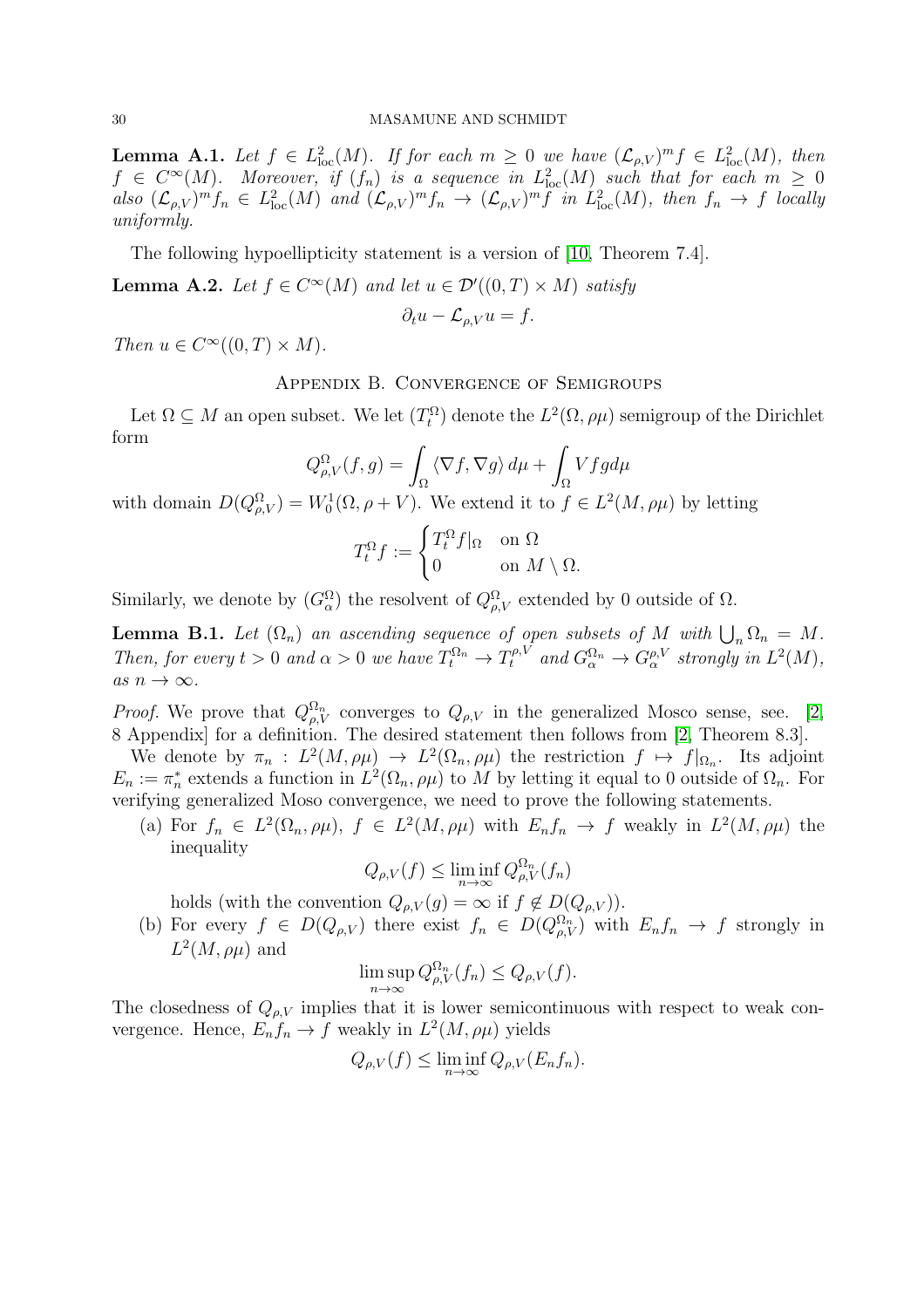It follows from the definition of  $Q_{\rho,V}^{\Omega_n}$  that  $Q_{\rho,V}(E_nf_n)=Q_{\rho,V}^{\Omega_n}(f_n)$ . This proves (a).

For proving (b) we use that  $C_c^{\infty}(M)$  is dense in  $D(Q_{\rho,V})$  with respect to the form norm. For given  $f \in D(Q_{\rho,V})$  let  $(f_n)$  a sequence in  $C_c^{\infty}(M)$  that converges to f with respect to  $\Vert \cdot \Vert_{W^1}$ . From this sequence we can build up a sequence  $(g_n)$  with supp  $g_n \subseteq \Omega_n$  and  $g_n \to f$ with respect to  $\|\cdot\|_{W^1}$  as follows. For  $n \in \mathbb{N}$  we define

$$
k_n := \max\{k \le n \mid \operatorname{supp} f_k \subseteq \Omega_n\}
$$

and set  $g_n := f_{k_n}$ . By construction we have supp  $g_n \subseteq \Omega_n$ . The sequence  $(k_n)$  is increasing and since the  $(f_n)$  have compact support, it diverges. We obtain  $g_n \to f$  with respect to  $\|\cdot\|_{W^1}$ . These considerations imply  $\pi_n g_n \in D(Q_{\rho,V}^{\Omega_n})$  and

$$
\limsup_{n \to \infty} Q_{\rho,V}^{\Omega_n}(\pi_n g_n) = \limsup_{n \to \infty} Q_{\rho,V}(g_n) = Q_{\rho,V}(f).
$$

This finishes the proof.  $\Box$ 

## Appendix C. Two lemmas on measurable choices

The following lemmas are certainly well known to experts. Since we could not find proper references, we include their proofs for the convenience of the reader. Let  $0 < T < \infty$ . By  $\lambda$  we denote the Lebesgue measure on  $(0,T)$ . Let  $u:(0,T) \to L^2(M,\mu)$ . A measurable function  $\tilde{u} \in L^1_{loc}((0,T) \times M, \lambda \otimes \mu)$  such that  $u(t) = \tilde{u}_t$  in  $L^2(M,\mu)$  for  $\lambda$ -a.e.  $t \in (0,T)$  is called a *locally integrable version of u*. Note that by Fubini's theorem this is well-defined, i.e., it is independent of the choice of the representative of  $\tilde{u}$ .

**Lemma C.1.** Let  $0 < T \leq \infty$  and let  $u : (0, T) \to L^2(M, \mu)$  continuous. Then there exists a locally integrable version of u.

*Proof.* Since the Borel- $\sigma$ -algebra of M is countably generated,  $L^2(M,\mu)$  is separable. Let  $(f_k)_{k\geq 1}$  be a countable orthonormal basis for  $L^2(M,\mu)$ . Moreover, let  $I_n\subseteq (0,T)$  increasing compact intervals with  $\bigcup_n I_n = (0, T)$ . For  $k, n \in \mathbb{N}$  the maps

$$
g_{n,k}:(0,T)\times M\to\mathbb{R},\ (x,t)\mapsto\langle u(t),f_k\rangle 1_{I_n}(t)f_k(x)
$$

are clearly measurable. We consider

$$
u_{n,l} := \sum_{k=1}^l g_{n,k}.
$$

Parseval's inequality in  $L^2(M,\mu)$  and the strong continuity of u imply

$$
\int_0^T \int_M |u_{n,l}|^2 d\mu d\lambda \le \int_0^T 1_{I_n}(t) \|\tilde{u}(t)\|^2 d\lambda(t) < \infty,
$$

uniformly. Hence, for each  $n \in \mathbb{N}$  the limit  $u_n := \lim_{l \to \infty} u_{n,l}$  exists in  $L^2((0,T) \times M, \lambda \otimes \mu)$ . For  $n \geq m$  the functions  $u_n$  and  $u_m$  only differ on  $I_n \setminus I_m$ ; indeed we have  $u_m = u_n 1_{I_m \times M}$ .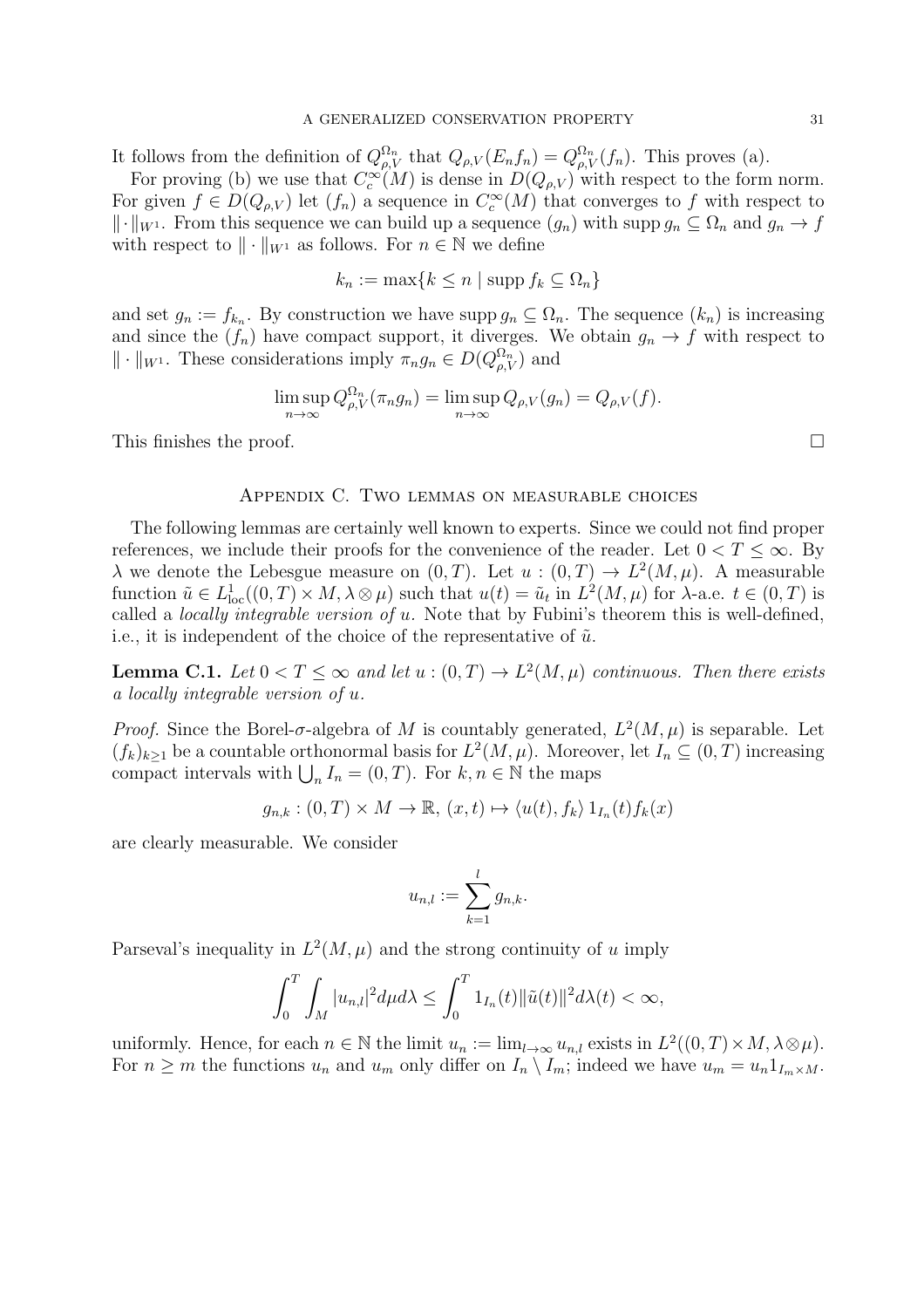Hence, the limit  $\tilde{u} = \lim_{n \to \infty} u_n$  exists in  $L^1_{loc}((0, T) \times M, \lambda \otimes \mu)$  and satisfies  $\tilde{u}1_{I_n \times M} = u_n$ . Parseval's identity and the properties of  $\tilde{u}$  yield

$$
\int_0^T \|\tilde{u}_t - u(t)\|^2 d\lambda(t) = \lim_{n \to \infty} \int_{I_n} \|\tilde{u}_t - u(t)\|^2 d\lambda(t)
$$
  
\n
$$
= \lim_{n \to \infty} \int_{I_n} \|u_n(t, \cdot) - \tilde{u}(t)\|^2 d\lambda(t)
$$
  
\n
$$
= \lim_{n \to \infty} \lim_{l \to \infty} \int_{I_n} \|u_{n,l}\|_{L^2} + \int_{L^2} |u(t)|^2 d\lambda(t)
$$
  
\n
$$
= \lim_{n \to \infty} \lim_{l \to \infty} \int_{I_n} \sum_{k=l+1}^{\infty} |\langle u(t), f_k \rangle_2|^2 d\lambda(t).
$$

The strong continuity of u yields

$$
\sup_{t\in I_n}\sum_{k=l+1}^{\infty}|\langle u(t), f_k\rangle_2|^2 \le \sup_{t\in I_n}\|u(t)\|_2^2 < \infty, \text{ for all } l \in \mathbb{N}.
$$

Hence, Lebesgue's theorem yields

$$
\lim_{l \to \infty} \int_{I_n} \sum_{k=l+1}^{\infty} |\langle \tilde{u}(t), f_k \rangle_2|^2 d\lambda(t) = 0,
$$

and the assertion  $\tilde{u}_t = u(t)$  in  $L^2(M, \mu)$  for  $\lambda$ -a.e.  $t \in (0, T)$  is proven.

We say that  $u:(0,T) \to L^2(M,\mu)$  is continuously differentiable if for all  $0 < s < T$  the limit

$$
u'(s) = \lim_{h \to 0} \frac{1}{h}(u(s+h) - u(s))
$$

exists in  $L^2(M,\mu)$  and  $u' : (0,T) \to L^2(M,\mu)$  is continuous. In the following lemma  $\partial_t$ denotes the distributional time derivative on  $\mathcal{D}'((0,\infty) \times M)$ .

<span id="page-31-0"></span>**Lemma C.2.** Let  $0 < T \leq \infty$  and let  $u : (0, T) \to L^2(M, \mu)$  be continuously differentiable. Then there exists a locally integrable version  $\tilde{u}$  of u such that  $\partial_t \tilde{u} \in L^1_{loc}((0,T) \times M, \lambda \otimes \mu)$ is a locally integrable version of  $u'$ .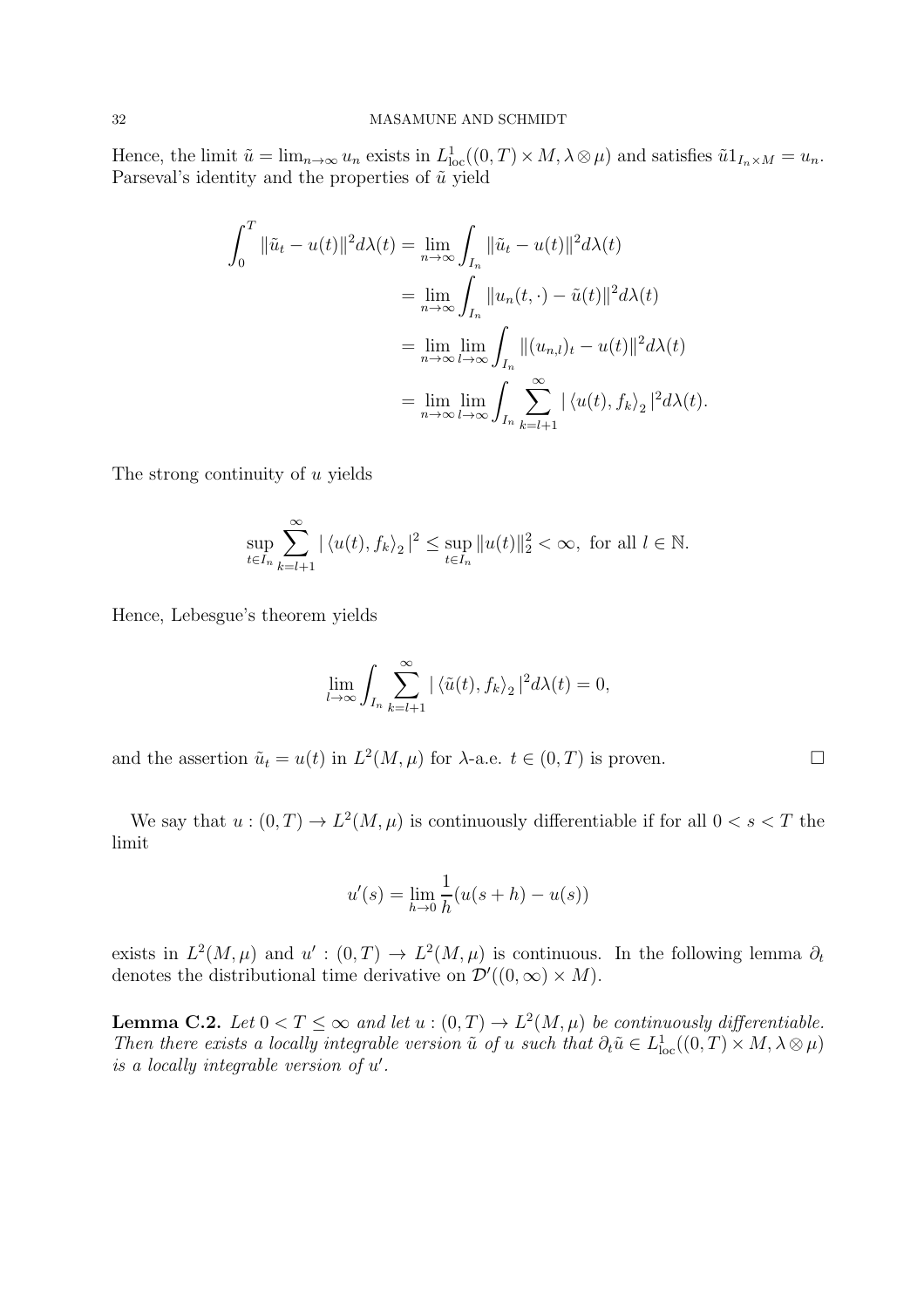*Proof.* According to the previous lemma u and u' have locally integrable versions  $\tilde{u}$  and v, respectively. Hence, it suffices to prove  $v = \partial_t \tilde{u}$ . For  $\varphi \in \mathcal{D}((0,\infty) \times M)$  we compute

$$
\langle \tilde{u}, \partial_t \varphi \rangle = \int_0^\infty \int_M \tilde{u}_s(x) (\partial_t \varphi)_s(x) d\mu(x) d\lambda(s)
$$
  
\n
$$
= \lim_{h \to 0} h^{-1} \int_0^\infty \int_M \tilde{u}_s(x) (\varphi_{s+h}(x) - \varphi_s(x)) d\mu(x) d\lambda(s)
$$
  
\n
$$
= \lim_{h \to 0} h^{-1} \int_0^\infty \int_M (\tilde{u}_{s-h}(x) - \tilde{u}_s(x)) \varphi_s(x) d\mu(x) d\lambda(s)
$$
  
\n
$$
= \lim_{h \to 0} h^{-1} \int_0^\infty \langle u(s-h) - u(s), \varphi_s \rangle_\mu d\lambda(s)
$$
  
\n
$$
= - \int_0^\infty \langle u'(s), \varphi_s \rangle_\mu d\lambda(s).
$$

For the second to last equality we used that  $\tilde{u}$  is a locally integrable version of u. Moreover, for the last equality we used a standard result for differentiating under the integral sign using that u is continuously differentiable and  $\varphi$  has compact support in  $(0, T) \times M$ . Since  $v$  is a locally integrable version of  $u'$ , we further obtain

$$
\int_0^\infty \langle u'(s), \varphi_s \rangle_\mu \, d\lambda(s) = \int_0^\infty \langle v, \varphi_s \rangle_\mu \, d\lambda(s) = \langle v, \varphi \rangle \, .
$$

This proves  $\partial_t \tilde{u} = v$ , as by definition  $\langle \partial_t \tilde{u}, \varphi \rangle = - \langle \tilde{u}, \partial_t \varphi \rangle$ .

## **REFERENCES**

- <span id="page-32-9"></span><span id="page-32-1"></span>[1] Robert Azencott. Behavior of diffusion semi-groups at infinity. Bull. Soc. Math. France, 102:193–240, 1974.
- [2] Zhen-Qing Chen, Panki Kim, and Takashi Kumagai. Discrete approximation of symmetric jump processes on metric measure spaces. Probab. Theory Related Fields, 155(3-4):703–749, 2013.
- <span id="page-32-4"></span>[3] E. B. Davies. Heat kernel bounds, conservation of probability and the Feller property. J. Anal. Math., 58:99–119, 1992. Festschrift on the occasion of the 70th birthday of Shmuel Agmon.
- <span id="page-32-8"></span>[4] Lawrence C. Evans. Partial differential equations, volume 19 of Graduate Studies in Mathematics. American Mathematical Society, Providence, RI, 1998.
- <span id="page-32-6"></span>[5] Matthew Folz. Volume growth and stochastic completeness of graphs. Trans. Amer. Math. Soc., 366(4):2089–2119, 2014.
- <span id="page-32-0"></span>[6] Masatoshi Fukushima, Yoichi Oshima, and Masayoshi Takeda. Dirichlet forms and symmetric Markov processes, volume 19 of de Gruyter Studies in Mathematics. Walter de Gruyter & Co., Berlin, extended edition, 2011.
- <span id="page-32-2"></span>[7] Matthew P. Gaffney. The conservation property of the heat equation on Riemannian manifolds. Comm. Pure Appl. Math., 12:1–11, 1959.
- <span id="page-32-5"></span><span id="page-32-3"></span>[8] A. A. Grigor′ yan. Stochastically complete manifolds. Dokl. Akad. Nauk SSSR, 290(3):534–537, 1986.
- [9] Alexander Grigor′yan. Analytic and geometric background of recurrence and non-explosion of the Brownian motion on Riemannian manifolds. Bull. Amer. Math. Soc. (N.S.), 36(2):135–249, 1999.
- <span id="page-32-7"></span>[10] Alexander Grigor'yan. Heat kernel and analysis on manifolds, volume 47 of AMS/IP Studies in Advanced Mathematics. American Mathematical Society, Providence, RI; International Press, Boston, MA, 2009.